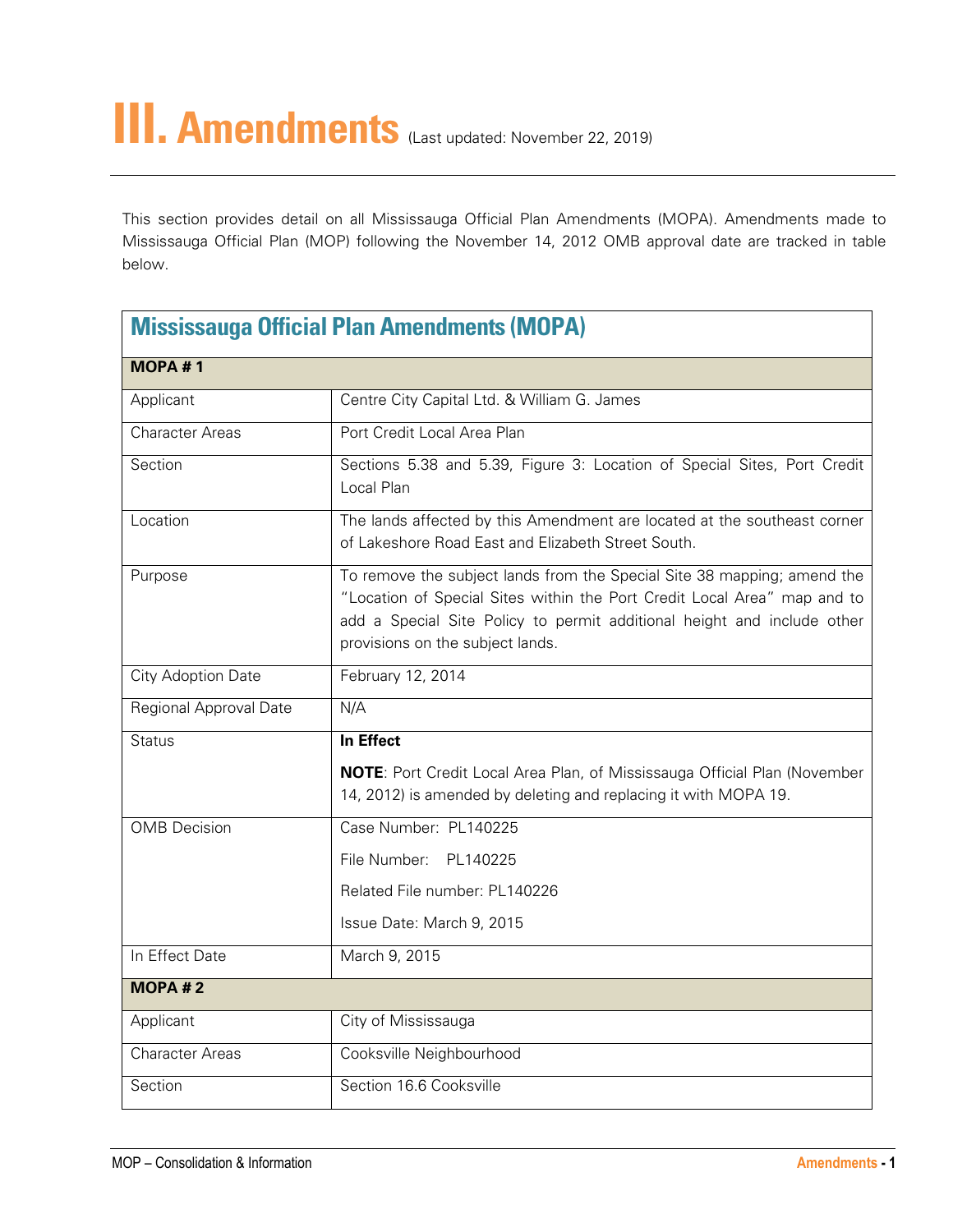| Location               | There are two areas affected by this Amendment. The first is located west<br>of Hurontario Street, south of Queensway West. The second is located on<br>the east and west sides of Camilla Road between King Street East and<br>Queensway East.                                                                                                                                                                                                   |
|------------------------|---------------------------------------------------------------------------------------------------------------------------------------------------------------------------------------------------------------------------------------------------------------------------------------------------------------------------------------------------------------------------------------------------------------------------------------------------|
| Purpose                | To amend the existing Cooksville Neighbourhood Character Area Map,<br>delete and replace the existing Special Site 4 policies and to add new<br>Special Site 8 policies to the Cooksville Neighbourhood Character Area<br>Policies. The intent of these Special Site policies is to permit low density<br>residential development in keeping with the character of existing<br>development.                                                       |
| City Adoption Date     | February 20, 2013                                                                                                                                                                                                                                                                                                                                                                                                                                 |
| Regional Approval Date | N/A                                                                                                                                                                                                                                                                                                                                                                                                                                               |
| <b>Status</b>          | In Effect                                                                                                                                                                                                                                                                                                                                                                                                                                         |
| <b>OMB</b> Decision    | Case Number: PL130265                                                                                                                                                                                                                                                                                                                                                                                                                             |
|                        | File Number: PL130265                                                                                                                                                                                                                                                                                                                                                                                                                             |
| In Effect Date         | October 31, 2017                                                                                                                                                                                                                                                                                                                                                                                                                                  |
| MOPA #3                |                                                                                                                                                                                                                                                                                                                                                                                                                                                   |
| Applicant              | Pinnacle International (Ontario) Limited                                                                                                                                                                                                                                                                                                                                                                                                          |
| <b>Character Areas</b> | Uptown Major Node                                                                                                                                                                                                                                                                                                                                                                                                                                 |
| Section                | Section 13.3 Uptown                                                                                                                                                                                                                                                                                                                                                                                                                               |
|                        | Schedule 10: Land use Designation                                                                                                                                                                                                                                                                                                                                                                                                                 |
| Location               | The lands affected by this Amendment are located within the northwest<br>quadrant of Eglinton Avenue West and Hurontario Street.                                                                                                                                                                                                                                                                                                                  |
| Purpose                | To change the land use designation of the subject lands from "Residential<br>Low Density II", "Residential Medium Density", "Residential High<br>Density", "Public Open Space" to "Residential Medium Density",<br>"Residential High Density Special Site", "Public Open Space" and<br>"Greenbelt" to permit apartments with ground related commercial and<br>office uses at an amended Floor Space Index, townhouses, parkland and<br>greenbelt. |
| City Adoption Date     | December 12, 2012                                                                                                                                                                                                                                                                                                                                                                                                                                 |
| Regional Approval Date | N/A                                                                                                                                                                                                                                                                                                                                                                                                                                               |
| <b>Status</b>          | In Effect                                                                                                                                                                                                                                                                                                                                                                                                                                         |
| In Effect Date         | January 8, 2013                                                                                                                                                                                                                                                                                                                                                                                                                                   |
|                        |                                                                                                                                                                                                                                                                                                                                                                                                                                                   |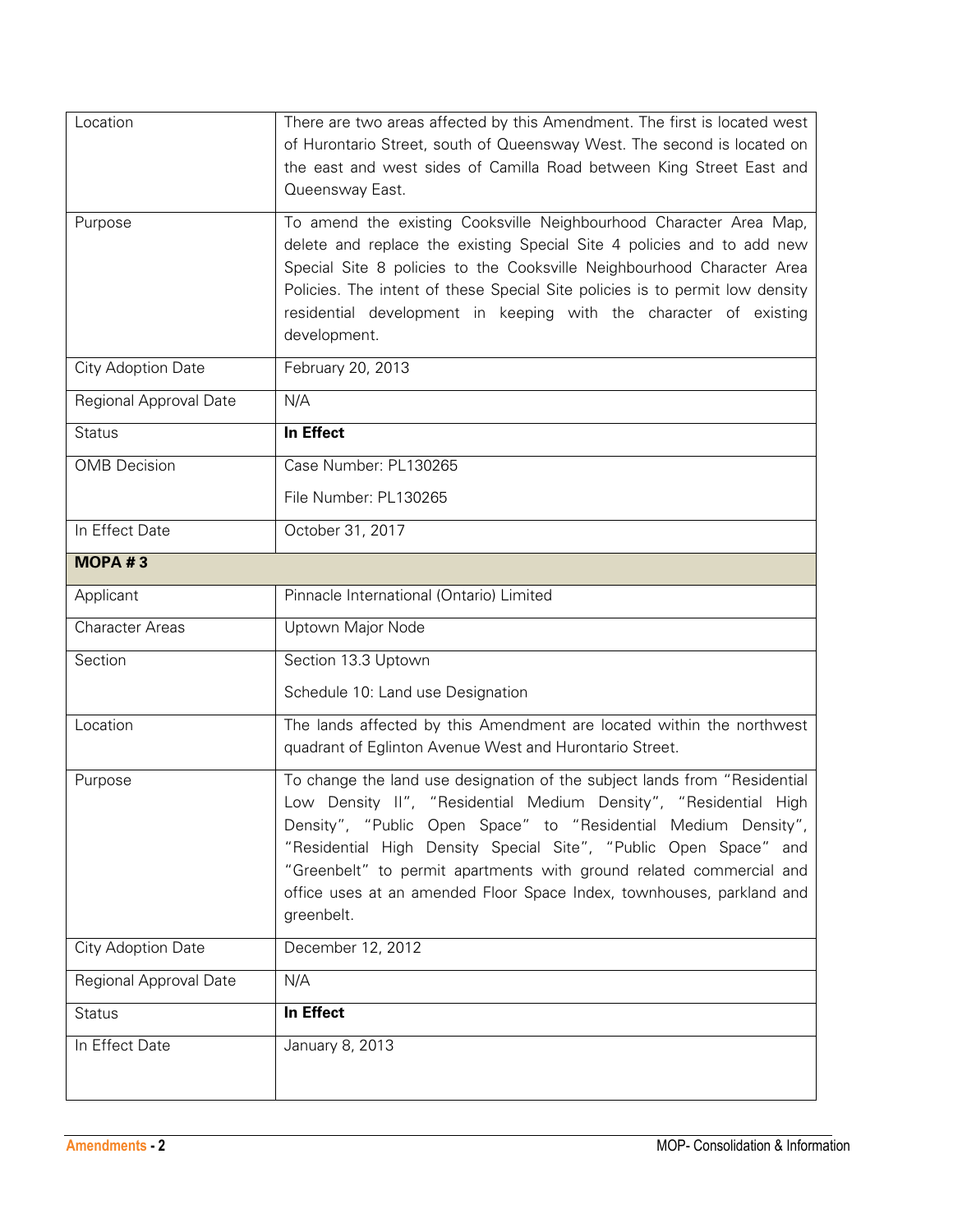| MOPA #4                |                                                                                                                                                                                                                                                                                                                                 |
|------------------------|---------------------------------------------------------------------------------------------------------------------------------------------------------------------------------------------------------------------------------------------------------------------------------------------------------------------------------|
| Applicant              | Summit Eglinton Inc.                                                                                                                                                                                                                                                                                                            |
| <b>Character Areas</b> | Uptown Major Node Character Area                                                                                                                                                                                                                                                                                                |
| Section                | Section 13.3.4.2                                                                                                                                                                                                                                                                                                                |
|                        | Schedule 10: Land use Designation                                                                                                                                                                                                                                                                                               |
| Location               | The lands affected by this Amendment are located on the east side of<br>Hurontario Street, north of Eglinton Avenue East.                                                                                                                                                                                                       |
| Purpose                | To change the land use designation of the subject lands from "Residential<br>High Density" to "Residential Medium Density" and "Residential High<br>Density" and to amend Special Site 2 policies to permit apartments with<br>limited ground related commercial and office uses, and semi-detached and<br>townhouse dwellings. |
| City Adoption Date     | April 10, 2013                                                                                                                                                                                                                                                                                                                  |
| Regional Approval Date | N/A                                                                                                                                                                                                                                                                                                                             |
| <b>Status</b>          | In Effect                                                                                                                                                                                                                                                                                                                       |
| In Effect Date         | May 2, 2013                                                                                                                                                                                                                                                                                                                     |
| <b>MOPA#5</b>          |                                                                                                                                                                                                                                                                                                                                 |
| Applicant              | Glen Schnarr & Associates Inc.                                                                                                                                                                                                                                                                                                  |
| <b>Character Areas</b> | Meadowvale Village Neighbourhood                                                                                                                                                                                                                                                                                                |
| Section                | 16.17.5.12: Special Site 12                                                                                                                                                                                                                                                                                                     |
|                        | Schedule 1, 1a, 4, 5 and 10                                                                                                                                                                                                                                                                                                     |
| Location               | South Side of Derry Road West, east of Mclaughlin Road                                                                                                                                                                                                                                                                          |
| Purpose                | To permit 37 detached dwellings and 8 semi-detached dwelling units, add<br>lands to the abutting greenlands and relocate an existing animal boarding<br>establishment on-site.                                                                                                                                                  |
| City Adoption Date     | June 24, 2015                                                                                                                                                                                                                                                                                                                   |
| Regional Approval Date | N/A                                                                                                                                                                                                                                                                                                                             |
| <b>Status</b>          | In Effect                                                                                                                                                                                                                                                                                                                       |
| In Effect Date         | July 22, 2015                                                                                                                                                                                                                                                                                                                   |
| MOPA#6                 |                                                                                                                                                                                                                                                                                                                                 |
| Applicant              | Jim Lethbridge, Lethbridge & Lawson Inc.                                                                                                                                                                                                                                                                                        |
| <b>Character Areas</b> | Mineola Neighbourhood Character Area                                                                                                                                                                                                                                                                                            |
| Section                | Section 16.18, Mineola Neighbourhood Character Area                                                                                                                                                                                                                                                                             |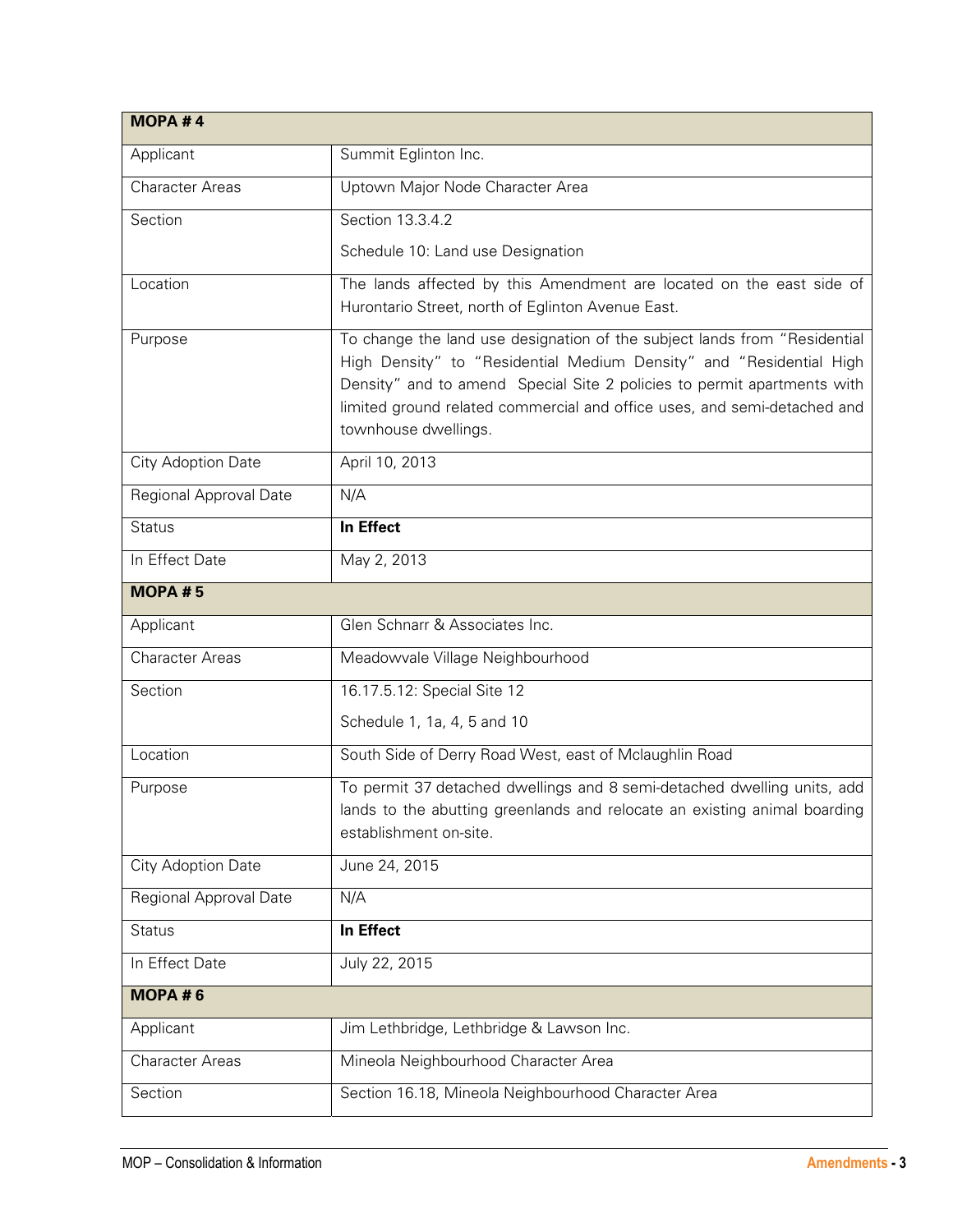|                        | Schedule 10: Land use Designation                                                                                                                                                                                                                                                                                                                                                                                                                                                                   |
|------------------------|-----------------------------------------------------------------------------------------------------------------------------------------------------------------------------------------------------------------------------------------------------------------------------------------------------------------------------------------------------------------------------------------------------------------------------------------------------------------------------------------------------|
| Location               | The lands affected by this Amendment are located at the southwest corner<br>of Atwater Avenue and Cawthra Road.                                                                                                                                                                                                                                                                                                                                                                                     |
| Purpose                | To change the land use designation of the subject lands from "Residential<br>Medium Density" to "Residential High Density" to permit a 137 unit, 4                                                                                                                                                                                                                                                                                                                                                  |
|                        | storey condominium apartment building.                                                                                                                                                                                                                                                                                                                                                                                                                                                              |
| City Adoption Date     | March 5, 2014                                                                                                                                                                                                                                                                                                                                                                                                                                                                                       |
| Regional Approval Date | N/A                                                                                                                                                                                                                                                                                                                                                                                                                                                                                                 |
| <b>Status</b>          | In Effect                                                                                                                                                                                                                                                                                                                                                                                                                                                                                           |
| In Effect Date         | April 2, 2014                                                                                                                                                                                                                                                                                                                                                                                                                                                                                       |
| <b>MOPA#7</b>          |                                                                                                                                                                                                                                                                                                                                                                                                                                                                                                     |
| Applicant              | City of Mississauga                                                                                                                                                                                                                                                                                                                                                                                                                                                                                 |
| <b>Character Areas</b> | Gateway Employment Area and Northeast Employment Area                                                                                                                                                                                                                                                                                                                                                                                                                                               |
| Section                | Sections 6.6 Air Quality                                                                                                                                                                                                                                                                                                                                                                                                                                                                            |
|                        | 17.5 Gateway Employment Character Area                                                                                                                                                                                                                                                                                                                                                                                                                                                              |
|                        | 17.8 Northeast Employment Character Area                                                                                                                                                                                                                                                                                                                                                                                                                                                            |
| Location               | All lands within the City of Mississauga and lands designated "Industrial" in<br>the Gateway and Northeast Employment Character Areas located east of<br>Kennedy Road and North of Eglinton Avenue East.                                                                                                                                                                                                                                                                                            |
| Purpose                | To introduce policy criteria in Section 6.6 Air Quality to be applied in the<br>evaluation of development proposals for crematoriums. This amendment<br>was prepared in response to the Funeral, Burial and Cremation Services<br>Act, 2002 which allows crematoriums outside of cemeteries. The policies<br>are intended to ensure that new crematoriums or the expansion of existing<br>crematoriums do not impact sensitive land uses or the long-term planned<br>function of surrounding lands. |
| City Adoption Date     | February 20, 2013                                                                                                                                                                                                                                                                                                                                                                                                                                                                                   |
| Regional Approval Date | N/A                                                                                                                                                                                                                                                                                                                                                                                                                                                                                                 |
| <b>Status</b>          | In Effect                                                                                                                                                                                                                                                                                                                                                                                                                                                                                           |
| <b>OMB</b> Decision    | Case Number: PL130269                                                                                                                                                                                                                                                                                                                                                                                                                                                                               |
|                        | File Number: PL130269                                                                                                                                                                                                                                                                                                                                                                                                                                                                               |
|                        | July 16th, 2014: The settlement reached reflects the revised OPA's<br>modifications to clarify terminology used and the operation of the policy<br>itself. Adds Sections 6.6.6, definition of "Crematorium" Section 20,<br>Glossary, and modifies Sections 17.5.1.3 and 17.8.1.3.                                                                                                                                                                                                                   |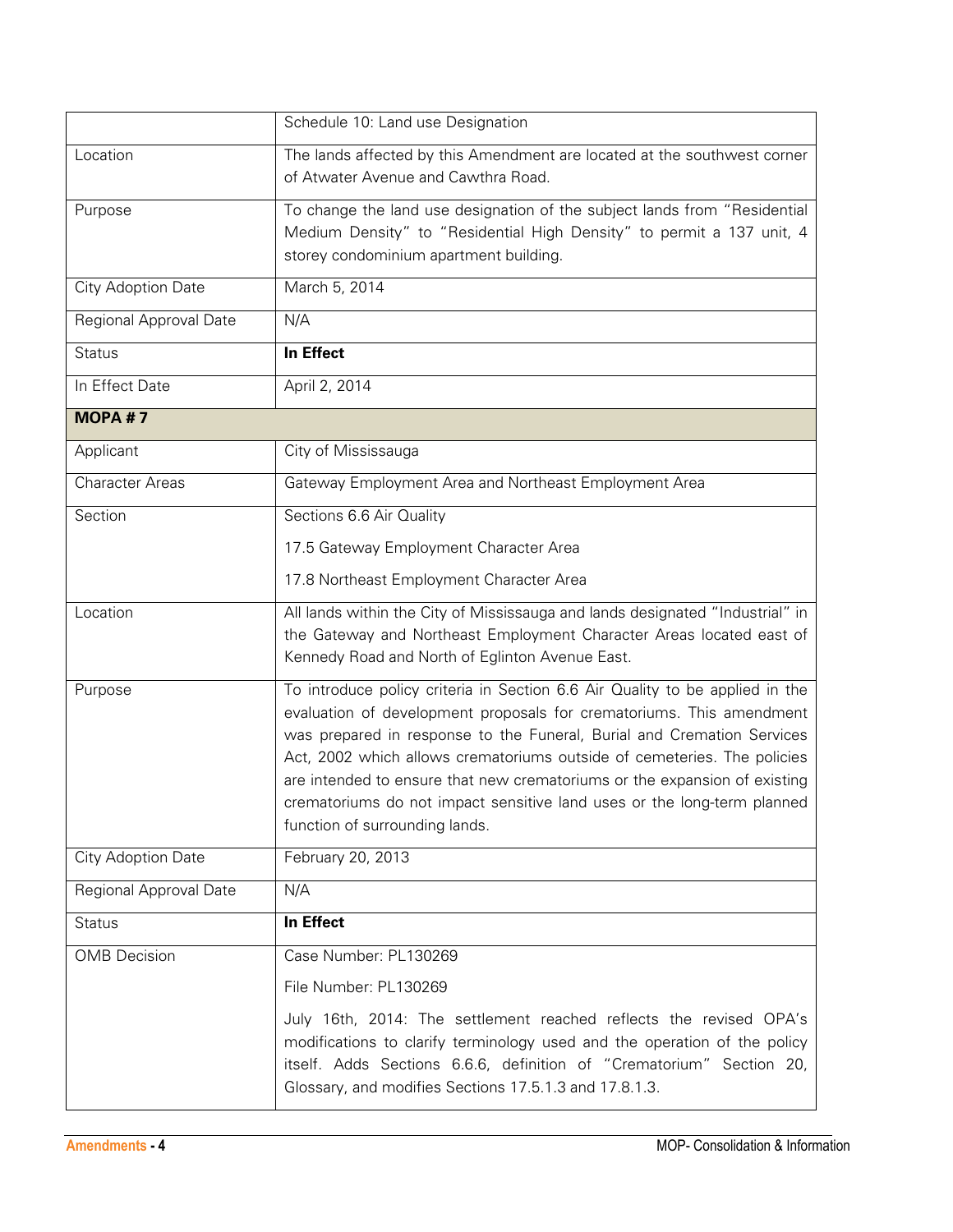| In Effect Date         | July 16, 2014                                                                                                                                                                                                                                                                                                                                                 |
|------------------------|---------------------------------------------------------------------------------------------------------------------------------------------------------------------------------------------------------------------------------------------------------------------------------------------------------------------------------------------------------------|
| MOPA#8                 |                                                                                                                                                                                                                                                                                                                                                               |
| Applicant              | City of Mississauga                                                                                                                                                                                                                                                                                                                                           |
| <b>Character Areas</b> | Downtown Core Local Area Plan                                                                                                                                                                                                                                                                                                                                 |
| Section                | Section Downtown Core Local Area Plan                                                                                                                                                                                                                                                                                                                         |
|                        | Table 8-3 Road Classification                                                                                                                                                                                                                                                                                                                                 |
|                        | Schedule 10 Land Use Designation                                                                                                                                                                                                                                                                                                                              |
| Location               | The lands affected by this Amendment are located in the Downtown Core<br><b>Character Area</b>                                                                                                                                                                                                                                                                |
| Purpose                | To replace Downtown Core Local Area Plan. This Amendment also amends<br>the right-of-way (R-O-W) Range Tables of Mississauga Official Plan by<br>adding the Downtown Core Character Area to the Road Classification for<br>Minor Collectors and deleting and replacing the R-O-W - Range for the<br>Road Classification for Local Roads in the Downtown Core. |
| City Adoption Date     | March 6, 2013                                                                                                                                                                                                                                                                                                                                                 |
| Regional Approval Date | N/A                                                                                                                                                                                                                                                                                                                                                           |
| <b>OMB</b> Decision    | <b>Under Appeal</b>                                                                                                                                                                                                                                                                                                                                           |
|                        | Case Number: PL130350                                                                                                                                                                                                                                                                                                                                         |
|                        | File Number: PL111148                                                                                                                                                                                                                                                                                                                                         |
|                        | February 20th, 2014: Modifies the following Schedules, maps and text to<br>reflect Partial Approval of MOPA 8: Schedules 1, 2, 3, 4, 5,                                                                                                                                                                                                                       |
|                        | Schedule 10, Land Use Designation, adds Special Site 7                                                                                                                                                                                                                                                                                                        |
|                        | May 11, 2015: add special site 8                                                                                                                                                                                                                                                                                                                              |
|                        | August 24, 2016: add special site 9                                                                                                                                                                                                                                                                                                                           |
| In Effect Date         |                                                                                                                                                                                                                                                                                                                                                               |
| MOPA#9                 |                                                                                                                                                                                                                                                                                                                                                               |
| Applicant              | City of Mississauga                                                                                                                                                                                                                                                                                                                                           |
| <b>Character Areas</b> | Clarkson Village Community Node                                                                                                                                                                                                                                                                                                                               |
|                        | Clarkson-Lorne Park Neighbourhood Character Area                                                                                                                                                                                                                                                                                                              |
| Section                | Section 14.1 Community Nodes, Section 14.2 Clarkson Village Community<br>Node, Section 16.1 Neighbourhoods, Section 16.5 Clarkson-Lorne Park<br>Neighbourhood Character Area                                                                                                                                                                                  |
| Location               | The lands affected by this Amendment are located on the north and south<br>sides of Lakeshore Road West between Southdown Road and Birchwood                                                                                                                                                                                                                  |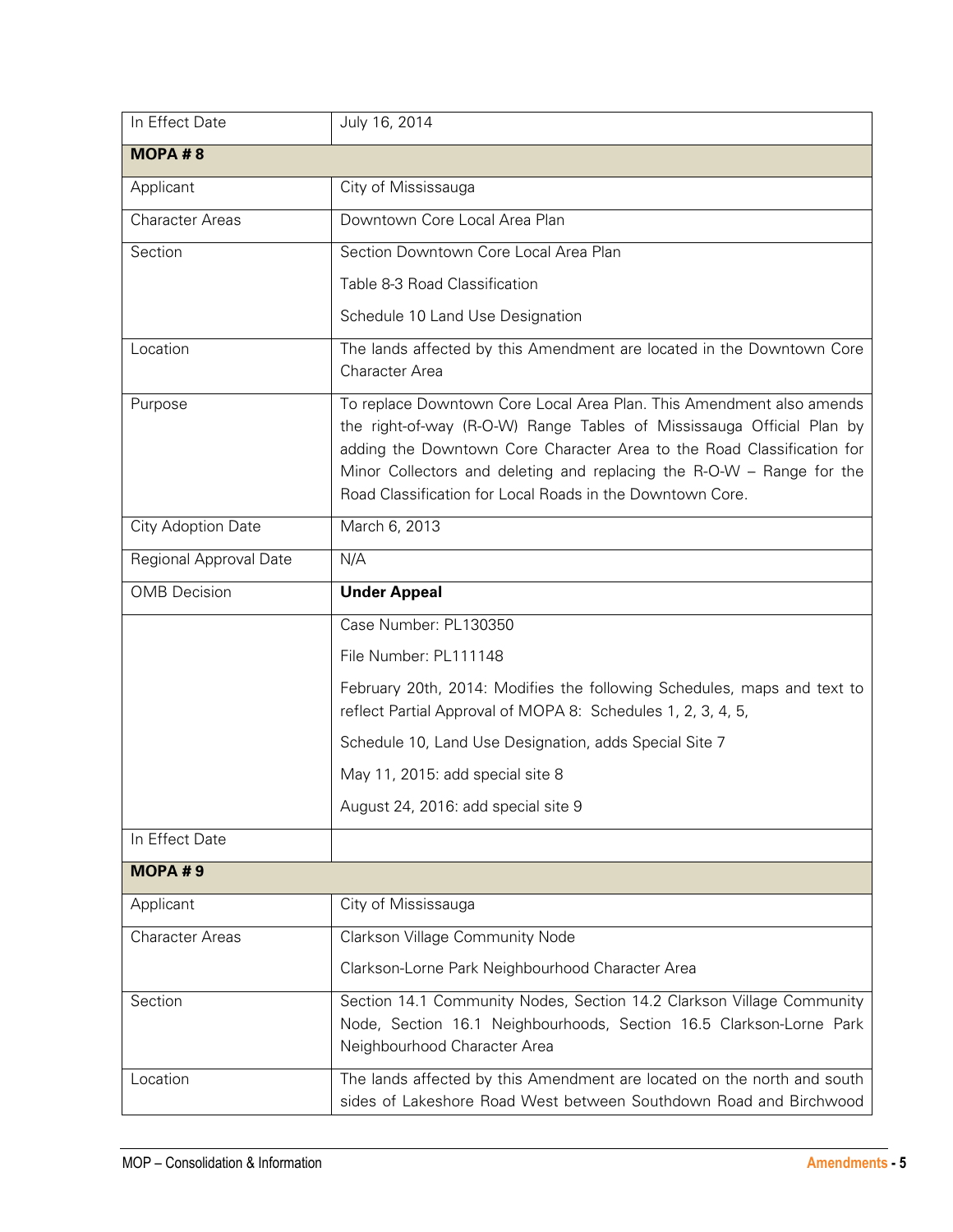|                        | Park                                                                                                                                                                                                                                                                      |
|------------------------|---------------------------------------------------------------------------------------------------------------------------------------------------------------------------------------------------------------------------------------------------------------------------|
| Purpose                | To change the boundary of the Clarkson Village Community Node and the<br>Clarkson-Lorne Park Neighbourhood Character Areas, add Precinct policies,<br>transportation policies, amend land use designation policies and to delete,<br>amend and add Special Site policies. |
| City Adoption Date     | July 2, 2014                                                                                                                                                                                                                                                              |
| Regional Approval Date | N/A                                                                                                                                                                                                                                                                       |
| <b>Status</b>          | In Effect                                                                                                                                                                                                                                                                 |
| <b>OMB</b> Decision    | Case Number: PL140799                                                                                                                                                                                                                                                     |
|                        | File Number: PL140799                                                                                                                                                                                                                                                     |
|                        | Issue Date: March 11, 2016                                                                                                                                                                                                                                                |
| In Effect Date         | March 11, 2016                                                                                                                                                                                                                                                            |
| <b>MOPA#10</b>         |                                                                                                                                                                                                                                                                           |
| Applicant              | Shaitel International Inc.                                                                                                                                                                                                                                                |
| <b>Character Areas</b> | Meadowvale Village Neighbourhood                                                                                                                                                                                                                                          |
| Section                | 16.17, Meadowvale Village Neighbourhood                                                                                                                                                                                                                                   |
|                        | Schedule 1: Urban System                                                                                                                                                                                                                                                  |
|                        | Schedule 1a: Urban System - Green System                                                                                                                                                                                                                                  |
|                        | Schedule 4: Parks and Open Spaces                                                                                                                                                                                                                                         |
|                        | Schedule 10: Land Use Designations                                                                                                                                                                                                                                        |
| Location               | South side of Derry Road West, east of McLaughlin Road and west of<br>Fletcher's Creek                                                                                                                                                                                    |
| Purpose                | To amend the Business Employment designation for the site to permit a<br>six-storey hotel and a one-storey restaurant, and to redesignate a portion of<br>the site from Business Employment to Greenbelt.                                                                 |
| City Adoption Date     | N/A                                                                                                                                                                                                                                                                       |
| Regional Approval Date | N/A                                                                                                                                                                                                                                                                       |
| <b>Status</b>          | Case No: PL120278                                                                                                                                                                                                                                                         |
|                        | File No: PL121179                                                                                                                                                                                                                                                         |
|                        | Issue Date: October 20, 2014                                                                                                                                                                                                                                              |
| <b>OMB</b> Decision    | In Effect                                                                                                                                                                                                                                                                 |
| In Effect Date         | October 20, 2014                                                                                                                                                                                                                                                          |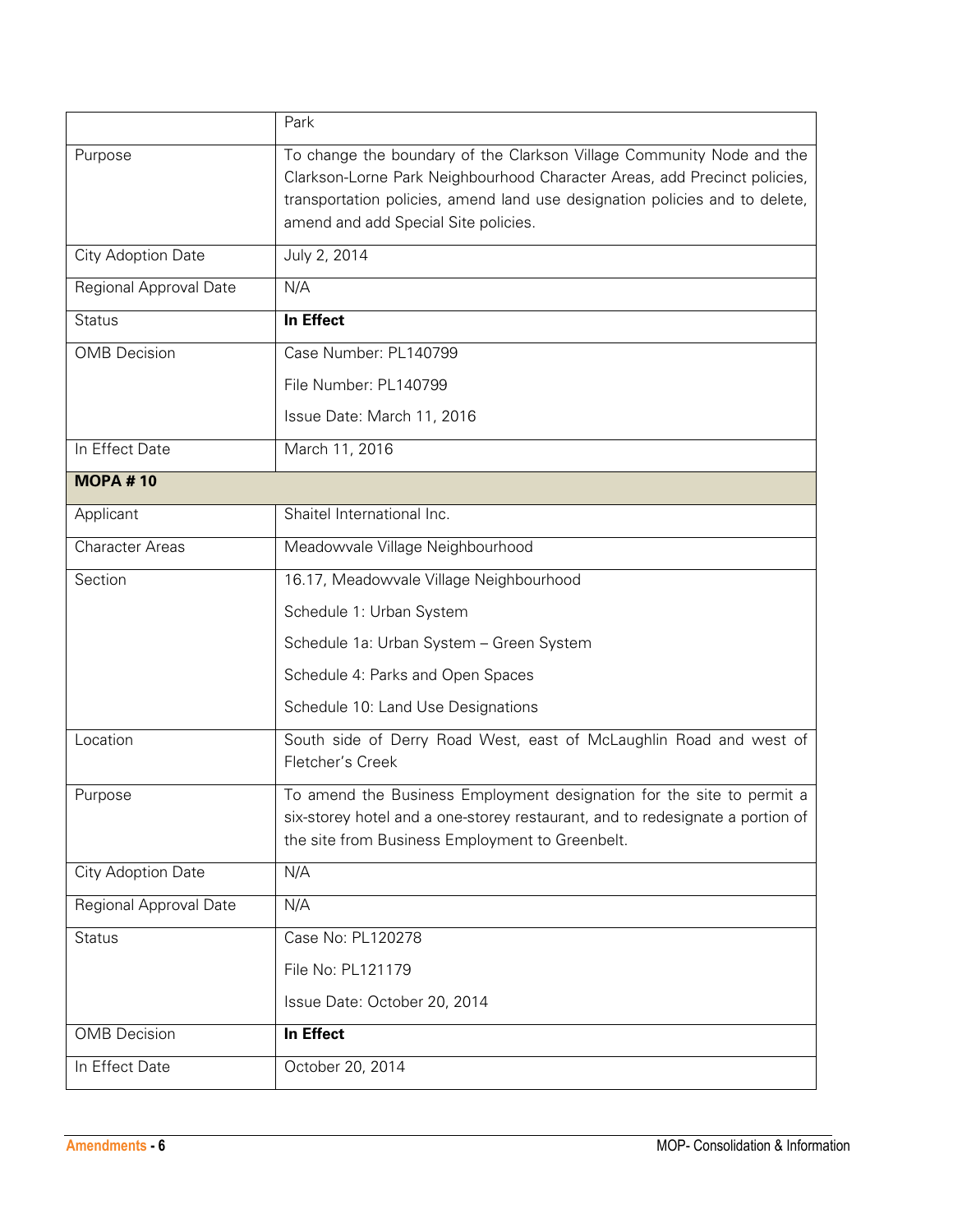| <b>MOPA#11</b>         |                                                                                                                                                                                                                                                                                                           |
|------------------------|-----------------------------------------------------------------------------------------------------------------------------------------------------------------------------------------------------------------------------------------------------------------------------------------------------------|
| Applicant              | Glen Schnarr and Associates Inc.                                                                                                                                                                                                                                                                          |
| <b>Character Areas</b> | Lakeview Local Area Plan                                                                                                                                                                                                                                                                                  |
| Section                | Section 4.19: Special Site 19                                                                                                                                                                                                                                                                             |
|                        | Schedule 10: Land Use Designation                                                                                                                                                                                                                                                                         |
| Location               | The lands affected by this Amendment are located on the north side of<br>Lakeshore Wast, west of Cawthra Road.                                                                                                                                                                                            |
| Purpose                | To change the land use designation of the subject lands from "Business"<br>Employment" to "Residential Medium Density", "Mixed Use" and<br>"Greenbelt" to permit fifteen live/work townhouse units and 118<br>townhouse units and to revise the Special Site 19.19 polices as they apply<br>to this site. |
| City Adoption Date     | October 9, 2013                                                                                                                                                                                                                                                                                           |
| Regional Approval Date | N/A                                                                                                                                                                                                                                                                                                       |
| <b>Status</b>          | In Effect                                                                                                                                                                                                                                                                                                 |
|                        | <b>NOTE:</b> Lakeview Local Area Plan, of Mississauga Official Plan (November<br>14, 2012) is amended by deleting and replacing it with MOPA 32.                                                                                                                                                          |
| In Effect Date         | November 5, 2013                                                                                                                                                                                                                                                                                          |
| <b>MOPA #12</b>        |                                                                                                                                                                                                                                                                                                           |
| Applicant              | Bousfields Inc.                                                                                                                                                                                                                                                                                           |
| <b>Character Areas</b> | <b>Clarkson Village Community Node</b>                                                                                                                                                                                                                                                                    |
| Section                | Map 14-2, Clarkson Village Community Node Character Area                                                                                                                                                                                                                                                  |
|                        | Section 14.2.4.1, Special Site 1                                                                                                                                                                                                                                                                          |
|                        | Schedule 1: Urban System                                                                                                                                                                                                                                                                                  |
|                        | Schedule 1a: Urban System - Green System                                                                                                                                                                                                                                                                  |
|                        | Schedule 3: Natural System                                                                                                                                                                                                                                                                                |
|                        | Schedule 10: Land Use Designations                                                                                                                                                                                                                                                                        |
| Location               | North side of Lakeshore Road West, east of Clarkson Road North                                                                                                                                                                                                                                            |
| Purpose                | To revise the Special Site Policy to permit a six storey apartment building<br>with ground floor commercial uses, and to remove the Natural Hazards<br>from a portion of the site.                                                                                                                        |
| City Adoption Date     | September 10, 2014                                                                                                                                                                                                                                                                                        |
| Regional Approval Date | N/A                                                                                                                                                                                                                                                                                                       |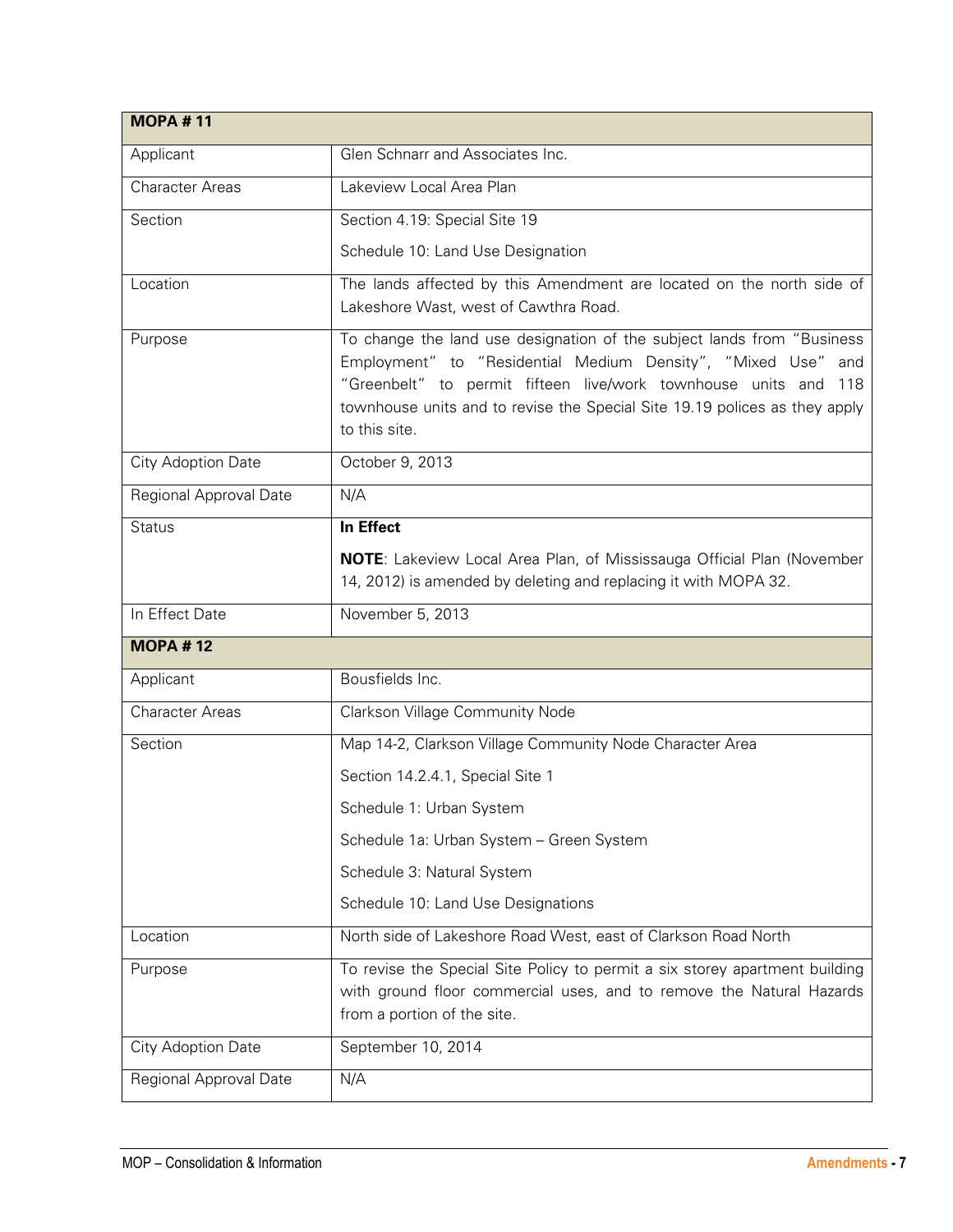| <b>Status</b>          | In Effect                                                                                                                                                                                                                                                                                                                                                                                                                                                                                                                            |
|------------------------|--------------------------------------------------------------------------------------------------------------------------------------------------------------------------------------------------------------------------------------------------------------------------------------------------------------------------------------------------------------------------------------------------------------------------------------------------------------------------------------------------------------------------------------|
| In Effect Date         | October 10, 2014                                                                                                                                                                                                                                                                                                                                                                                                                                                                                                                     |
| <b>MOPA #13</b>        |                                                                                                                                                                                                                                                                                                                                                                                                                                                                                                                                      |
| Applicant              | City of Mississauga                                                                                                                                                                                                                                                                                                                                                                                                                                                                                                                  |
| <b>Character Areas</b> | All lands within the City of Mississauga                                                                                                                                                                                                                                                                                                                                                                                                                                                                                             |
| Section                | Sections 7, Subsection 7.2.10 Housing;                                                                                                                                                                                                                                                                                                                                                                                                                                                                                               |
|                        | 11.2 General Land Use, Subsection 11.2.5.9                                                                                                                                                                                                                                                                                                                                                                                                                                                                                           |
| Location               | All lands within the City of Mississauga and lands designated "Residential"<br>that permit detached, semi-detached and townhouse dwellings.                                                                                                                                                                                                                                                                                                                                                                                          |
| Purpose                | To permit second unit in semi-detached and townhouse dwellings by<br>amending Section 11.2 General Land Use policies. Section 11.2 include<br>policies to permit second units in detached dwellings. This Amendment<br>was prepared in response to amendments to the Planning Act by Bill 140 :<br>Strong Communities through Affordable Housing Act, 2011 which requires<br>municipalities to establish second unit policies in detached, semi-detached<br>or townhouse dwellings.                                                  |
| City Adoption Date     | July 3, 2013                                                                                                                                                                                                                                                                                                                                                                                                                                                                                                                         |
| Regional Approval Date | N/A                                                                                                                                                                                                                                                                                                                                                                                                                                                                                                                                  |
| <b>Status</b>          | In Effect                                                                                                                                                                                                                                                                                                                                                                                                                                                                                                                            |
| In Effect Date         | July 3, 2013                                                                                                                                                                                                                                                                                                                                                                                                                                                                                                                         |
| <b>MOPA #14</b>        |                                                                                                                                                                                                                                                                                                                                                                                                                                                                                                                                      |
| Applicant              | 675553 Ontario Ltd.                                                                                                                                                                                                                                                                                                                                                                                                                                                                                                                  |
| <b>Character Areas</b> | Downtown Cooksville                                                                                                                                                                                                                                                                                                                                                                                                                                                                                                                  |
| Section                | 12.4, Downtown Cooksville Character Area                                                                                                                                                                                                                                                                                                                                                                                                                                                                                             |
|                        | Section 12.4.3, Special Site Policies, Downtown Cooksville Character Area                                                                                                                                                                                                                                                                                                                                                                                                                                                            |
|                        | Schedule 10: Land Use Designations                                                                                                                                                                                                                                                                                                                                                                                                                                                                                                   |
| Location               | 90, 100 and 110 Dundas Street West                                                                                                                                                                                                                                                                                                                                                                                                                                                                                                   |
| Purpose                | To change the land use designation of the subject lands from "Mixed Use"<br>to "Residential Medium Density" and "Residential High Density" and to<br>replace the Special Site 4 policies. This Amendment will permit mixed use<br>development along Dundas Street West with retail at the ground floor and<br>23 residential units above.<br>The balance of the lands subject to this<br>amendment will permit 117 townhouse dwellings. The amendment further<br>identifies a block for future Residential High Density development. |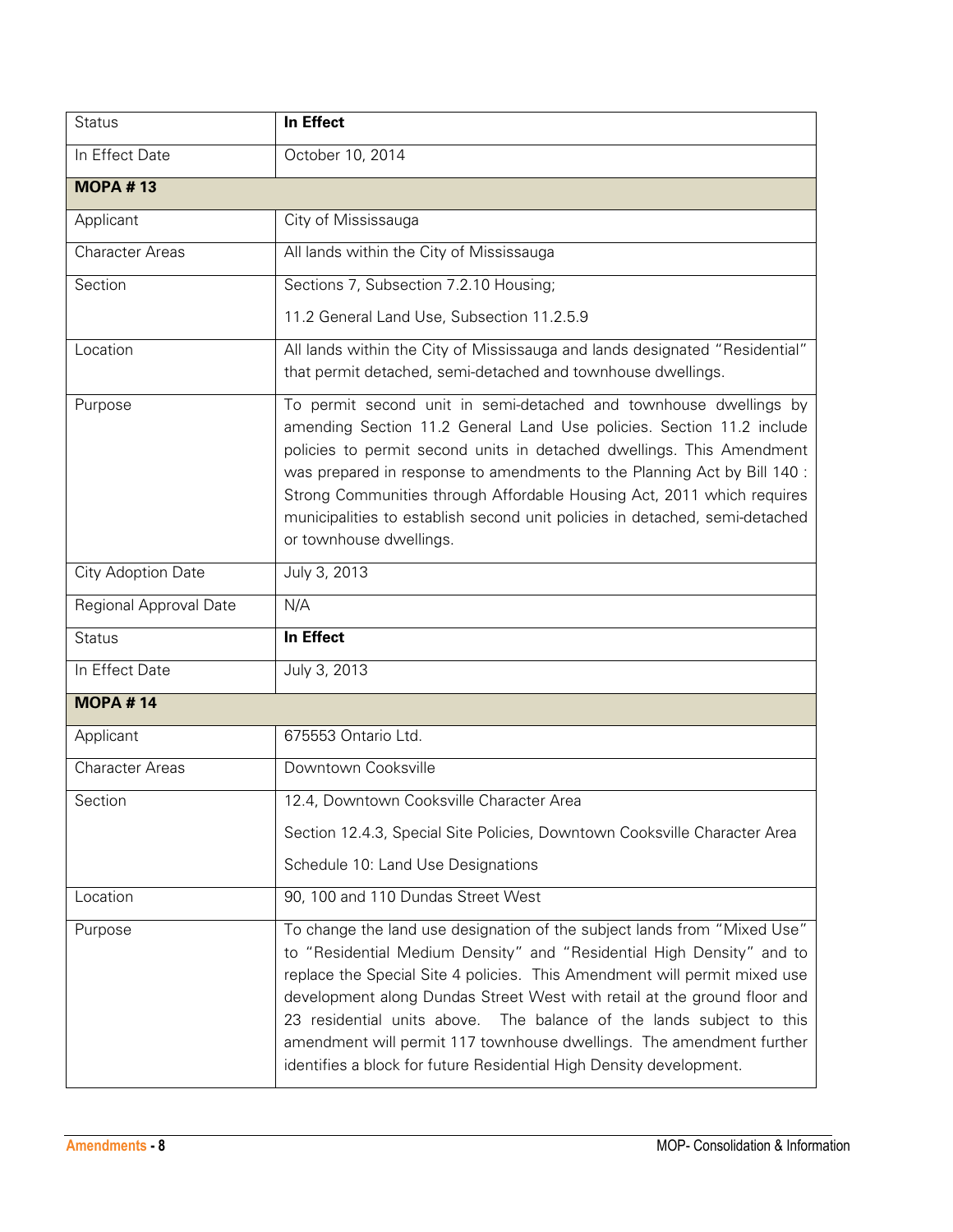| City Adoption Date     | N/A                                                                                                                                                                                                                                                                                                                             |
|------------------------|---------------------------------------------------------------------------------------------------------------------------------------------------------------------------------------------------------------------------------------------------------------------------------------------------------------------------------|
| Regional Approval Date | N/A                                                                                                                                                                                                                                                                                                                             |
| <b>Status</b>          | In Effect                                                                                                                                                                                                                                                                                                                       |
| <b>OMB</b> Decision    | Case Number: PL081064                                                                                                                                                                                                                                                                                                           |
|                        | File Number:<br>PL081064                                                                                                                                                                                                                                                                                                        |
|                        | PL081067                                                                                                                                                                                                                                                                                                                        |
|                        | Issue Date: January 22, 2015                                                                                                                                                                                                                                                                                                    |
| In Effect Date         | January 22, 2015                                                                                                                                                                                                                                                                                                                |
| <b>MOPA #15</b>        |                                                                                                                                                                                                                                                                                                                                 |
| Applicant              | City of Mississauga                                                                                                                                                                                                                                                                                                             |
| <b>Character Areas</b> | Cooksville, Erin Mills and Mineola Neighbourhood Character Areas                                                                                                                                                                                                                                                                |
| Section                | Schedules 1, 1a, 4 and 10                                                                                                                                                                                                                                                                                                       |
| Location               | The lands affected by this Amendment are the Douglas Drive closed road<br>allowance, located near Pinetree Way and Calverton Court (Site 1), 2151<br>Camilla Road (Site 2) and 2250 and 2264 Council Ring Road (Site 3).                                                                                                        |
| Purpose                | To change the land use designation of three sites: Site $1 -$ from no<br>designation to "Greenbelt"; Site 2 - from "Residential Low Density I" to<br>"Public Open Space" and "Greenbelt", and, Site 3 - from "Public Open<br>Space" and "Residential Low Density I" to "Residential Low Density I"<br>and " Public Open Space". |
| City Adoption Date     | April 23, 2014                                                                                                                                                                                                                                                                                                                  |
| Regional Approval Date | N/A                                                                                                                                                                                                                                                                                                                             |
| <b>Status</b>          | In Effect                                                                                                                                                                                                                                                                                                                       |
| In Effect Date         | May 21, 2014                                                                                                                                                                                                                                                                                                                    |
| <b>MOPA #16</b>        |                                                                                                                                                                                                                                                                                                                                 |
| Applicant              | Zelinka Priamo Ltd.                                                                                                                                                                                                                                                                                                             |
| <b>Character Areas</b> | Port Credit Neighbourhood Character Area of the Port Credit Local Area<br>Plan                                                                                                                                                                                                                                                  |
| Section                | Section 5.0: Special Site Policies                                                                                                                                                                                                                                                                                              |
|                        | Schedule 10: Land Use Designation                                                                                                                                                                                                                                                                                               |
| Location               | The lands affected by this Amendment are located at the southeast corner<br>of Lakeshore Road West and Godfrey's Lane.                                                                                                                                                                                                          |
| Purpose                | To change the land use designation of the subject lands from "Residential<br>Low Density I" to "Residential Medium Density" and to add Special Site                                                                                                                                                                             |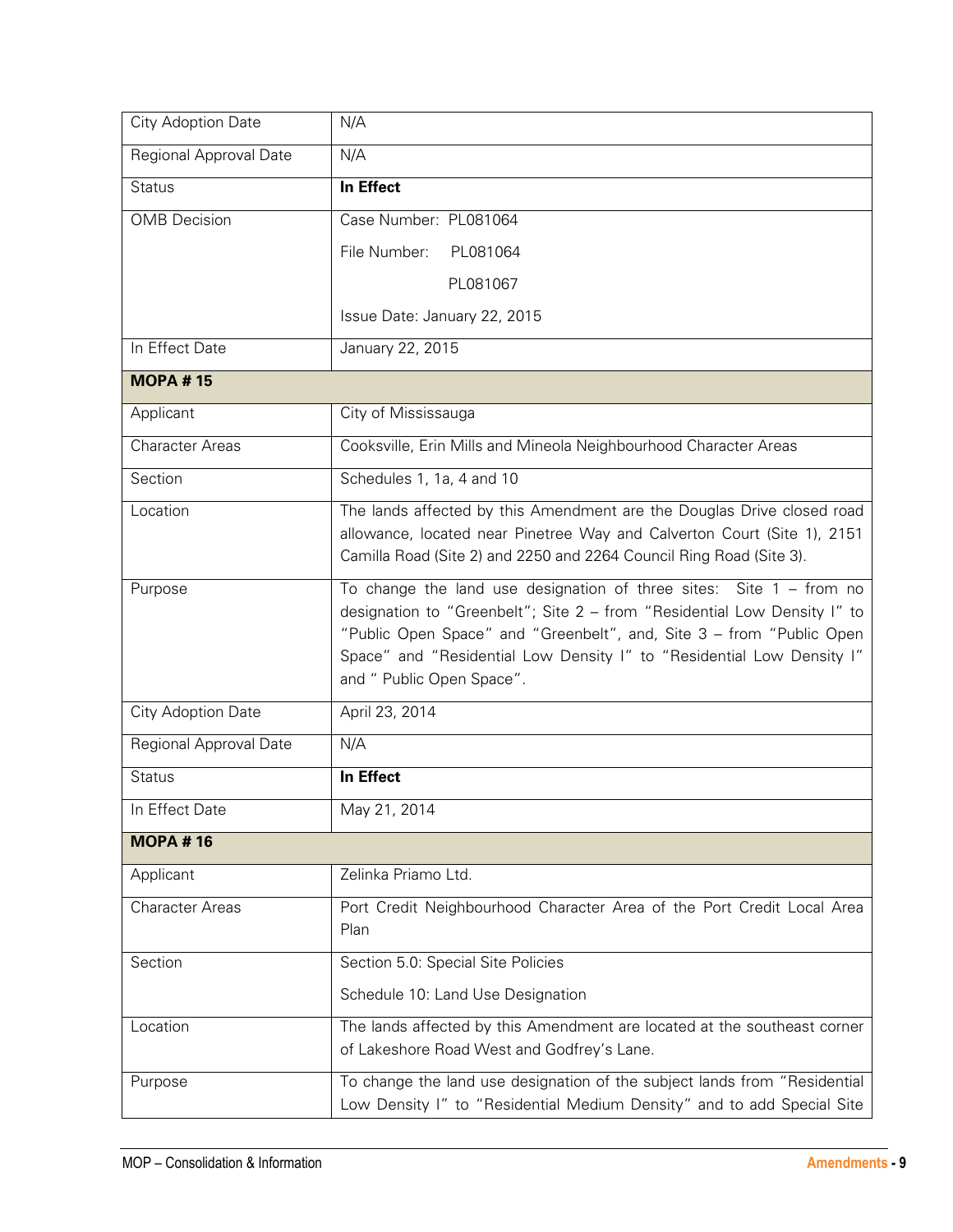|                        | polices to permit 18, 4 storey townhouse units on a common element<br>condominium road.                                                                                                                                                                                                                                                                                   |
|------------------------|---------------------------------------------------------------------------------------------------------------------------------------------------------------------------------------------------------------------------------------------------------------------------------------------------------------------------------------------------------------------------|
| City Adoption Date     | July 2, 2014                                                                                                                                                                                                                                                                                                                                                              |
| Regional Approval Date | N/A                                                                                                                                                                                                                                                                                                                                                                       |
| <b>Status</b>          | In Effect                                                                                                                                                                                                                                                                                                                                                                 |
|                        | <b>NOTE:</b> Port Credit Local Area Plan, of Mississauga Official Plan (November<br>14, 2012) is amended by deleting and replacing it with MOPA 19.                                                                                                                                                                                                                       |
| In Effect Date         | July 30, 2014                                                                                                                                                                                                                                                                                                                                                             |
| <b>MOPA #17</b>        |                                                                                                                                                                                                                                                                                                                                                                           |
| Applicant              | 501 Lakeshore Inc./Trinity Properties Lakeshore Inc.                                                                                                                                                                                                                                                                                                                      |
| <b>Character Areas</b> | Lakeview Neighbourhood Area                                                                                                                                                                                                                                                                                                                                               |
| Section                | Section 4.19: Special Site 19                                                                                                                                                                                                                                                                                                                                             |
|                        | Schedule 1: Urban System                                                                                                                                                                                                                                                                                                                                                  |
|                        | Schedule 1a: Urban System - Green System                                                                                                                                                                                                                                                                                                                                  |
|                        | Schedule 3: Natural System                                                                                                                                                                                                                                                                                                                                                |
|                        | Schedule 4: Parks and Open Spaces                                                                                                                                                                                                                                                                                                                                         |
| Location               | The lands affected by this Amendment are located on the northeast corner<br>of Lakeshore Road East and Enola Avenue.                                                                                                                                                                                                                                                      |
| Purpose                | To change the land use designation of the subject lands from "Business"<br>Employment" and "Residential Low Density II" to "Mixed Use",<br>"Residential High Density" and "Greenbelt" to permit mixed use<br>commercial development adjacent to Lakeshore Road East, apartment<br>dwellings to the rear of site and natural hazard lands adjacent to Cooksville<br>Creek. |
| City Adoption Date     | N/A                                                                                                                                                                                                                                                                                                                                                                       |
| Regional Approval Date | N/A                                                                                                                                                                                                                                                                                                                                                                       |
| <b>Status</b>          | In Effect                                                                                                                                                                                                                                                                                                                                                                 |
|                        | <b>NOTE:</b> Lakeview Local Area Plan, of Mississauga Official Plan (November<br>14, 2012) is amended by deleting and replacing it with MOPA 32.                                                                                                                                                                                                                          |
| <b>OMB</b> Decision    | Case No: PL120944                                                                                                                                                                                                                                                                                                                                                         |
|                        | File No: PL120944                                                                                                                                                                                                                                                                                                                                                         |
|                        | Issue Date - November 13, 2013                                                                                                                                                                                                                                                                                                                                            |
| In Effect Date         | November 13, 2013                                                                                                                                                                                                                                                                                                                                                         |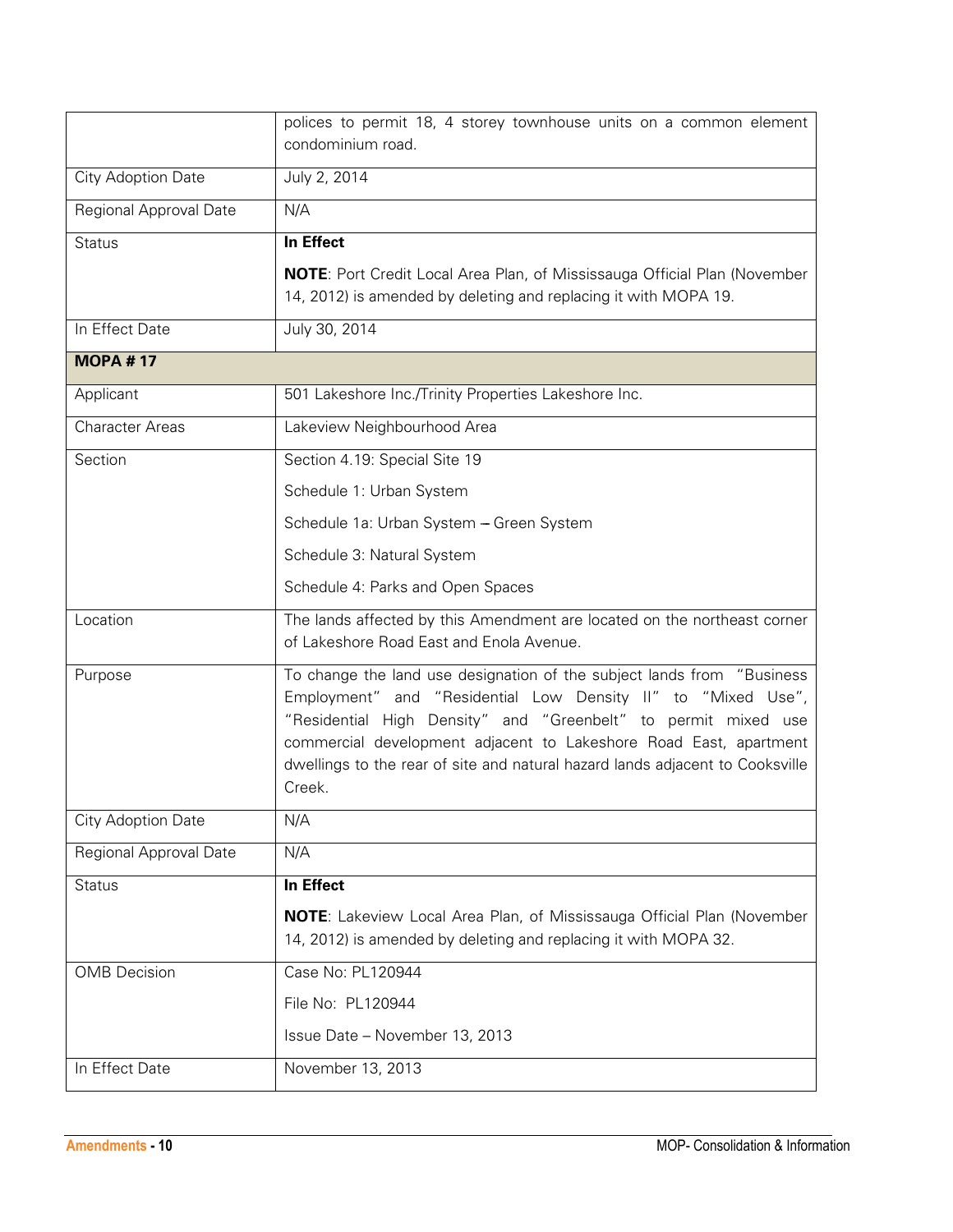| <b>MOPA#18</b>         |                                                                                                                                                                                                                                                                    |
|------------------------|--------------------------------------------------------------------------------------------------------------------------------------------------------------------------------------------------------------------------------------------------------------------|
| Applicant              | Amacon Development (City Centre) Corp.                                                                                                                                                                                                                             |
| <b>Character Areas</b> | Downtown Core Character Area                                                                                                                                                                                                                                       |
| Section                | Downtown Core Character Area, Downtown Core Local Area Plan Land<br>Use Designations,                                                                                                                                                                              |
|                        | Schedules 1- Urban System                                                                                                                                                                                                                                          |
|                        | Schedule 1a - Urban System: Green System                                                                                                                                                                                                                           |
|                        | Schedule 4 - Parks and Open Spaces                                                                                                                                                                                                                                 |
|                        | Schedule 5 - Long Term Road Network and                                                                                                                                                                                                                            |
|                        | Schedule 10 - Land Use Designations.                                                                                                                                                                                                                               |
| Location               | The lands affected by this Amendment are located on the west side of<br>future Parkside Village Drive and west of the intersection of Confederation<br>Parkway and Square One Drive.                                                                               |
| Purpose                | To change the land use designations of the subject lands from "Public<br>Open Space" to "Downtown Mixed Use", and to add a new Minor<br>Collector road between Confederation Parkway and Rathburn Road West<br>that extends Square One Drive westwards.            |
| City Adoption Date     | February 12, 2014                                                                                                                                                                                                                                                  |
| Regional Approval Date | N/A                                                                                                                                                                                                                                                                |
| <b>Status</b>          | In Effect                                                                                                                                                                                                                                                          |
| In Effect Date         | March 12, 2014                                                                                                                                                                                                                                                     |
| <b>MOPA #19</b>        |                                                                                                                                                                                                                                                                    |
| Applicant              | City of Mississauga                                                                                                                                                                                                                                                |
| <b>Character Areas</b> | Port Credit Local Area Plan                                                                                                                                                                                                                                        |
| Section                | Port Credit Local Area Plan, Schedules 1 - Urban System, 1a - Urban<br>System: Green System, 1b - Urban System: City Structure, 2 -<br>Intensification Areas, 3 - Natural System, 4 - Parks and Open Spaces, 9 -<br>Character Areas and 10 - Land Use Designations |
| Location               | The lands affected by this Amendment are located in the Port Credit Local<br>Area Plan which contains the Port Credit Community Node Character Area<br>and the Port Credit Neighbourhood Character Area.                                                           |
| Purpose                | To replace the Port Credit Local Area Plan of the Mississauga Official Plan<br>and to redesignate certain parcels of land to "Mixed Use", "Special<br>Waterfront", "Residential Low Density II", "Residential High Density", and<br>"Greenbelt".                   |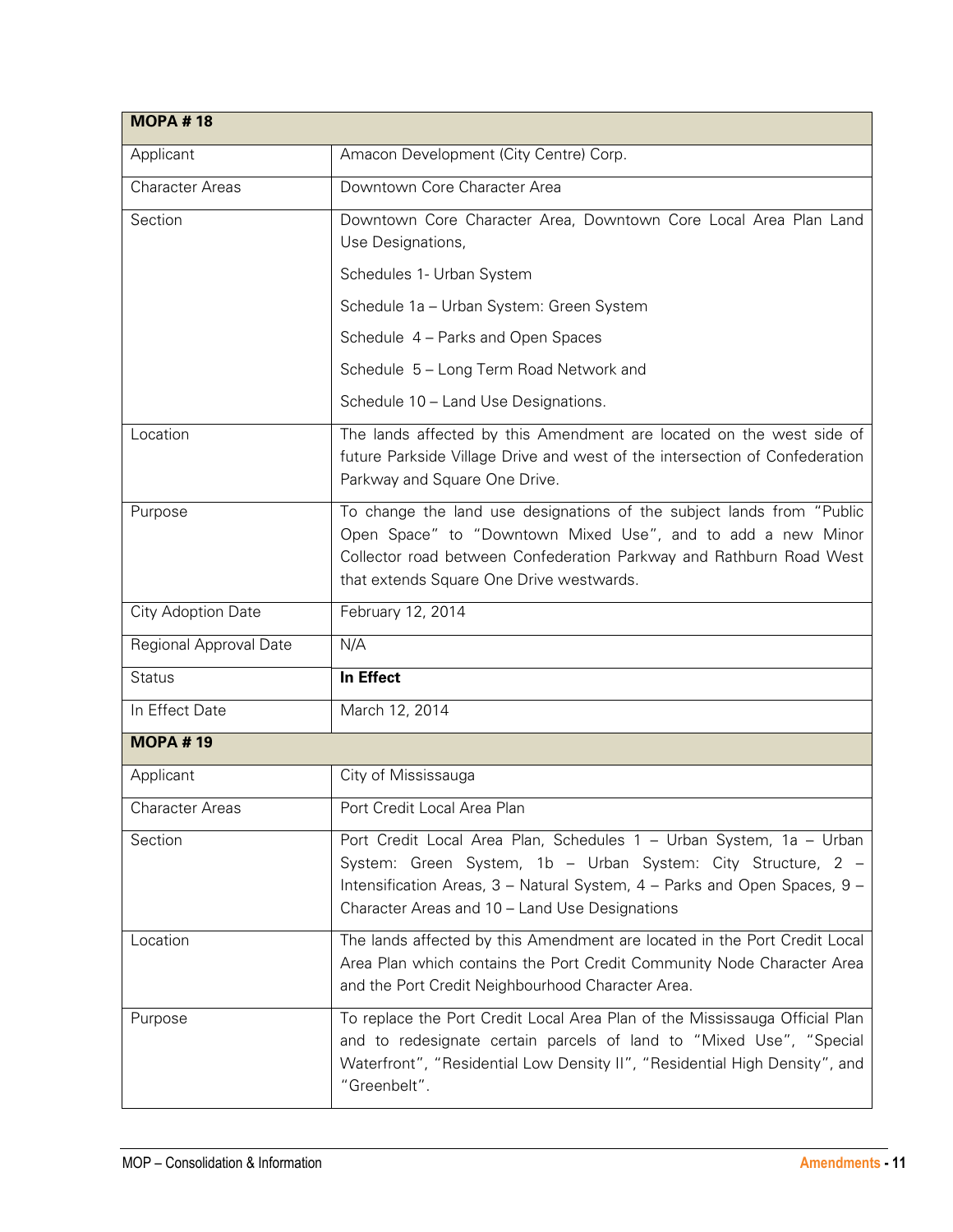| City Adoption Date     | March 5, 2014                                                                                                                                                            |
|------------------------|--------------------------------------------------------------------------------------------------------------------------------------------------------------------------|
| Regional Approval Date | N/A                                                                                                                                                                      |
| <b>Status</b>          | In Effect                                                                                                                                                                |
| <b>OMB</b> Decision    | Case No: 140282                                                                                                                                                          |
|                        | File No: 140282                                                                                                                                                          |
|                        | Issue Date: March 9, 2015                                                                                                                                                |
|                        | December 21, 2015                                                                                                                                                        |
| In Effect Date         | December 21, 2015                                                                                                                                                        |
| <b>MOPA #20</b>        |                                                                                                                                                                          |
| Applicant              | <b>Weston Consulting Group</b>                                                                                                                                           |
| <b>Character Areas</b> | East Credit Neighbourhood Character Area                                                                                                                                 |
| Section                | Section 16.8.3.2: Special Site 2                                                                                                                                         |
|                        | Schedule 10 - Land Use Designations                                                                                                                                      |
| Location               | The lands affected by this Amendment are located at the southwest corner<br>of Bancroft Drive and Ivandale Drive.                                                        |
| Purpose                | To change the land use designation of the subject<br>lands from<br>"Convenience Commercial" to "Mixed Use" to permit motor vehicle sales,<br>leasing, rental and repair. |
| City Adoption Date     | July 2, 2014                                                                                                                                                             |
| Regional Approval Date | N/A                                                                                                                                                                      |
| <b>Status</b>          | In Effect                                                                                                                                                                |
| In Effect Date         | July 30, 2014                                                                                                                                                            |
| <b>MOPA#21</b>         |                                                                                                                                                                          |
| Applicant              | Incumbent & Church Wardens of St. John the Baptist Anglican Church                                                                                                       |
| Character Areas        | Applewood Neighbourhood                                                                                                                                                  |
| Section                | Schedule 1 - Urban System                                                                                                                                                |
|                        | Schedule 1a - Urban System - Green System                                                                                                                                |
|                        | Schedule 4 - Parks and Open Spaces                                                                                                                                       |
|                        | Schedule 10 - Land Use Designations                                                                                                                                      |
| Location               | North Side of Dundas Street East, east of Cawthra Rd.                                                                                                                    |
| Purpose                | To change the land use designation of the subject lands from Residential<br>Medium Density to Private Open Space.                                                        |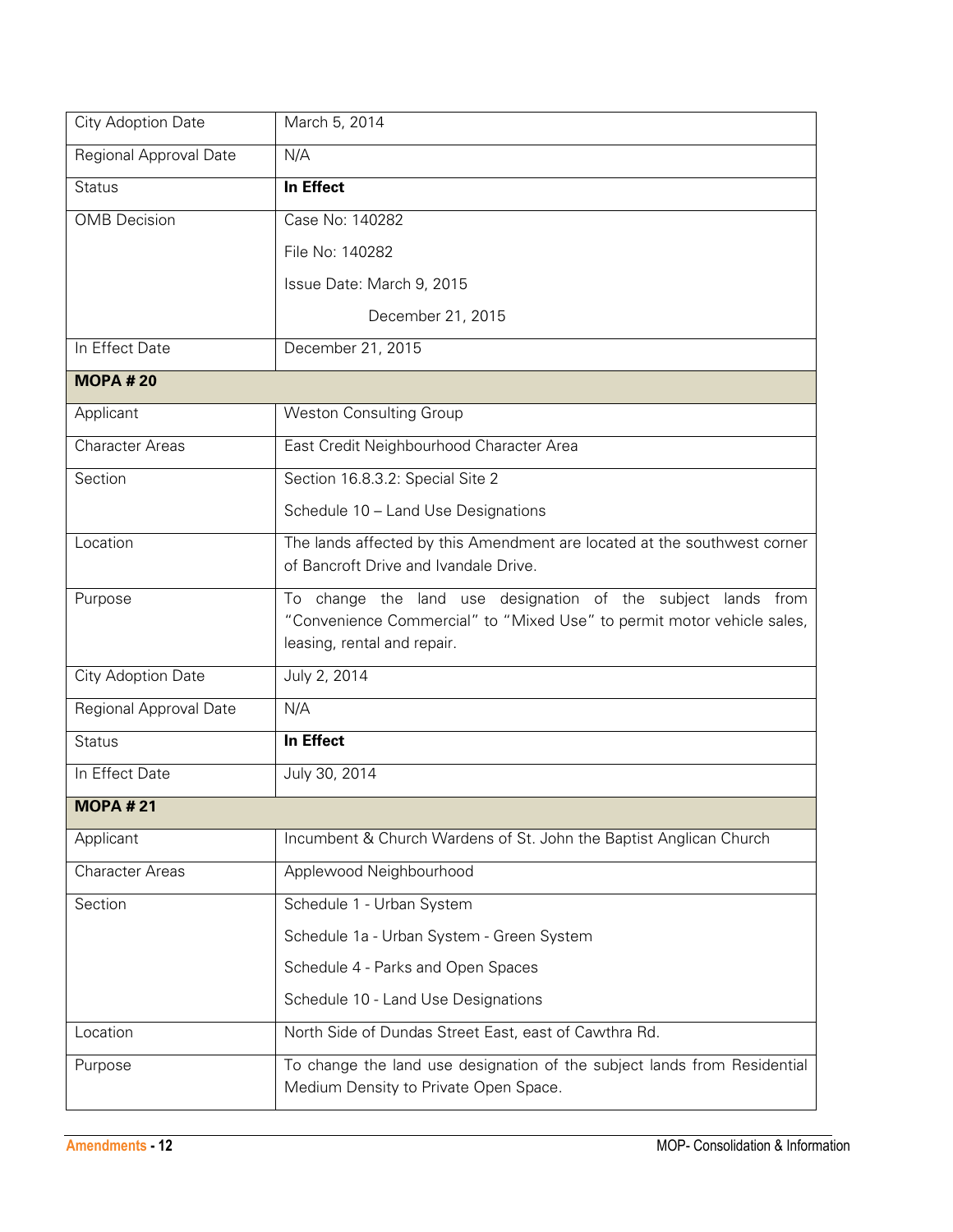| City Adoption Date     | September 16, 2015                                                                                                                                                                                                                                                                                                                                                                                                                                                                                                                                |
|------------------------|---------------------------------------------------------------------------------------------------------------------------------------------------------------------------------------------------------------------------------------------------------------------------------------------------------------------------------------------------------------------------------------------------------------------------------------------------------------------------------------------------------------------------------------------------|
| Regional Approval Date | N/A                                                                                                                                                                                                                                                                                                                                                                                                                                                                                                                                               |
| <b>Status</b>          | In Effect                                                                                                                                                                                                                                                                                                                                                                                                                                                                                                                                         |
| In Effect Date         | October 14, 2015                                                                                                                                                                                                                                                                                                                                                                                                                                                                                                                                  |
| <b>MOPA #22</b>        |                                                                                                                                                                                                                                                                                                                                                                                                                                                                                                                                                   |
| Applicant              | City of Mississauga                                                                                                                                                                                                                                                                                                                                                                                                                                                                                                                               |
| <b>Character Areas</b> | Meadowvale Village Neighbourhood Character Area                                                                                                                                                                                                                                                                                                                                                                                                                                                                                                   |
| Section                | Section 16.17: Meadowvale Village Neighbourhood Character Area                                                                                                                                                                                                                                                                                                                                                                                                                                                                                    |
|                        | Schedule 1 - Urban System                                                                                                                                                                                                                                                                                                                                                                                                                                                                                                                         |
|                        | Schedule 1a - Urban System - Green System                                                                                                                                                                                                                                                                                                                                                                                                                                                                                                         |
|                        | Schedule 4 - Parks and Open Space                                                                                                                                                                                                                                                                                                                                                                                                                                                                                                                 |
|                        | Schedule 10 - Land Use Designations                                                                                                                                                                                                                                                                                                                                                                                                                                                                                                               |
| Location               | The lands affected by this Amendment are located in the Meadowvale<br>Village Neighbourhood Character Area.                                                                                                                                                                                                                                                                                                                                                                                                                                       |
| Purpose                | To amend the Meadowvale Village Neighbourhood Character Area Policies<br>to reflect the approved Meadowvale Village Heritage Conservation District<br>Plan (2014), reorganize the policies to better reflect development that has<br>occurred within the character area, to change the land use designation on<br>one site from "Residential Low Density II" to "Public Open Space" and to<br>add a new Special Site policy for lands on the south side of Old Derry Road<br>East of the Credit River to provide guidance for future development. |
| City Adoption Date     | July 2, 2014                                                                                                                                                                                                                                                                                                                                                                                                                                                                                                                                      |
| Regional Approval Date | N/A                                                                                                                                                                                                                                                                                                                                                                                                                                                                                                                                               |
| <b>Status</b>          | In Effect                                                                                                                                                                                                                                                                                                                                                                                                                                                                                                                                         |
| <b>OMB</b> Decision    | Case Number: PL140847                                                                                                                                                                                                                                                                                                                                                                                                                                                                                                                             |
|                        | File Number: PL140847                                                                                                                                                                                                                                                                                                                                                                                                                                                                                                                             |
|                        | Issue Date: April 20, 2015                                                                                                                                                                                                                                                                                                                                                                                                                                                                                                                        |
| In Effect Date         | April 20, 2015                                                                                                                                                                                                                                                                                                                                                                                                                                                                                                                                    |
| <b>MOPA #23</b>        |                                                                                                                                                                                                                                                                                                                                                                                                                                                                                                                                                   |
| Applicant              | City of Mississauga                                                                                                                                                                                                                                                                                                                                                                                                                                                                                                                               |
| Character Areas        | All lands within the City of Mississauga                                                                                                                                                                                                                                                                                                                                                                                                                                                                                                          |
| Section                | General Amendment affecting multiple policies                                                                                                                                                                                                                                                                                                                                                                                                                                                                                                     |
| Location               | City Wide                                                                                                                                                                                                                                                                                                                                                                                                                                                                                                                                         |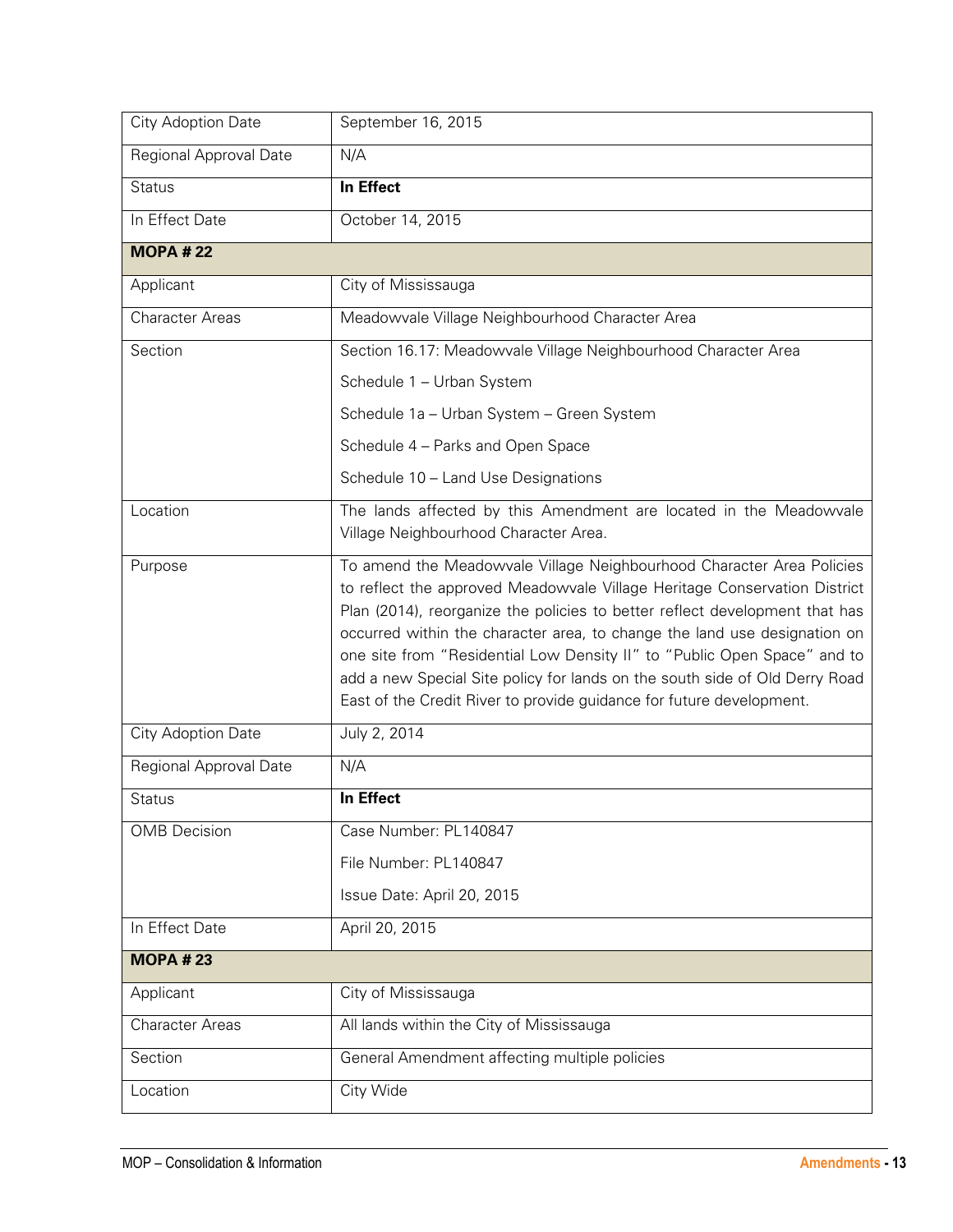| Purpose                | To update Mississauga Official Plan (MOP) by addressing ongoing policy<br>issues and housekeeping matters.                      |
|------------------------|---------------------------------------------------------------------------------------------------------------------------------|
| City Adoption Date     | September 10, 2014                                                                                                              |
| Regional Approval Date | N/A                                                                                                                             |
| <b>Status</b>          | In Effect                                                                                                                       |
| In Effect Date         | October 9, 2014                                                                                                                 |
| <b>MOPA #24</b>        |                                                                                                                                 |
| Applicant              | City of Mississauga                                                                                                             |
| <b>Character Areas</b> | All lands within the City of Mississauga                                                                                        |
| Section                | Section 1.1.4.mm, How to Read Mississauga Official Plan,                                                                        |
|                        | Section 5.6.1, Designated Greenfield Area,                                                                                      |
|                        | Chapter 6, Value the Environment - section 6.8.1 Human-Made Hazards                                                             |
|                        | Section 16.4.1.1, Designated Greenfield Area, Churchill Meadows,                                                                |
|                        | Map 16-4.1, Designated Greenfield Area,                                                                                         |
|                        | Appendix A: Terms Defined in the Provincial Policy Statement (2005) and<br>Growth Plan for the Greater Golden Horseshoe (2006). |
| Location               | City Wide                                                                                                                       |
| Purpose                | To bring Mississauga Official Plan in conformity with recent changes to the                                                     |
|                        | Region of Peel Official Plan.                                                                                                   |
| City Adoption Date     | September 10, 2014                                                                                                              |
| Regional Approval Date | N/A                                                                                                                             |
| <b>Status</b>          | In Effect                                                                                                                       |
| In Effect Date         | October 9, 2014                                                                                                                 |
| <b>MOPA #25</b>        |                                                                                                                                 |
| Applicant              | City of Mississauga                                                                                                             |
| <b>Character Areas</b> | Hurontario Street Intensification Corridor and the Gateway Corporate<br>Centre Character Area                                   |
| Section                | Section 5.4, Corridors, Direct Growth,                                                                                          |
|                        | Section 15.3.1.2 Urban Design Policies, Gateway Corporate,                                                                      |
|                        | Section 15.3.2 Land Use, Gateway Corporate,                                                                                     |
|                        | Section 15.3.3, Special Site Policies, Gateway Corporate,                                                                       |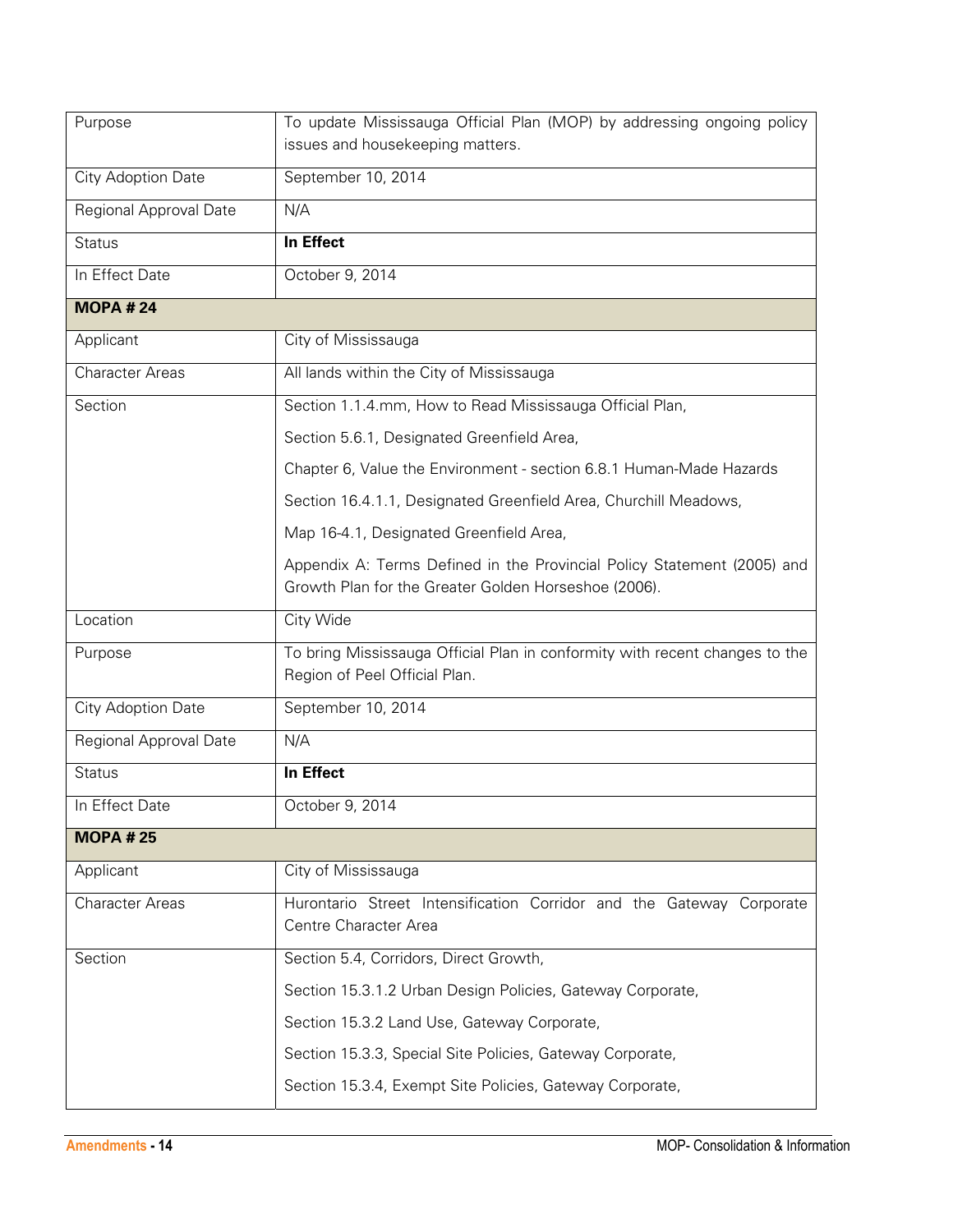|                        | Schedule 1- Urban System,                                                                                                                                                                                                                                                                                                                                                                                                                                                                                                                                                                                                                                                          |
|------------------------|------------------------------------------------------------------------------------------------------------------------------------------------------------------------------------------------------------------------------------------------------------------------------------------------------------------------------------------------------------------------------------------------------------------------------------------------------------------------------------------------------------------------------------------------------------------------------------------------------------------------------------------------------------------------------------|
|                        | Schedule 1c - Urban System - Corridor,                                                                                                                                                                                                                                                                                                                                                                                                                                                                                                                                                                                                                                             |
|                        | Schedule 2 - Intensification Areas,                                                                                                                                                                                                                                                                                                                                                                                                                                                                                                                                                                                                                                                |
|                        | Schedule 6 - Long Term Transit Net Work,                                                                                                                                                                                                                                                                                                                                                                                                                                                                                                                                                                                                                                           |
|                        | Schedule 10 - Land Use Designations                                                                                                                                                                                                                                                                                                                                                                                                                                                                                                                                                                                                                                                |
| Location               | Hurontario Street Intensification Corridor and the Gateway Corporate<br>Centre Character Area                                                                                                                                                                                                                                                                                                                                                                                                                                                                                                                                                                                      |
| Purpose                | To amend Mississauga Official Plan to add a map identifying the Hurontario<br>Street Intensification Area and policies outlining the addition of major transit<br>stations on the Corridor. The Gateway Corporate Centre Character Area<br>Policies are being amended to: redesignate lands from Business<br>Employment to Office along the Hurontario Street Corridor; to add built<br>form criteria to the Office and Business Employment designations; to add<br>and delete permitted uses to the Office designation; to remove permitted<br>uses from the Business Employment designation; to identify Major Transit<br>Station Areas; and to add Light Rail Transit Stations. |
| City Adoption Date     | September 10, 2014                                                                                                                                                                                                                                                                                                                                                                                                                                                                                                                                                                                                                                                                 |
| Regional Approval Date | N/A                                                                                                                                                                                                                                                                                                                                                                                                                                                                                                                                                                                                                                                                                |
|                        |                                                                                                                                                                                                                                                                                                                                                                                                                                                                                                                                                                                                                                                                                    |
| <b>Status</b>          | In Effect                                                                                                                                                                                                                                                                                                                                                                                                                                                                                                                                                                                                                                                                          |
| <b>OMB</b> Decision    | Case Number: PL141198                                                                                                                                                                                                                                                                                                                                                                                                                                                                                                                                                                                                                                                              |
|                        | File Number: PL141198                                                                                                                                                                                                                                                                                                                                                                                                                                                                                                                                                                                                                                                              |
|                        | Issue Date: June 26, 2018                                                                                                                                                                                                                                                                                                                                                                                                                                                                                                                                                                                                                                                          |
| In Effect Date         | May 23, 2018                                                                                                                                                                                                                                                                                                                                                                                                                                                                                                                                                                                                                                                                       |
| <b>MOPA #26</b>        |                                                                                                                                                                                                                                                                                                                                                                                                                                                                                                                                                                                                                                                                                    |
| Applicant              | City of Mississauga                                                                                                                                                                                                                                                                                                                                                                                                                                                                                                                                                                                                                                                                |
| <b>Character Areas</b> | Character Areas along the Hurontario Corridor including the Downtown<br>Core Character Area                                                                                                                                                                                                                                                                                                                                                                                                                                                                                                                                                                                        |
| Section                | Section 8.2.3.5, Transit Network                                                                                                                                                                                                                                                                                                                                                                                                                                                                                                                                                                                                                                                   |
|                        | Schedule 2 - Intensification Areas                                                                                                                                                                                                                                                                                                                                                                                                                                                                                                                                                                                                                                                 |
|                        | Schedule 6 - Long Term Transit Network                                                                                                                                                                                                                                                                                                                                                                                                                                                                                                                                                                                                                                             |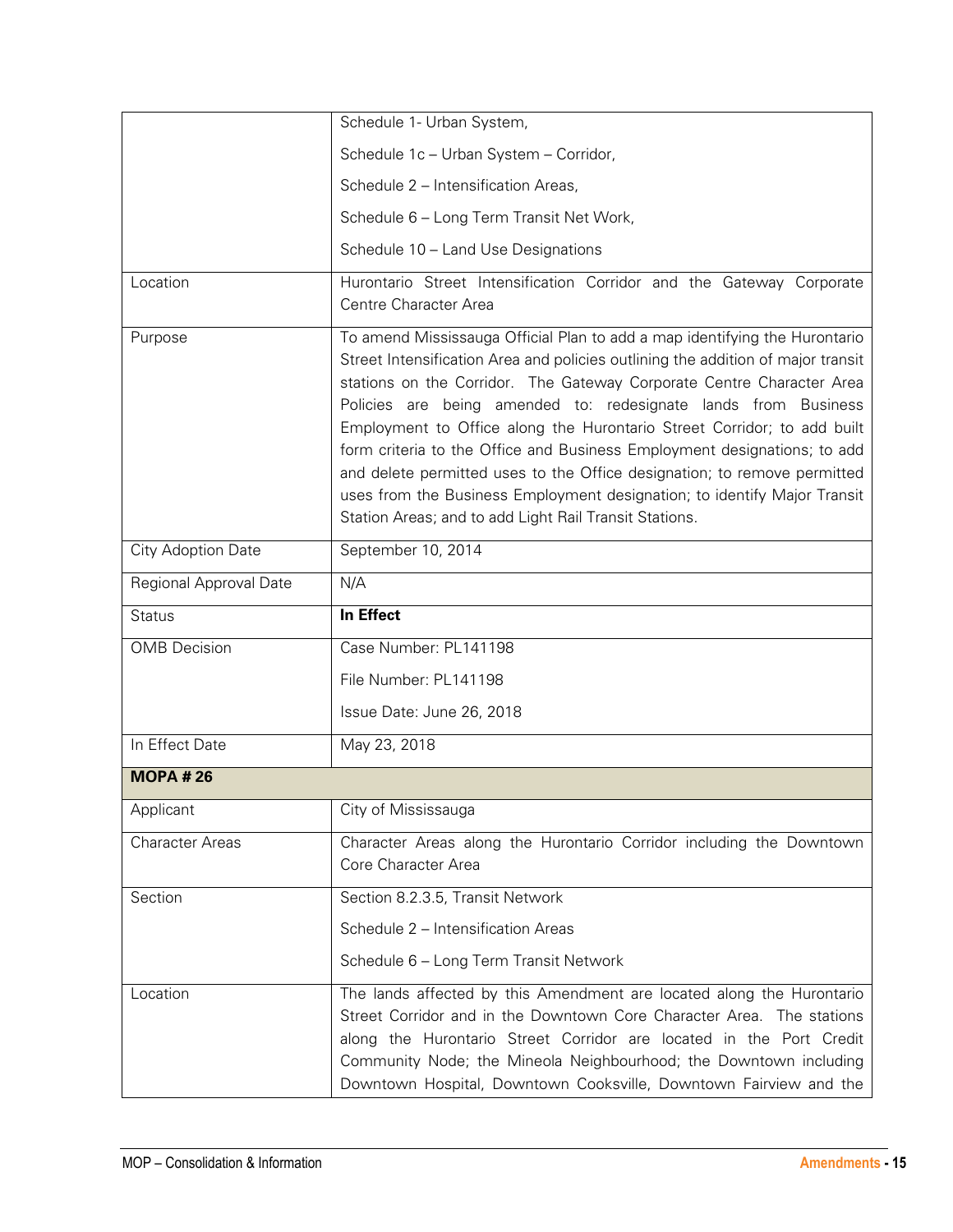|                        | Downtown Core areas; the Uptown Major Node; and the Hurontario<br>Neighbourhood.                                                                                                                                                                                                                                                       |
|------------------------|----------------------------------------------------------------------------------------------------------------------------------------------------------------------------------------------------------------------------------------------------------------------------------------------------------------------------------------|
| Purpose                | To amend Mississauga Official Plan to add Major Transit Stations to<br>Schedule 2: Intensification Areas and to add Light Rail Transit Stations to<br>Schedule 6: Long Term Transit Network along the Hurontario Street<br>Corridor and in the Downtown Core Character Area, excluding the Gateway<br>Corporate Centre Character Area. |
| City Adoption Date     | September 10, 2014                                                                                                                                                                                                                                                                                                                     |
| Regional Approval Date | N/A                                                                                                                                                                                                                                                                                                                                    |
| <b>Status</b>          | In Effect                                                                                                                                                                                                                                                                                                                              |
| <b>OMB</b> Decision    | Case Number: PL141199                                                                                                                                                                                                                                                                                                                  |
|                        | File Number: PL141199                                                                                                                                                                                                                                                                                                                  |
|                        | Issue Date: February 25, 2015                                                                                                                                                                                                                                                                                                          |
| In Effect Date         | February 25, 2015                                                                                                                                                                                                                                                                                                                      |
| <b>MOPA #27</b>        |                                                                                                                                                                                                                                                                                                                                        |
| Applicant              | City of Mississauga                                                                                                                                                                                                                                                                                                                    |
| <b>Character Areas</b> | All lands within the City of Mississauga                                                                                                                                                                                                                                                                                               |
| Section                | Section 1.1.4 mm, How to Read Mississauga Official Plan                                                                                                                                                                                                                                                                                |
|                        | Section 6.1 to 6.4, Chapter 6: Value the Environment                                                                                                                                                                                                                                                                                   |
|                        | Term "Natural Area System" is replaced with the term "Natural Heritage<br>System"                                                                                                                                                                                                                                                      |
|                        | Term "Greenbelt" is replaced with the term "Greenlands"                                                                                                                                                                                                                                                                                |
|                        | Chapter 20: Glossary                                                                                                                                                                                                                                                                                                                   |
|                        | Schedule 3: Natural System                                                                                                                                                                                                                                                                                                             |
|                        | Schedule 10: Land Use Designations                                                                                                                                                                                                                                                                                                     |
|                        | Appendix A: Terms Defined in Provincial Policy Statement (2005) and the<br>Growth Plan for the Greater Golden Horseshoe (2006)                                                                                                                                                                                                         |
| Location               | City Wide                                                                                                                                                                                                                                                                                                                              |
| Purpose                | To revise various sections of Chapter 6: Value the Environment of<br>Mississauga Official Plan                                                                                                                                                                                                                                         |
| City Adoption Date     | September 10, 2014                                                                                                                                                                                                                                                                                                                     |
| Regional Approval Date | N/A                                                                                                                                                                                                                                                                                                                                    |
| <b>Status</b>          | In Effect                                                                                                                                                                                                                                                                                                                              |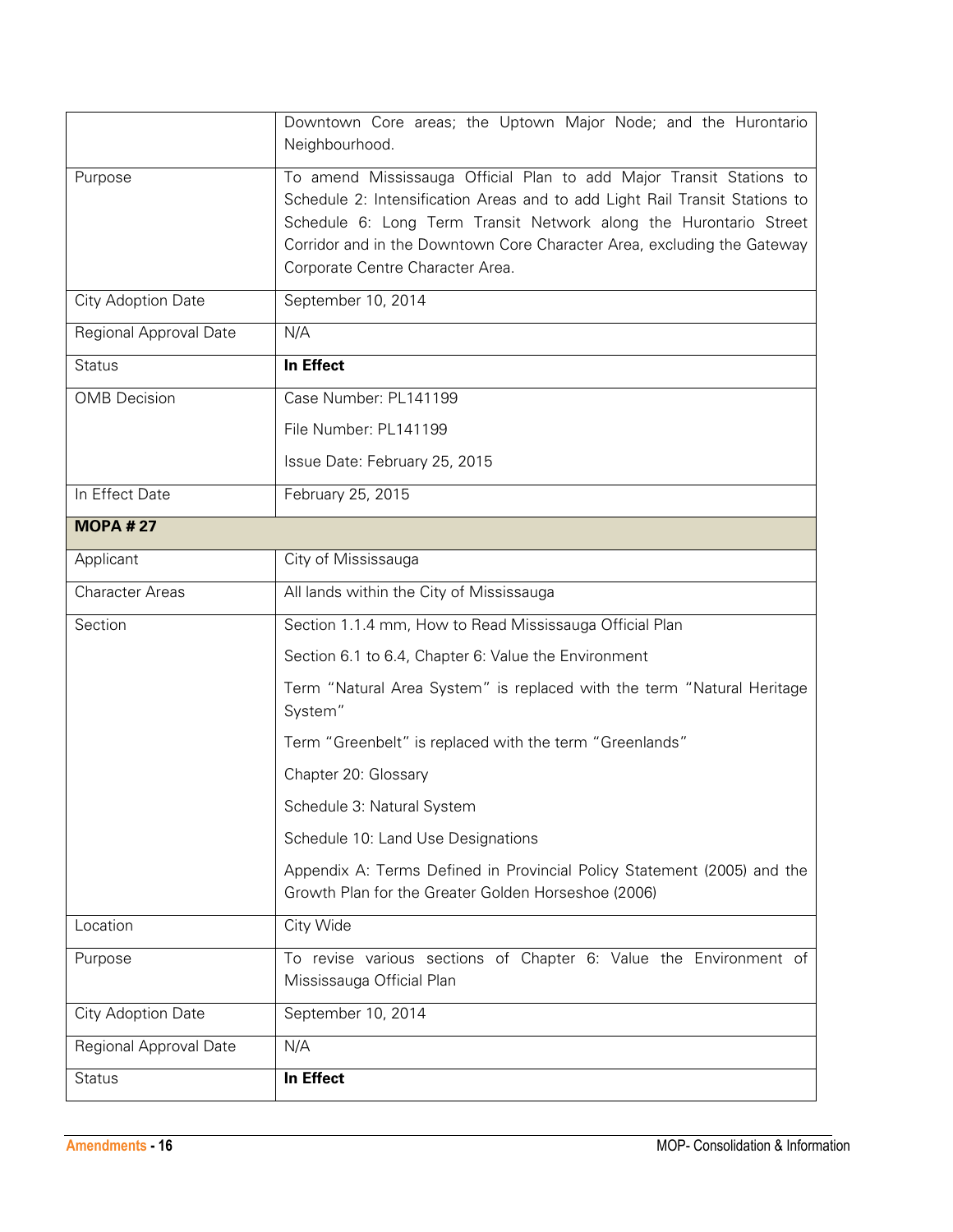| <b>OMB</b> Decision    | Case Number: PL141178                                                                                                                                                                                                                                                                                                                                         |
|------------------------|---------------------------------------------------------------------------------------------------------------------------------------------------------------------------------------------------------------------------------------------------------------------------------------------------------------------------------------------------------------|
|                        | File Number: PL141178                                                                                                                                                                                                                                                                                                                                         |
|                        | Issue Date: March 9, 2015                                                                                                                                                                                                                                                                                                                                     |
| In Effect Date         | March 9, 2015                                                                                                                                                                                                                                                                                                                                                 |
| <b>MOPA #28</b>        |                                                                                                                                                                                                                                                                                                                                                               |
| Applicant              | <b>Weston Consulting</b>                                                                                                                                                                                                                                                                                                                                      |
| <b>Character Areas</b> | East Credit Neighbourhood                                                                                                                                                                                                                                                                                                                                     |
| Section                | Section 16.8.3, Special Site Policies                                                                                                                                                                                                                                                                                                                         |
|                        | Schedule 1 - Urban System,                                                                                                                                                                                                                                                                                                                                    |
|                        | Schedule 1a - Urban System: Green System                                                                                                                                                                                                                                                                                                                      |
|                        | Schedule 4 - Parks and Open Spaces                                                                                                                                                                                                                                                                                                                            |
|                        | Schedule 10 - Land Use Designation                                                                                                                                                                                                                                                                                                                            |
| Location               | West side of Creditview Road South of Carolyn Road                                                                                                                                                                                                                                                                                                            |
| Purpose                | To change the land use designation of the subject lands from "Residential<br>Low Density II" and "Greenbelt" to "Residential Low Density II - Special<br>Site 11 (East Credit Neighbourhood Character Area)" and "Greenbelt" as<br>amended, to permit an accessory medical office and greenbelt<br>preservation.                                              |
| City Adoption Date     | September 10, 2014                                                                                                                                                                                                                                                                                                                                            |
| Regional Approval Date | N/A                                                                                                                                                                                                                                                                                                                                                           |
| <b>Status</b>          | In Effect                                                                                                                                                                                                                                                                                                                                                     |
| In Effect Date         | October 10, 2014                                                                                                                                                                                                                                                                                                                                              |
| <b>MOPA #29</b>        |                                                                                                                                                                                                                                                                                                                                                               |
| Applicant              | Beata and Kris Kratiuk                                                                                                                                                                                                                                                                                                                                        |
| <b>Character Areas</b> | Mineola Neighbourhood                                                                                                                                                                                                                                                                                                                                         |
| Section                | 16.18.5.2: Special Site 2                                                                                                                                                                                                                                                                                                                                     |
| Location               | West side of Hurontario Street, south of Indian Valley Trail                                                                                                                                                                                                                                                                                                  |
| Purpose                | To permit residential and office uses, excluding medical and real estate<br>offices, within a converted detached dwelling, with a combined maximum<br>gross floor area (GFA) of 467 m2, and to change the land use designation<br>of the subject lands from "Residential Low Density I - Special Site 2" to<br>"Residential Low Density I - Special Site 2E". |
| City Adoption Date     |                                                                                                                                                                                                                                                                                                                                                               |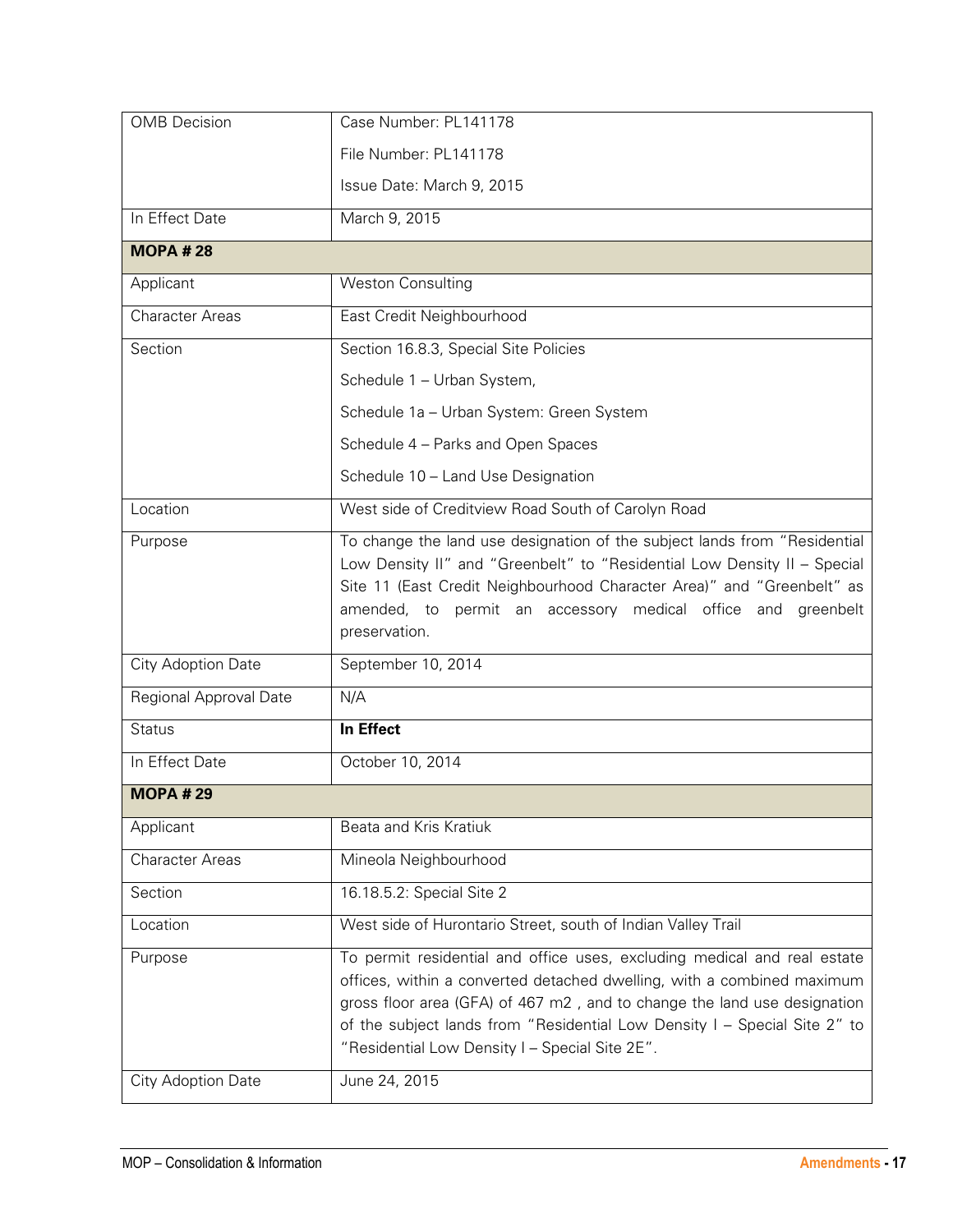| Regional Approval Date | N/A                                                                                                                                                                                                                                                                                                                                                           |
|------------------------|---------------------------------------------------------------------------------------------------------------------------------------------------------------------------------------------------------------------------------------------------------------------------------------------------------------------------------------------------------------|
| <b>Status</b>          | In Effect                                                                                                                                                                                                                                                                                                                                                     |
| In Effect Date         | July 22, 2015                                                                                                                                                                                                                                                                                                                                                 |
| <b>MOPA#30</b>         |                                                                                                                                                                                                                                                                                                                                                               |
| Applicant              | Goldberg Group                                                                                                                                                                                                                                                                                                                                                |
| <b>Character Areas</b> | Uptown Major Node                                                                                                                                                                                                                                                                                                                                             |
| Section                | 13.3.4: Special Site 7                                                                                                                                                                                                                                                                                                                                        |
| Location               | Southeast corner of Hurontario Street and Nihani Way                                                                                                                                                                                                                                                                                                          |
| Purpose                | To add a special site provision to the "Residential High Density" designation<br>to permit a 33 storey apartment dwelling with an increased Floor Space<br>Index (FSI) and limited accessory commercial uses.                                                                                                                                                 |
| City Adoption Date     | June 24, 2015                                                                                                                                                                                                                                                                                                                                                 |
| Regional Approval Date | N/A                                                                                                                                                                                                                                                                                                                                                           |
| <b>Status</b>          | In Effect                                                                                                                                                                                                                                                                                                                                                     |
| In Effect Date         | July 22, 2015                                                                                                                                                                                                                                                                                                                                                 |
| <b>MOPA #31</b>        |                                                                                                                                                                                                                                                                                                                                                               |
| Applicant              | City of Mississauga                                                                                                                                                                                                                                                                                                                                           |
| <b>Character Areas</b> | The lands affected by this Amendment are located across the City of<br>Mississauga and are specifically in the Downtown Hospital, Port Credit<br>Community Node, Clarkson-Lorne Park Neighbourhood, Cooksville<br>Neighbourhood, Fairview Neighbourhood, Malton Neigbourhood, Mineola<br>Neighbourhood and Churchill Meadows Employment Area Character Areas. |
| Section                | Section 12.5.4.1: Special site 1                                                                                                                                                                                                                                                                                                                              |
|                        | Section 16.5: Map 16-5                                                                                                                                                                                                                                                                                                                                        |
|                        | Section 16.5.5.6: Special Site 6                                                                                                                                                                                                                                                                                                                              |
|                        | Section 16.6: Map 16-6                                                                                                                                                                                                                                                                                                                                        |
|                        | Section 16.6.5.5: Special Site 5                                                                                                                                                                                                                                                                                                                              |
|                        | Schedule 1, 1a, 3, 4 and 10                                                                                                                                                                                                                                                                                                                                   |
| Location               | Various properties located across the City                                                                                                                                                                                                                                                                                                                    |
| Purpose                | To bring the land use designation into conformity with the Zoning By-law<br>and the current uses for nine properties across the City. Special site<br>policies, mapping discrepancies and current land uses were reviewed for<br>consistency.                                                                                                                 |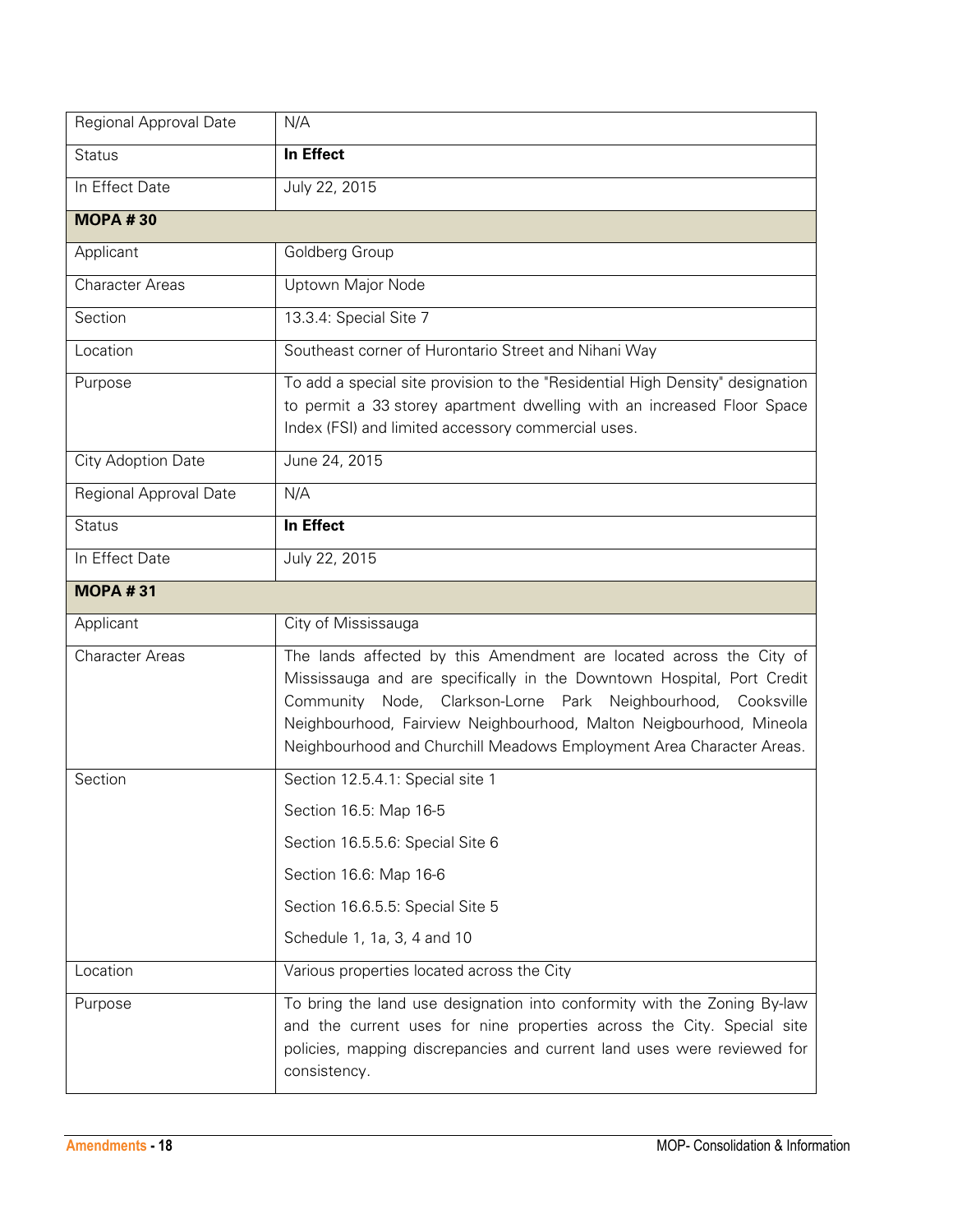| City Adoption Date     | June 24, 2015                                                                                                                                                                                                                                                                                                                                                                                                                                                                                                                       |
|------------------------|-------------------------------------------------------------------------------------------------------------------------------------------------------------------------------------------------------------------------------------------------------------------------------------------------------------------------------------------------------------------------------------------------------------------------------------------------------------------------------------------------------------------------------------|
| Regional Approval Date | N/A                                                                                                                                                                                                                                                                                                                                                                                                                                                                                                                                 |
| <b>Status</b>          | In Effect                                                                                                                                                                                                                                                                                                                                                                                                                                                                                                                           |
| In Effect Date         | July 22, 2015                                                                                                                                                                                                                                                                                                                                                                                                                                                                                                                       |
| <b>MOPA #32</b>        |                                                                                                                                                                                                                                                                                                                                                                                                                                                                                                                                     |
| Applicant              | City of Mississauga                                                                                                                                                                                                                                                                                                                                                                                                                                                                                                                 |
| <b>Character Areas</b> | Lakeview Neighbourhood Character Area and Lakeview Employment<br>Character Area.                                                                                                                                                                                                                                                                                                                                                                                                                                                    |
| Section                | Lakeview Local Area Plan                                                                                                                                                                                                                                                                                                                                                                                                                                                                                                            |
|                        | Table 8-1: Road Classification - Arterials                                                                                                                                                                                                                                                                                                                                                                                                                                                                                          |
|                        | Table 8-3: Road Classification - Minor Collectors                                                                                                                                                                                                                                                                                                                                                                                                                                                                                   |
|                        | Map 14-1: City Structure - Community Node,                                                                                                                                                                                                                                                                                                                                                                                                                                                                                          |
|                        | Section 14.4, Community Nodes, Lakeview, of Mississauga Official Plan                                                                                                                                                                                                                                                                                                                                                                                                                                                               |
|                        | Map 14-4: Lakeview Community Node Character Area,                                                                                                                                                                                                                                                                                                                                                                                                                                                                                   |
|                        | Map 16-1: City Structure - Neighbourhoods,                                                                                                                                                                                                                                                                                                                                                                                                                                                                                          |
|                        | Map 16-13: Lakeview Neighbourhood Character Area                                                                                                                                                                                                                                                                                                                                                                                                                                                                                    |
|                        | Map 17-1: City Structure - Employment Areas                                                                                                                                                                                                                                                                                                                                                                                                                                                                                         |
|                        | Map 17-6: Lakeview Employment Area,                                                                                                                                                                                                                                                                                                                                                                                                                                                                                                 |
|                        | Schedule 1 - Urban System,                                                                                                                                                                                                                                                                                                                                                                                                                                                                                                          |
|                        | Schedule 1b - Urban System - City Structure,                                                                                                                                                                                                                                                                                                                                                                                                                                                                                        |
|                        | Schedule 2 - Intensification Areas,                                                                                                                                                                                                                                                                                                                                                                                                                                                                                                 |
|                        | Schedule 5 - Long Term Road Network,                                                                                                                                                                                                                                                                                                                                                                                                                                                                                                |
|                        | Schedule 8 - Designated Right-of-Way Widths,                                                                                                                                                                                                                                                                                                                                                                                                                                                                                        |
|                        | Schedule 9 - Character Areas                                                                                                                                                                                                                                                                                                                                                                                                                                                                                                        |
|                        | Schedule 10 - Land Use Designations                                                                                                                                                                                                                                                                                                                                                                                                                                                                                                 |
| Location               | Lakeview Neighbourhood Character Area and Lakeview Employment<br>Character Area.                                                                                                                                                                                                                                                                                                                                                                                                                                                    |
| Purpose                | The purpose of this Amendment is to replace the Lakeview Local Area Plan<br>of Mississauga Official Plan and to redesignate certain parcels of land to<br>"Mixed Use," "Residential Low Density II," and "Residential Medium<br>Density." This Amendment changes the designated Right-of-Way width of<br>Lakeshore Road East between Greaves Avenue and Etobicoke Creek from<br>35 m to 44.5 m, and adds Lakefront Promenade as a Minor Collector road<br>with a right-of-way width of 30 m. This Amendment revises the location of |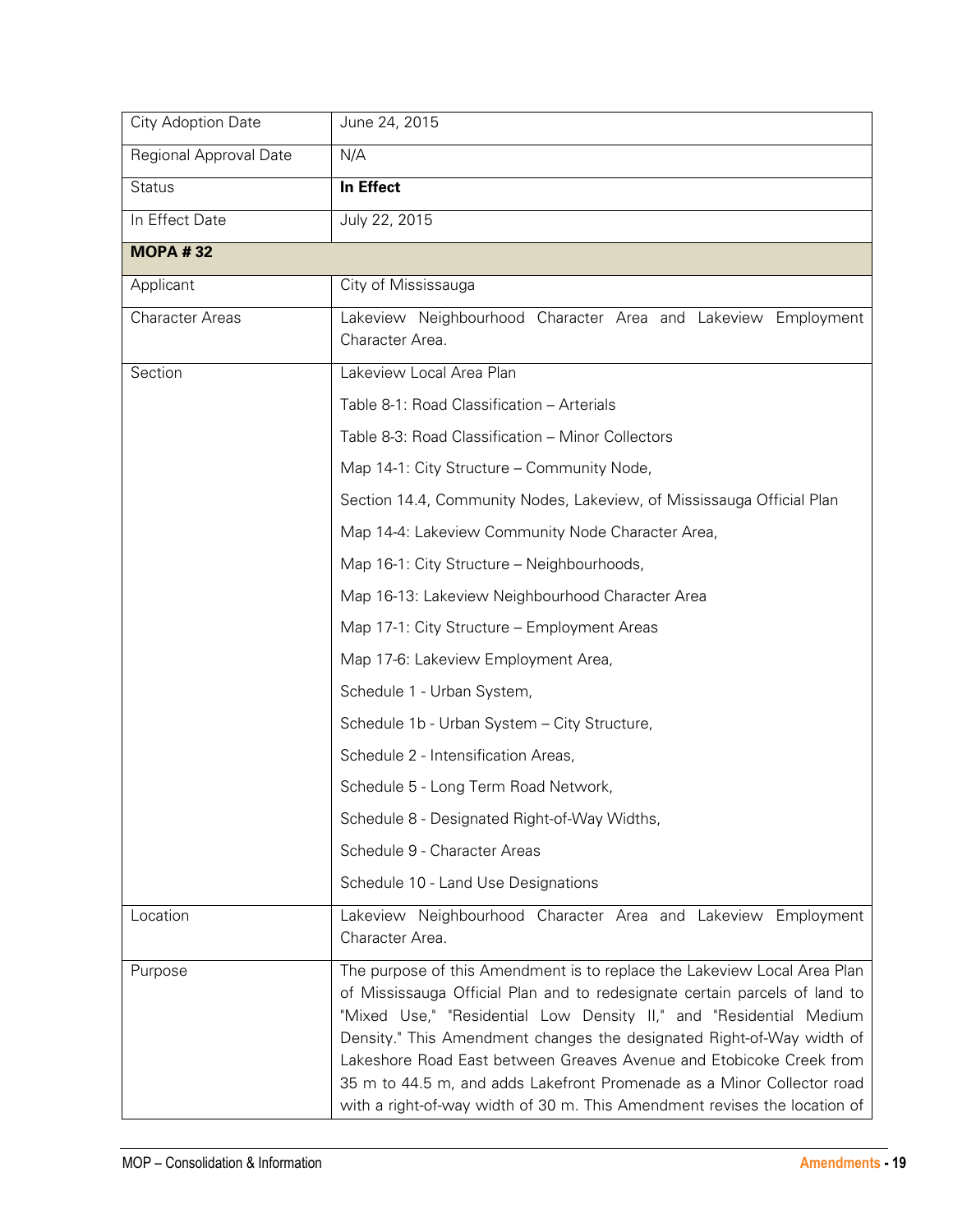|                           | the circle denoting "Community Node to be Defined" for the Lakeview<br>Community Node by moving it further east near Ogden Avenue. This                                                                                                                                                                                                               |
|---------------------------|-------------------------------------------------------------------------------------------------------------------------------------------------------------------------------------------------------------------------------------------------------------------------------------------------------------------------------------------------------|
|                           | Amendment revises the tables, maps, text, and schedules of Mississauga<br>Official Plan to reflect changes to the Lakeview Local Area Plan.                                                                                                                                                                                                           |
| <b>City Adoption Date</b> | September 16, 2015                                                                                                                                                                                                                                                                                                                                    |
| Regional Approval Date    | N/A                                                                                                                                                                                                                                                                                                                                                   |
| <b>Status</b>             | In Effect                                                                                                                                                                                                                                                                                                                                             |
| In Effect Date            | October 14, 2015                                                                                                                                                                                                                                                                                                                                      |
| <b>MOPA #33</b>           |                                                                                                                                                                                                                                                                                                                                                       |
| Applicant                 | Solmar Inc.                                                                                                                                                                                                                                                                                                                                           |
| <b>Character Areas</b>    | Downtown Fairview                                                                                                                                                                                                                                                                                                                                     |
| Section                   | Section 12.3, Downtown Fairview Character Area                                                                                                                                                                                                                                                                                                        |
|                           | Policy 12.3.2.1.2                                                                                                                                                                                                                                                                                                                                     |
|                           | Schedule 1, Urban System                                                                                                                                                                                                                                                                                                                              |
|                           | Schedule 1a, Urban System - Green System                                                                                                                                                                                                                                                                                                              |
|                           | Schedule 4, Parks and Open Spaces                                                                                                                                                                                                                                                                                                                     |
|                           | Schedule 10, Land Use Designations                                                                                                                                                                                                                                                                                                                    |
| Location                  | South side of Elm Drive West, between Kariya Drive and Hurontario Street                                                                                                                                                                                                                                                                              |
| Purpose                   | To amend the Downtown Fairview Character Area Special Site policies to<br>permit three residential apartment buildings with a floor space index (FSI)<br>of 8.2, heights of 35, 40 and 50 storeys, commercial uses and a day care,<br>and to redesignate a portion of the site from Residential High Density to<br>Public Open Space for a city park. |
| City Adoption Date        | July 6, 2016                                                                                                                                                                                                                                                                                                                                          |
| Regional Approval Date    | N.A.                                                                                                                                                                                                                                                                                                                                                  |
| <b>Status</b>             | In Effect                                                                                                                                                                                                                                                                                                                                             |
| <b>OMB</b> Decision       | Case Number: PL141178                                                                                                                                                                                                                                                                                                                                 |
|                           | File Number: PL141178                                                                                                                                                                                                                                                                                                                                 |
|                           | Issue Date: January 10, 2017                                                                                                                                                                                                                                                                                                                          |
| In Effect Date            | January 9, 2017                                                                                                                                                                                                                                                                                                                                       |
| <b>MOPA #34</b>           |                                                                                                                                                                                                                                                                                                                                                       |
| Applicant                 | Glen Schnarr & Associates                                                                                                                                                                                                                                                                                                                             |
| <b>Character Areas</b>    | Lakeview Local Area Plan                                                                                                                                                                                                                                                                                                                              |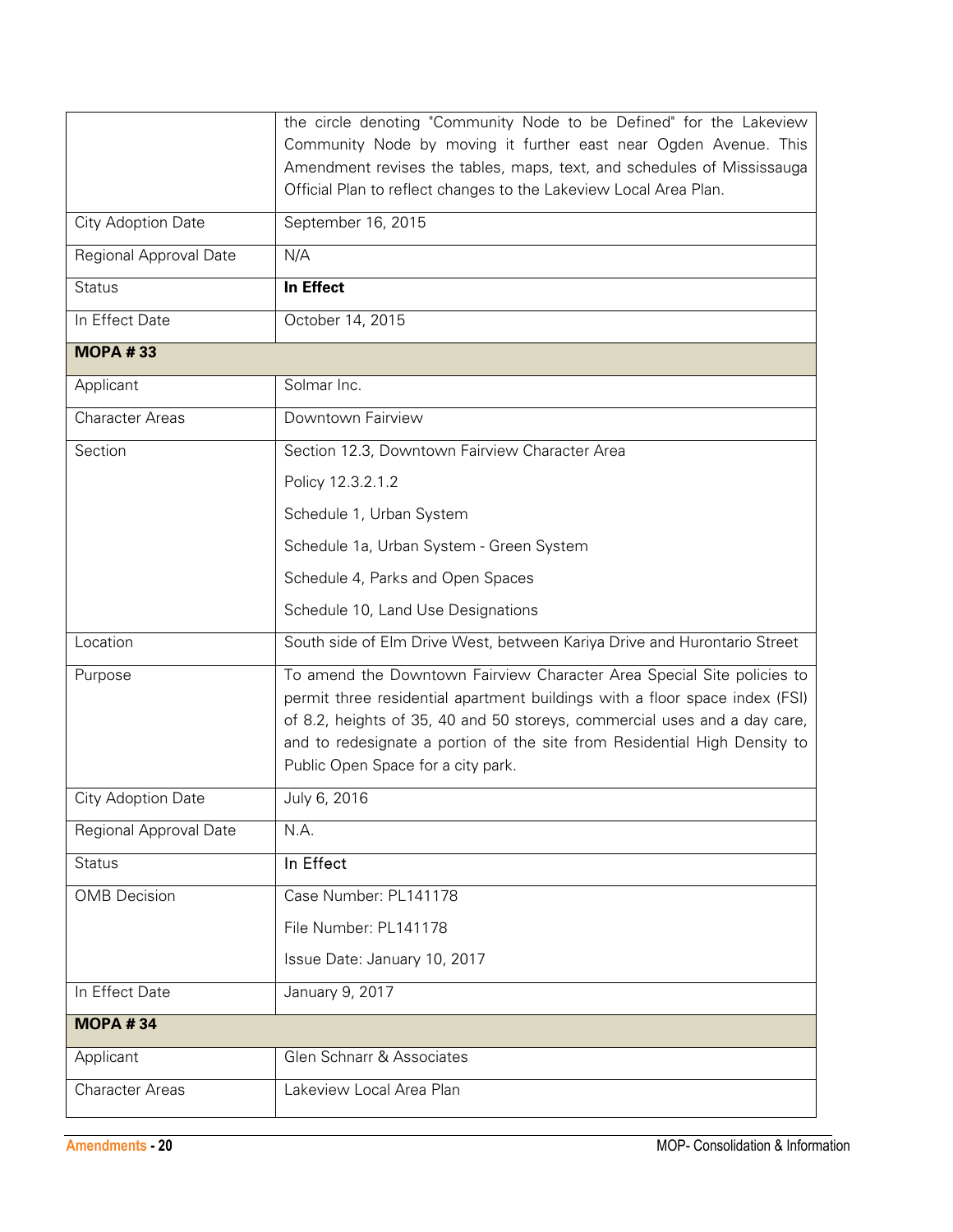| Section                | Section 4.0: Special Site 27                                                                                                                                                                                                                                       |
|------------------------|--------------------------------------------------------------------------------------------------------------------------------------------------------------------------------------------------------------------------------------------------------------------|
| Location               | West side of Alexandra Ave., east of Seventh St. and north of Atwater Ave.                                                                                                                                                                                         |
| Purpose                | To permit the development of 8 detached dwellings on a public street.                                                                                                                                                                                              |
| City Adoption Date     | June 10, 2015                                                                                                                                                                                                                                                      |
| Regional Approval Date | N/A                                                                                                                                                                                                                                                                |
| <b>Status</b>          | In Effect                                                                                                                                                                                                                                                          |
| In Effect Date         | July 8, 2015                                                                                                                                                                                                                                                       |
| <b>MOPA #35</b>        |                                                                                                                                                                                                                                                                    |
| Applicant              | <b>Blackrock Aquitaine Limited</b>                                                                                                                                                                                                                                 |
| <b>Character Areas</b> | Meadowvale Neighbourhood                                                                                                                                                                                                                                           |
| Section                | Map 16-16: Meadowvale Neighbourhood Character Area                                                                                                                                                                                                                 |
|                        | Section 16.16.3, Meadowvale Neighbourhood Special Site Policies                                                                                                                                                                                                    |
| Location               | Northeast corner of Glen Erin Drive and Aquitaine Avenue                                                                                                                                                                                                           |
| Purpose                | The purpose of this Amendment is to change the land use designation of<br>the subject lands from Residential High Density to Residential High Density<br>- Special Site to allow a floor space index higher than what is permitted in<br>the existing designation. |
| City Adoption Date     | June 21, 2017                                                                                                                                                                                                                                                      |
| Regional Approval Date | N/A                                                                                                                                                                                                                                                                |
| <b>Status</b>          | In Effect                                                                                                                                                                                                                                                          |
| In Effect Date         | July 19, 2017                                                                                                                                                                                                                                                      |
| <b>MOPA #36</b>        |                                                                                                                                                                                                                                                                    |
| Applicant              | Glen Schnarr and Associates Inc.                                                                                                                                                                                                                                   |
| <b>Character Areas</b> | Rathwood Neighbourhood                                                                                                                                                                                                                                             |
| Section                | Section 16.21, Rathwood Neighbourhood Character Area                                                                                                                                                                                                               |
|                        | Section 16.21.2, Rathwood Neighbourhood Character Area, Special Site<br>Policies                                                                                                                                                                                   |
| Location               | West of the intersection of Rathburn Road East and Ponytrail Drive                                                                                                                                                                                                 |
| Purpose                | To add a Special Site to the Rathwood Neighbourhood Character Area to<br>permit two new condominium apartment dwellings of 12 and 15 storeys in<br>addition to the two existing rental apartment dwellings.                                                        |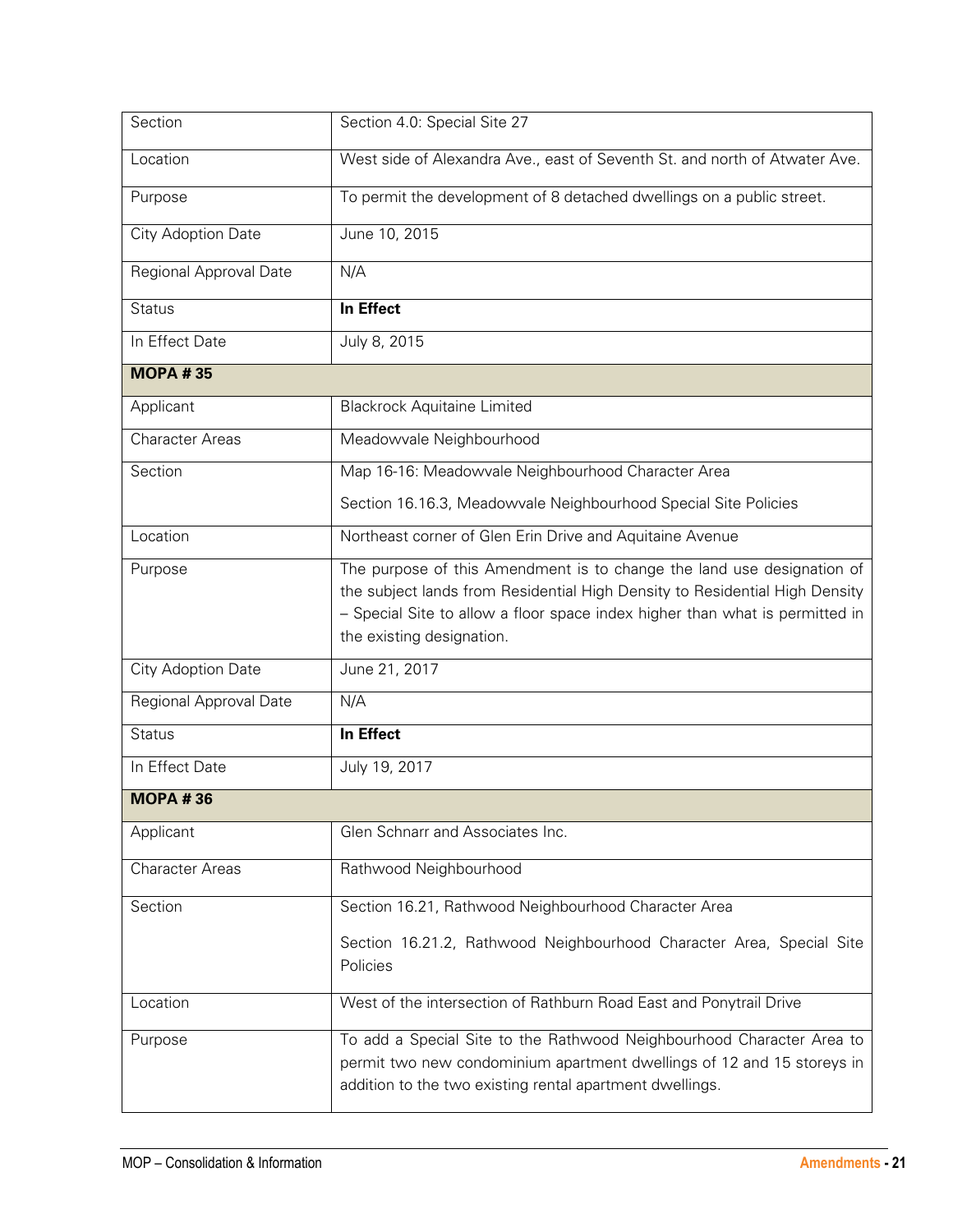| City Adoption Date     | April 25, 2018                                                                                                                                                                               |
|------------------------|----------------------------------------------------------------------------------------------------------------------------------------------------------------------------------------------|
| Regional Approval Date | N.A.                                                                                                                                                                                         |
| <b>Status</b>          | In Effect                                                                                                                                                                                    |
| In Effect Date         | May 23, 2018                                                                                                                                                                                 |
| <b>MOPA #37</b>        |                                                                                                                                                                                              |
| Applicant              | City of Mississauga                                                                                                                                                                          |
| <b>Character Areas</b> | Clarkson-Lorne Park Neighbourhood                                                                                                                                                            |
| Section                | Schedule 1: Urban System                                                                                                                                                                     |
|                        | Schedule 1a: Urban System - Green System                                                                                                                                                     |
|                        | Schedule 3: Natural System                                                                                                                                                                   |
|                        | Schedule 4: Parks and Open Spaces                                                                                                                                                            |
|                        | Schedule 10: Land Use Designations                                                                                                                                                           |
| Location               | South side of Lakeshore Road West, east of Lorne Park Road.                                                                                                                                  |
| Purpose                | To redesignate the subject lands from "Private Open Space" and<br>"Greenlands" to "Residential Low Density I". This Amendment also changes<br>the configuration of the Natural Hazards area. |
| City Adoption Date     | November 23, 2016                                                                                                                                                                            |
| Regional Approval Date | N/A                                                                                                                                                                                          |
| <b>Status</b>          | In Effect                                                                                                                                                                                    |
| In Effect Date         | December 21, 2016                                                                                                                                                                            |
| <b>MOPA#38</b>         |                                                                                                                                                                                              |
| Applicant              | Paul Seguro                                                                                                                                                                                  |
| <b>Character Areas</b> | Erindale Neighbourhood                                                                                                                                                                       |
| Section                | 16.9.2: Erindale Neighbourhood Character Area                                                                                                                                                |
| Location               | South side of Sharon Crescent, west of Glengarry Road. The legal<br>description of the subject lands is Lots 2 and 3, Registered Plan 393.                                                   |
| Purpose                | To permit three detached dwellings                                                                                                                                                           |
| City Adoption Date     | N/A                                                                                                                                                                                          |
| Regional Approval Date | N/A                                                                                                                                                                                          |
| <b>Status</b>          | In Effect                                                                                                                                                                                    |
| In Effect Date         | August 11, 2015                                                                                                                                                                              |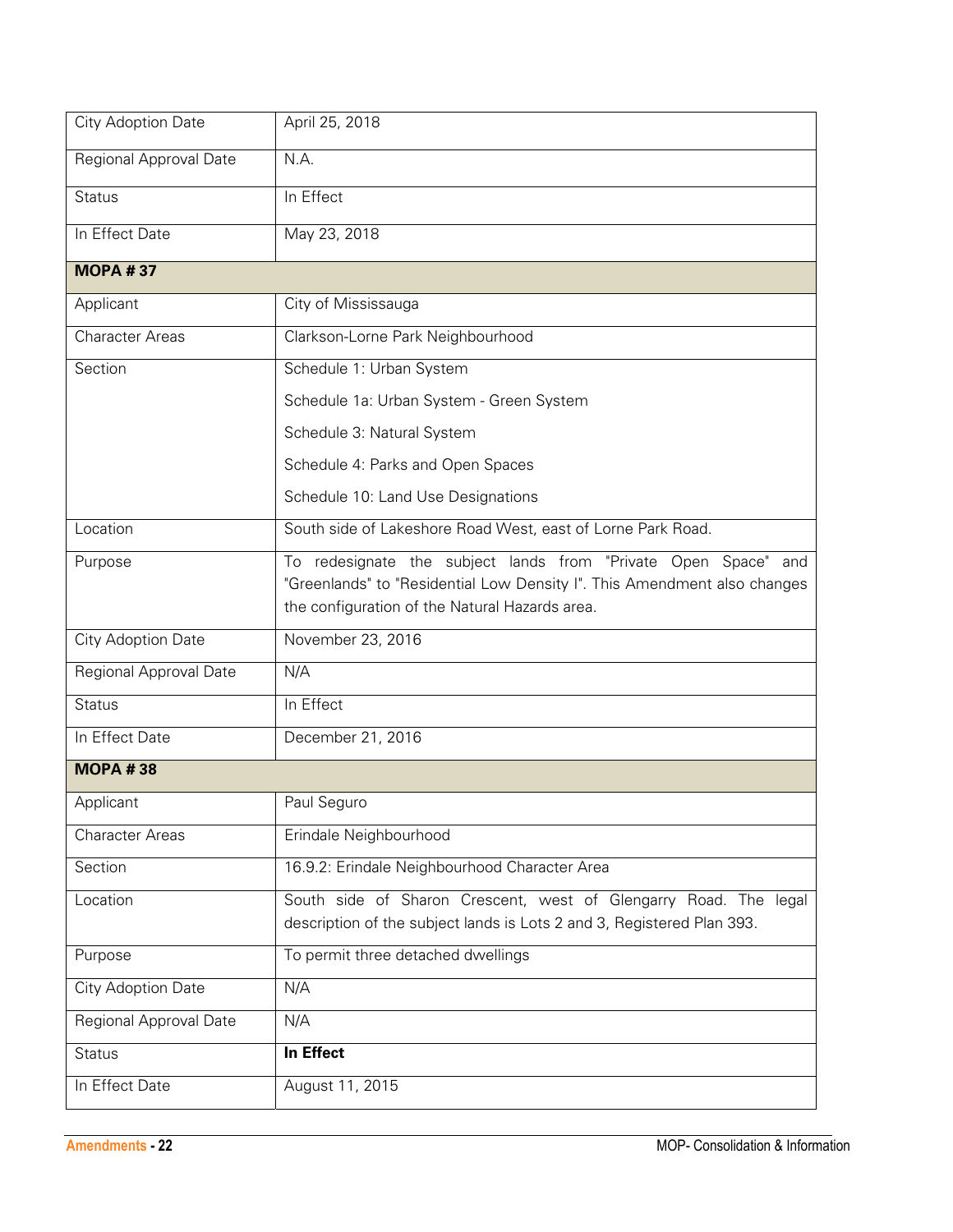|                        | <b>OMB</b> Decision:                                                                                                                             |
|------------------------|--------------------------------------------------------------------------------------------------------------------------------------------------|
|                        | OMB Case No: PL150013                                                                                                                            |
|                        | OMB File No: PL150013                                                                                                                            |
| <b>MOPA #39</b>        |                                                                                                                                                  |
| Applicant              | Dunsire (Haig) Inc                                                                                                                               |
| <b>Character Areas</b> | Lakeview Neighbourhood                                                                                                                           |
| Section                | Schedule 1 - Urban System                                                                                                                        |
|                        | Schedule 1a - Urban System - Green System                                                                                                        |
|                        | Schedule 4 - Parks and Open Spaces                                                                                                               |
|                        | Schedule 10 - Land Use Designations                                                                                                              |
| Location               | 1209 Haig Blvd & 1173, 1177 and 1183 Haig Blvd.                                                                                                  |
| Purpose                | To change the land use designation of the subject lands from "Residential<br>Low Density I" to "Public Open Space".                              |
| City Adoption Date     | September 16, 2015                                                                                                                               |
| Regional Approval Date | N/A                                                                                                                                              |
| <b>Status</b>          | In Effect                                                                                                                                        |
|                        | <b>NOTE:</b> Lakeview Local Area Plan, of Mississauga Official Plan (November<br>14, 2012) is amended by deleting and replacing it with MOPA 32. |
| In Effect Date         | October 14, 2015                                                                                                                                 |
| <b>MOPA#40</b>         |                                                                                                                                                  |
| Applicant              | City of Mississauga                                                                                                                              |
| <b>Character Areas</b> | Sheridan Park Corporate Centre                                                                                                                   |
| Section                | 15.5, Sheridan Park, Corporate Centre                                                                                                            |
|                        | 15.5.1, Context                                                                                                                                  |
|                        | 15.5.2, Urban Design Policies                                                                                                                    |
|                        | 15.5.3, Environmental Areas                                                                                                                      |
|                        | 15.5.4, Land Use                                                                                                                                 |
|                        | Schedule 1: Urban System                                                                                                                         |
|                        | Schedule 1a: Urban System - Green System                                                                                                         |
|                        | Schedule 3: Natural System                                                                                                                       |
|                        | Schedule 4: Parks and Open Spaces                                                                                                                |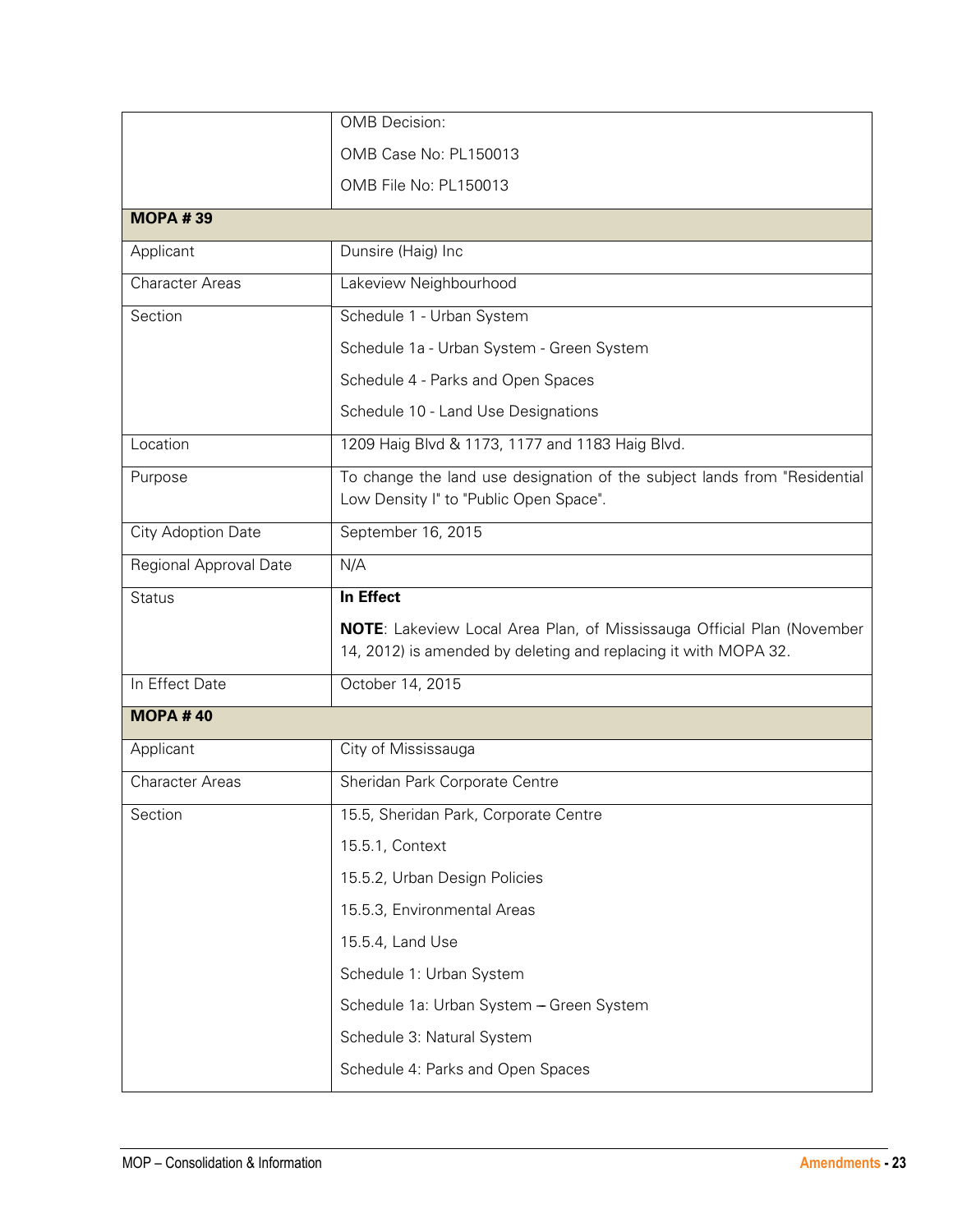|                        | Schedule 10: Land Use Designations                                                                                                                                                                                                                                                                                                                                                                                                                                                                                                                                                                                                                                               |
|------------------------|----------------------------------------------------------------------------------------------------------------------------------------------------------------------------------------------------------------------------------------------------------------------------------------------------------------------------------------------------------------------------------------------------------------------------------------------------------------------------------------------------------------------------------------------------------------------------------------------------------------------------------------------------------------------------------|
| Location               | North of the Queen Elizabeth Way, between Erin Mills Parkway and<br>Winston Churchill Boulevard                                                                                                                                                                                                                                                                                                                                                                                                                                                                                                                                                                                  |
| Purpose                | To update the Sheridan Park Corporate Centre Character Area Policies to<br>reflect the Sheridan Park Corporate Centre Draft Land Use Master Plan.<br>New Context, Urban Design, Environmental Areas and Transportation<br>polices have been added, and the Business Employment land use policies<br>are updated within the Sheridan Park Corporate Centre ("Sheridan Park").<br>New Special Sites have been added, and new mapping recognizes<br>additional Greenlands located within the Corporate Centre. While<br>respecting the history of the research park, the amended policies allow a<br>broader range of uses to encourage redevelopment to occur in Sheridan<br>Park. |
| City Adoption Date     | May 11, 2016                                                                                                                                                                                                                                                                                                                                                                                                                                                                                                                                                                                                                                                                     |
| Regional Approval Date | N/A                                                                                                                                                                                                                                                                                                                                                                                                                                                                                                                                                                                                                                                                              |
| <b>Status</b>          | In Effect                                                                                                                                                                                                                                                                                                                                                                                                                                                                                                                                                                                                                                                                        |
| <b>OMB</b> Decision    | Case Number: PL160562                                                                                                                                                                                                                                                                                                                                                                                                                                                                                                                                                                                                                                                            |
|                        | File Number: PL160563                                                                                                                                                                                                                                                                                                                                                                                                                                                                                                                                                                                                                                                            |
|                        | Issue Date: July 18, 2017 (Bodycote Appeal resolved)                                                                                                                                                                                                                                                                                                                                                                                                                                                                                                                                                                                                                             |
|                        | Issue Date: October 3, 2018 (Astra Capital Properties Inc. Appeal Resolved)                                                                                                                                                                                                                                                                                                                                                                                                                                                                                                                                                                                                      |
| In Effect Date         | October 3, 2018                                                                                                                                                                                                                                                                                                                                                                                                                                                                                                                                                                                                                                                                  |
| <b>MOPA #41</b>        |                                                                                                                                                                                                                                                                                                                                                                                                                                                                                                                                                                                                                                                                                  |
| Applicant              | Freeman Planning Solution                                                                                                                                                                                                                                                                                                                                                                                                                                                                                                                                                                                                                                                        |
| <b>Character Areas</b> | Port Credit Local Area Plan                                                                                                                                                                                                                                                                                                                                                                                                                                                                                                                                                                                                                                                      |
| Section                | Section 5.0: Port Credit Local Area Plan Special Site Policies                                                                                                                                                                                                                                                                                                                                                                                                                                                                                                                                                                                                                   |
|                        | 5.40: Special Site 40                                                                                                                                                                                                                                                                                                                                                                                                                                                                                                                                                                                                                                                            |
|                        | Schedule 10: Land Use Designation                                                                                                                                                                                                                                                                                                                                                                                                                                                                                                                                                                                                                                                |
| Location               | North side of Lakeshore Road West, east of Benson Avenue.                                                                                                                                                                                                                                                                                                                                                                                                                                                                                                                                                                                                                        |
| Purpose                | To permit retirement dwelling units, apartment dwelling units for seniors,<br>townhouses and street related commercial uses and to change the land<br>use designation of the north portion of the subject lands from Residential<br>Low Density II to Mixed Use. It will delete Site 28, Special Site Policies of<br>the Port Credit Local Area Plan and replace it with Site 40, Special Site<br>Policies of the Port Credit Local Area Plan.                                                                                                                                                                                                                                   |
| City Adoption Date     | November 25, 2015                                                                                                                                                                                                                                                                                                                                                                                                                                                                                                                                                                                                                                                                |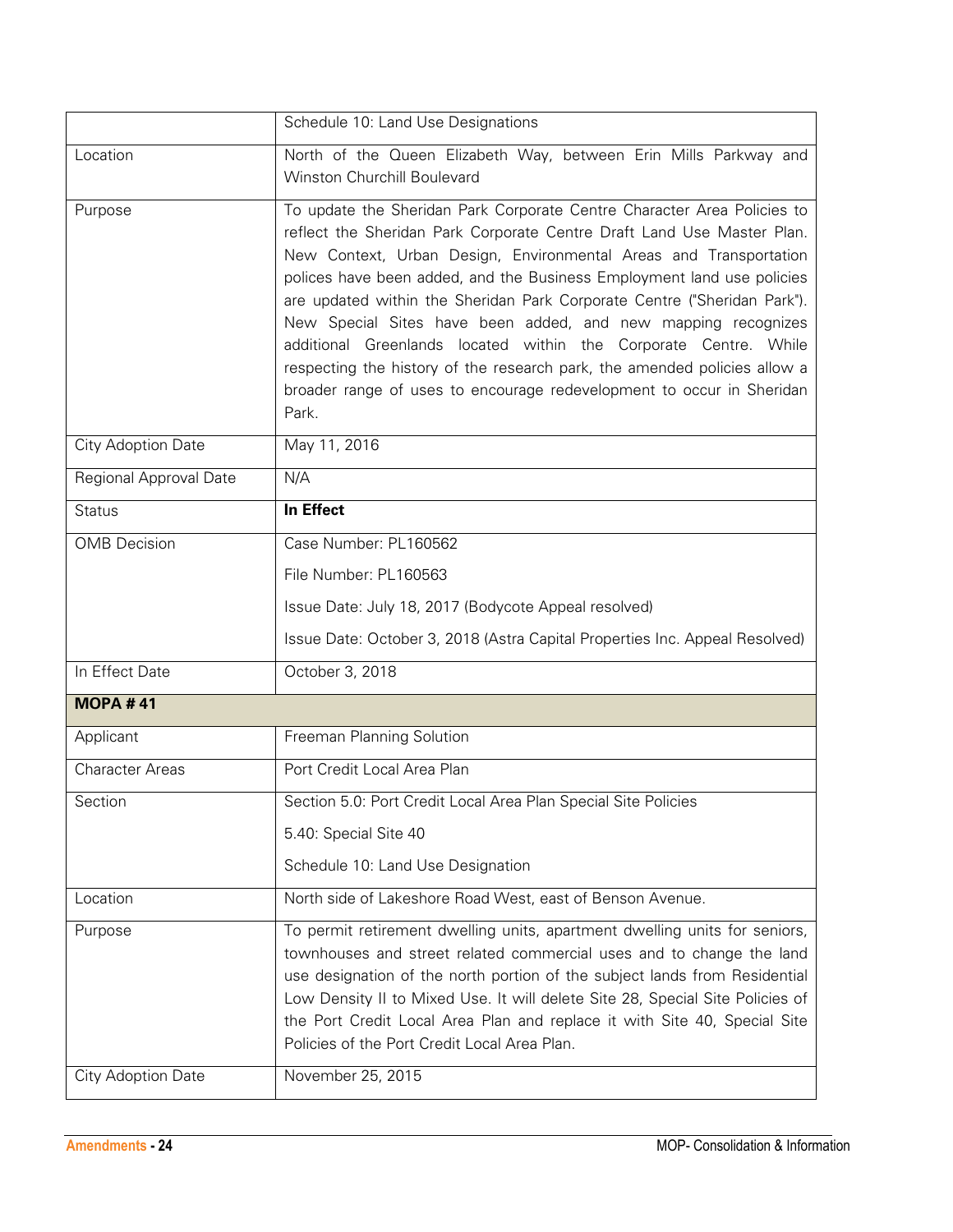| Regional Approval Date    | N/A                                                                                                                                    |
|---------------------------|----------------------------------------------------------------------------------------------------------------------------------------|
| <b>Status</b>             | In Effect                                                                                                                              |
|                           | <b>NOTE:</b> Port Credit Local Area Plan, of Mississauga Official Plan (November                                                       |
|                           | 14, 2012) is amended by deleting and replacing it with MOPA 19.                                                                        |
| In Effect Date            | December 17, 2015                                                                                                                      |
| <b>MOPA #42</b>           |                                                                                                                                        |
| Applicant                 | Glenn Schnarr & Associates Inc.                                                                                                        |
| <b>Character Areas</b>    | Meadowvale Neighbourhood                                                                                                               |
| Section                   | Schedule 10, Land Use Designations                                                                                                     |
| Location                  | North of Battleford Road, on the west side of Winston Churchill Boulevard.                                                             |
| Purpose                   | The purpose of this Amendment is to change the land use designation of<br>the subject lands from Office to Residential Low Density II. |
| City Adoption Date        | March 8, 2017                                                                                                                          |
| Regional Approval Date    | N/A                                                                                                                                    |
| <b>Status</b>             | In Effect                                                                                                                              |
| In Effect Date            | April 5, 2017                                                                                                                          |
| <b>MOPA #43</b>           |                                                                                                                                        |
| Applicant                 | Southlawn Development Inc.                                                                                                             |
| <b>Character Areas</b>    | East Credit Neighbourhood                                                                                                              |
| Section                   | 16.8.3 Special Site Policies                                                                                                           |
| Location                  | 732 and 784 Eglinton Avenue West and 4920 Mavis Road                                                                                   |
| Purpose                   | To permit the development of 14 horizontal multiple dwellings and 650<br>apartment dwelling                                            |
| <b>City Adoption Date</b> | N.A.                                                                                                                                   |
| Regional Approval Date    | N.A.                                                                                                                                   |
| <b>Status</b>             | In Effect                                                                                                                              |
| In Effect Date            | January 21, 2016                                                                                                                       |
|                           | <b>OMB</b> Decision:                                                                                                                   |
|                           | OMB Case No: PL141343                                                                                                                  |
|                           | OMB File No: PL141343                                                                                                                  |
| <b>MOPA #44</b>           |                                                                                                                                        |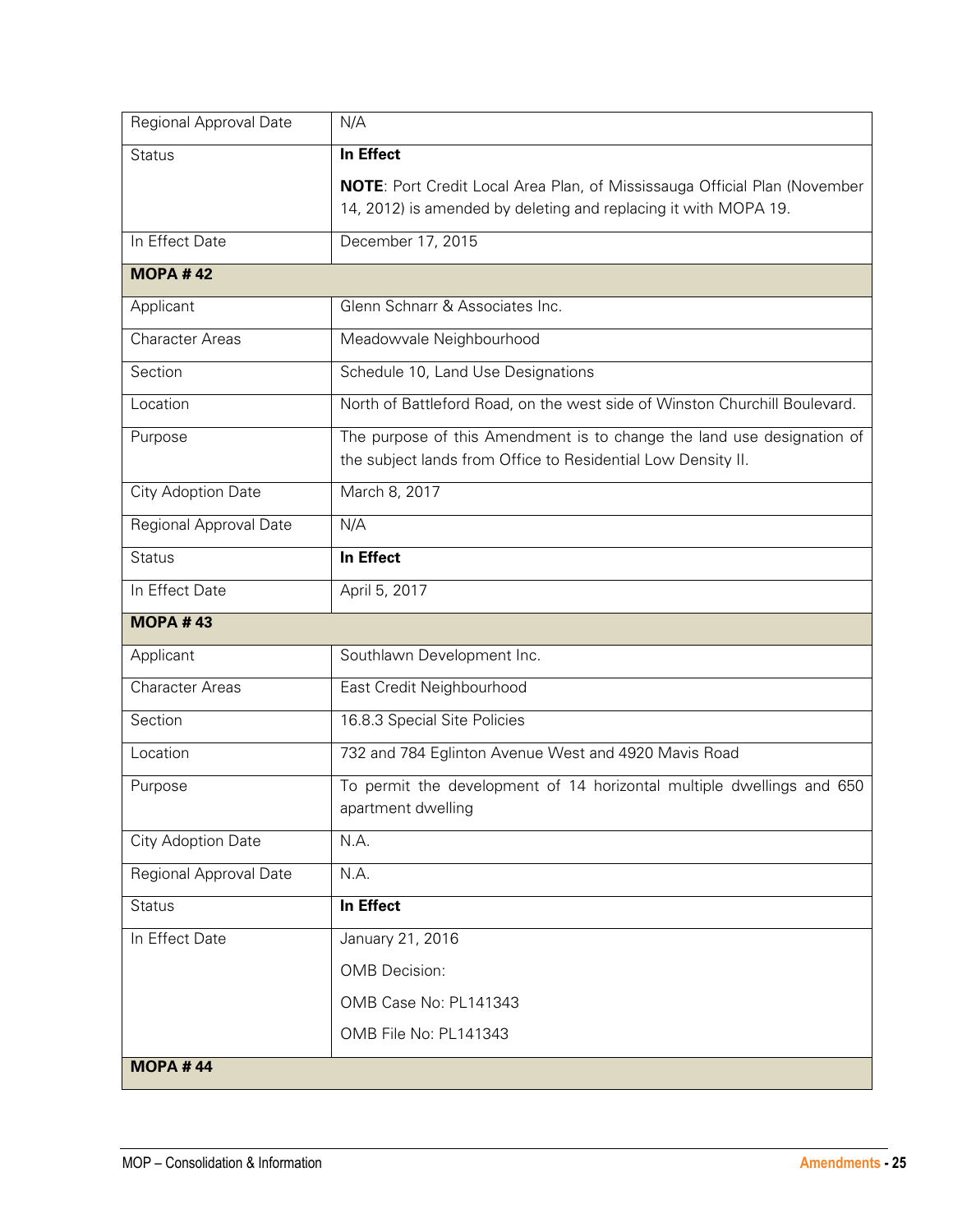| Applicant              | Marilyn Raphael                                                                                                                                                                                                                                       |
|------------------------|-------------------------------------------------------------------------------------------------------------------------------------------------------------------------------------------------------------------------------------------------------|
| <b>Character Areas</b> | Sheridan Neighbourhood                                                                                                                                                                                                                                |
| Section                | Schedule 10: Land Use Designations                                                                                                                                                                                                                    |
| Location               | Northwest corner of Mississauga Road and North Sheridan Way                                                                                                                                                                                           |
| Purpose                | To permit 3 detached homes and to change the land use designation of the<br>subject lands from "Motor Vehicle Commercial" to "Residential Low Density<br>$\mathsf{I}^{\mathsf{n}}$ .                                                                  |
| City Adoption Date     | September 14, 2016                                                                                                                                                                                                                                    |
| Regional Approval Date | N/A                                                                                                                                                                                                                                                   |
| <b>Status</b>          | In Effect                                                                                                                                                                                                                                             |
| In Effect Date         | October 12, 2016                                                                                                                                                                                                                                      |
| <b>MOPA #45</b>        |                                                                                                                                                                                                                                                       |
| Applicant              | Daniels HR Corporation                                                                                                                                                                                                                                |
| <b>Character Areas</b> | Central Erin Mills Major Node                                                                                                                                                                                                                         |
| Section                | Section 13.2: Central Erin Mills, Major Node                                                                                                                                                                                                          |
|                        | Section 13.2.1, Central Erin Mills character Area Special Site Policies                                                                                                                                                                               |
| Location               | Southwest corner of Eglinton Ave. West and Erin Mills Parkway                                                                                                                                                                                         |
| Purpose                | To amend the Central Erin Mills Major Node Character Area policies to add<br>permissions for townhouses and a mix of commercial uses to the existing<br>Residential High Density site, and to increase the overall floor space index<br>(FSI) to 3.2. |
| City Adoption Date     | September 28, 2016                                                                                                                                                                                                                                    |
| Regional Approval Date | N/A                                                                                                                                                                                                                                                   |
| <b>Status</b>          | <b>In Effect</b>                                                                                                                                                                                                                                      |
| In Effect Date         | October 26, 2016                                                                                                                                                                                                                                      |
| <b>MOPA #46</b>        | <b>In Process - Not Considered by Council</b>                                                                                                                                                                                                         |
| Applicant              |                                                                                                                                                                                                                                                       |
| <b>Character Areas</b> |                                                                                                                                                                                                                                                       |
| Section                |                                                                                                                                                                                                                                                       |
| Location               |                                                                                                                                                                                                                                                       |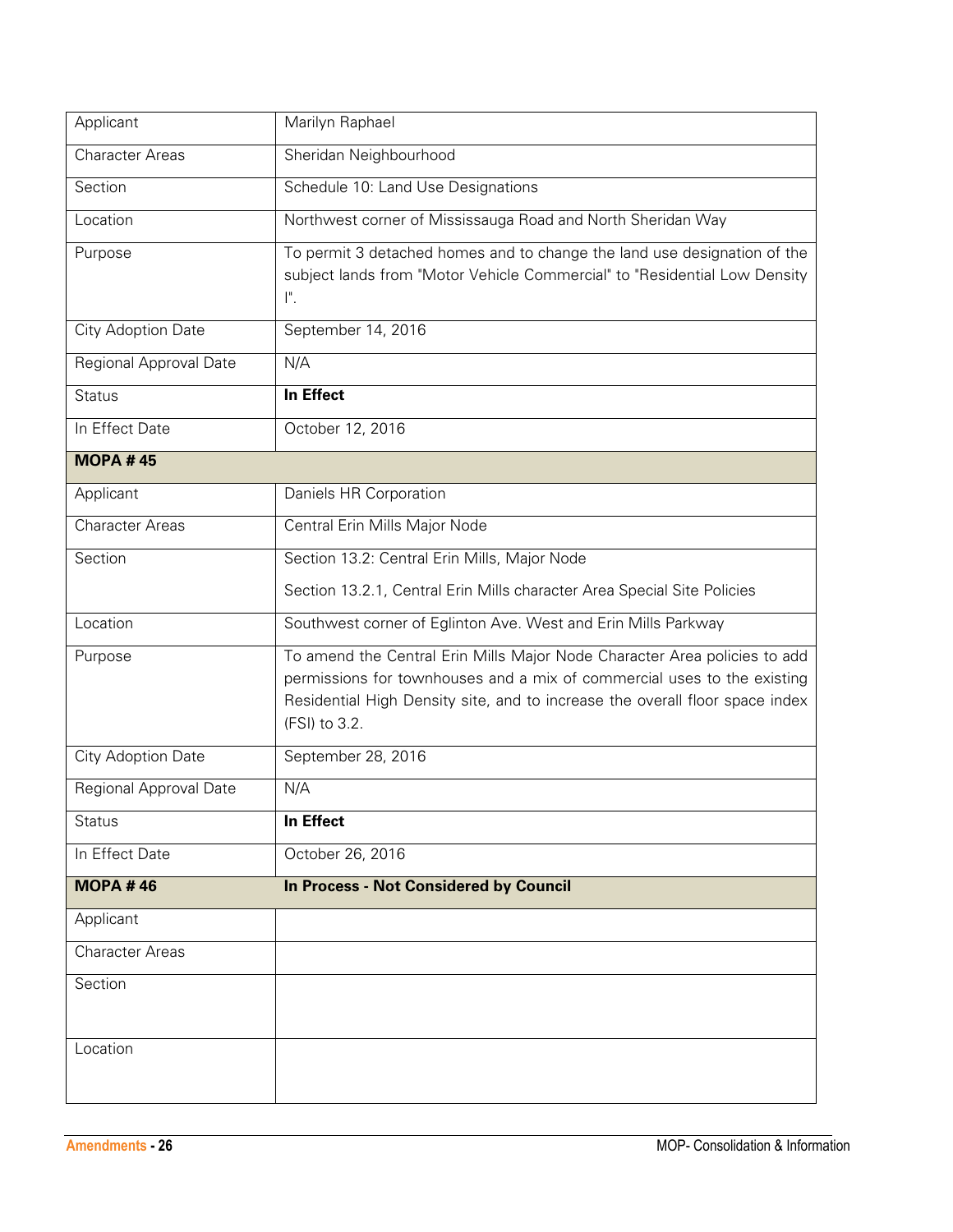| Purpose                |                                                                                                       |
|------------------------|-------------------------------------------------------------------------------------------------------|
|                        |                                                                                                       |
| City Adoption Date     |                                                                                                       |
| Regional Approval Date |                                                                                                       |
| <b>Status</b>          |                                                                                                       |
| In Effect Date         |                                                                                                       |
|                        |                                                                                                       |
|                        |                                                                                                       |
| <b>MOPA #47</b>        |                                                                                                       |
| Applicant              | <b>City Initiated Amendment</b>                                                                       |
| <b>Character Areas</b> | Various lands within the City of Mississauga                                                          |
| Section                | Section 1.1.4.00, How to Read Mississauga Official Plan, Introduction                                 |
|                        | Section 2.1.2, Provincial Policy Statement, Policy Context                                            |
|                        | Section 3.1.12 of 3.1, Introduction, Promote Collaboration                                            |
|                        | Section 4.4, Guiding Principles                                                                       |
|                        | Section 6.1.7, Introduction, Value the Environment                                                    |
|                        | Policies 6.1.11 and 6.1.12 of section 6.1, Introduction, Value the<br>Environment                     |
|                        | Section 6.2.1, Living Green, Value the Environment                                                    |
|                        | Policies 7.3.14 and 7.3.15 of section 7.3, Community Infrastructure,<br><b>Complete Communities</b>   |
|                        | Policies 7.4.1.19 and 7.4.1.20 of 7.4.1, Cultural Heritage Resources,<br><b>Complete Communities</b>  |
|                        | Policy 9.1.15 of section 9.1, Introduction, Build a Desirable Urban Form                              |
|                        | Policy 9.3.5.9 of section 9.3.5, Open Spaces and Amenity Areas, Build a<br>Desirable Urban Form       |
|                        | Policy 10.1.11 of section 10.1, Introduction, Foster a Strong Economy, of<br>Mississauga Official     |
|                        | Section 10.6, Infrastructure and Utilities, Foster a Strong Economy                                   |
|                        | Policies 10.6.8 and 10.6.23 of section 10.6, Infrastructure and Utilities,<br>Foster a Strong Economy |
| Location               | City Wide                                                                                             |
| Purpose                | To add or amend policies in Mississauga official Plan so that it is consistent                        |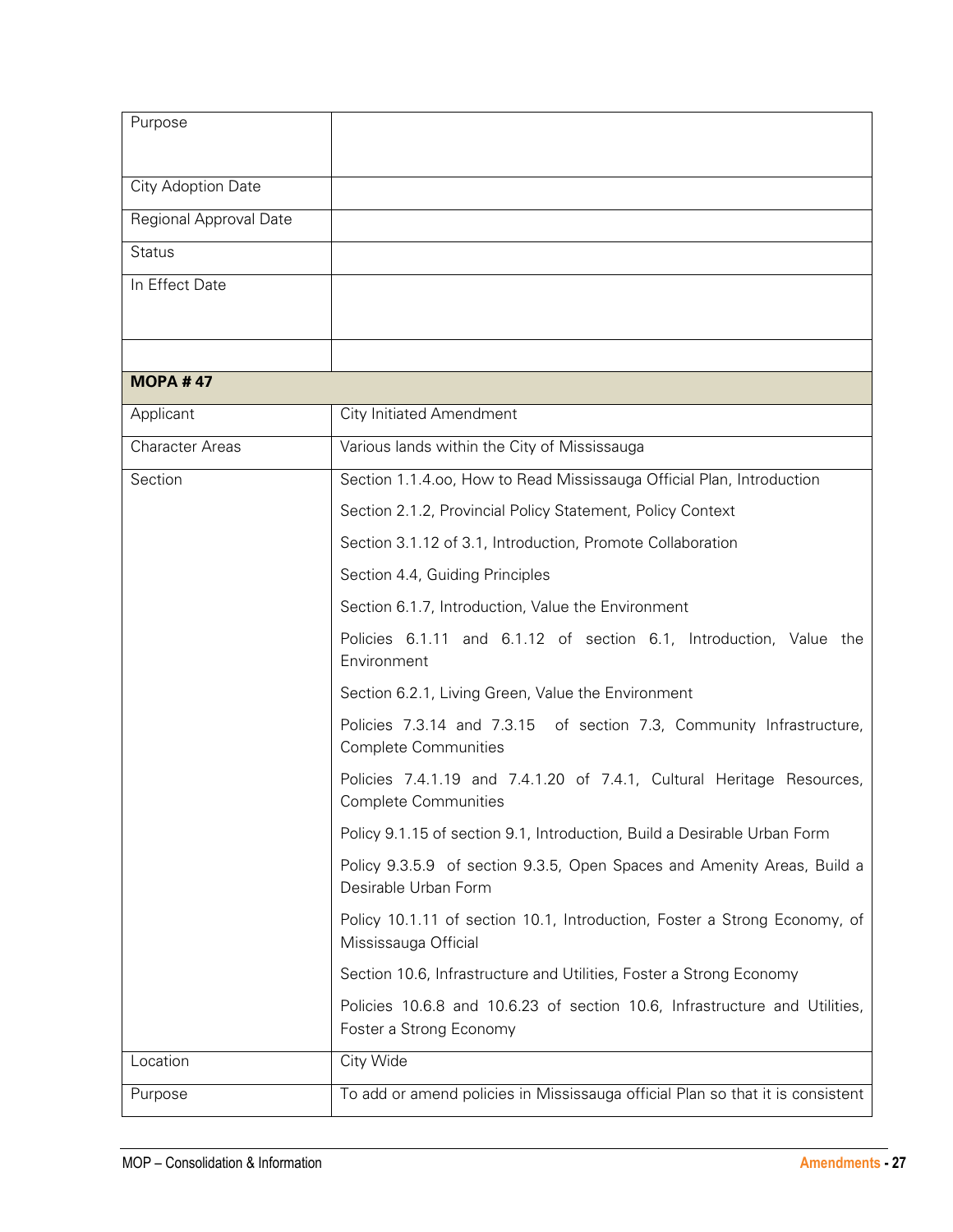|                        | with Provincial Policy Statement 2014 (PPS).                                                                                                              |
|------------------------|-----------------------------------------------------------------------------------------------------------------------------------------------------------|
| City Adoption Date     | April 27, 2016                                                                                                                                            |
| Regional Approval Date | N/A                                                                                                                                                       |
| <b>Status</b>          | In Effect                                                                                                                                                 |
| In Effect Date         | May 18, 2016                                                                                                                                              |
| <b>MOPA #48</b>        |                                                                                                                                                           |
| Applicant              | <b>City Initiated Amendment</b>                                                                                                                           |
| <b>Character Areas</b> | Churchill Meadows Neighbourhood                                                                                                                           |
| Section                | Section 16.4.7, Special Site Policies, Churchill Meadows Neighbourhood                                                                                    |
|                        | Section 16.4.7.4, Special Site 4                                                                                                                          |
|                        | Schedule 10: Land Use Designations                                                                                                                        |
| Location               | Southwest corner of Thomas Street and Tenth Line West.                                                                                                    |
| Purpose                | To change the land use designation of the subject lands from Residential                                                                                  |
|                        | High Density to Office.                                                                                                                                   |
| City Adoption Date     | June 8, 2016                                                                                                                                              |
| Regional Approval Date | N/A                                                                                                                                                       |
| <b>Status</b>          | In Effect                                                                                                                                                 |
| In Effect Date         | July 6, 2016                                                                                                                                              |
| <b>MOPA #49</b>        |                                                                                                                                                           |
| Applicant              | <b>City Initiated Amendment</b>                                                                                                                           |
| <b>Character Areas</b> | Lakeview Neighbourhood                                                                                                                                    |
| Section                | Section 13.1, Special Site Policies, Lakeview Local Area Plan                                                                                             |
|                        | Section 13.1.14, Special Site 14                                                                                                                          |
| Location               | West side of Alexandra Avenue, east of Seventh Street and north of                                                                                        |
|                        | Atwater Avenue                                                                                                                                            |
| Purpose                | To add a special site policy to permit the redevelopment of this parcel for<br>detached dwellings on lots with smaller than averages frontages and areas. |
| City Adoption Date     | June 8, 2016                                                                                                                                              |
| Regional Approval Date | N/A                                                                                                                                                       |
| <b>Status</b>          | In Effect                                                                                                                                                 |
|                        |                                                                                                                                                           |
| In Effect Date         | July 6, 2016                                                                                                                                              |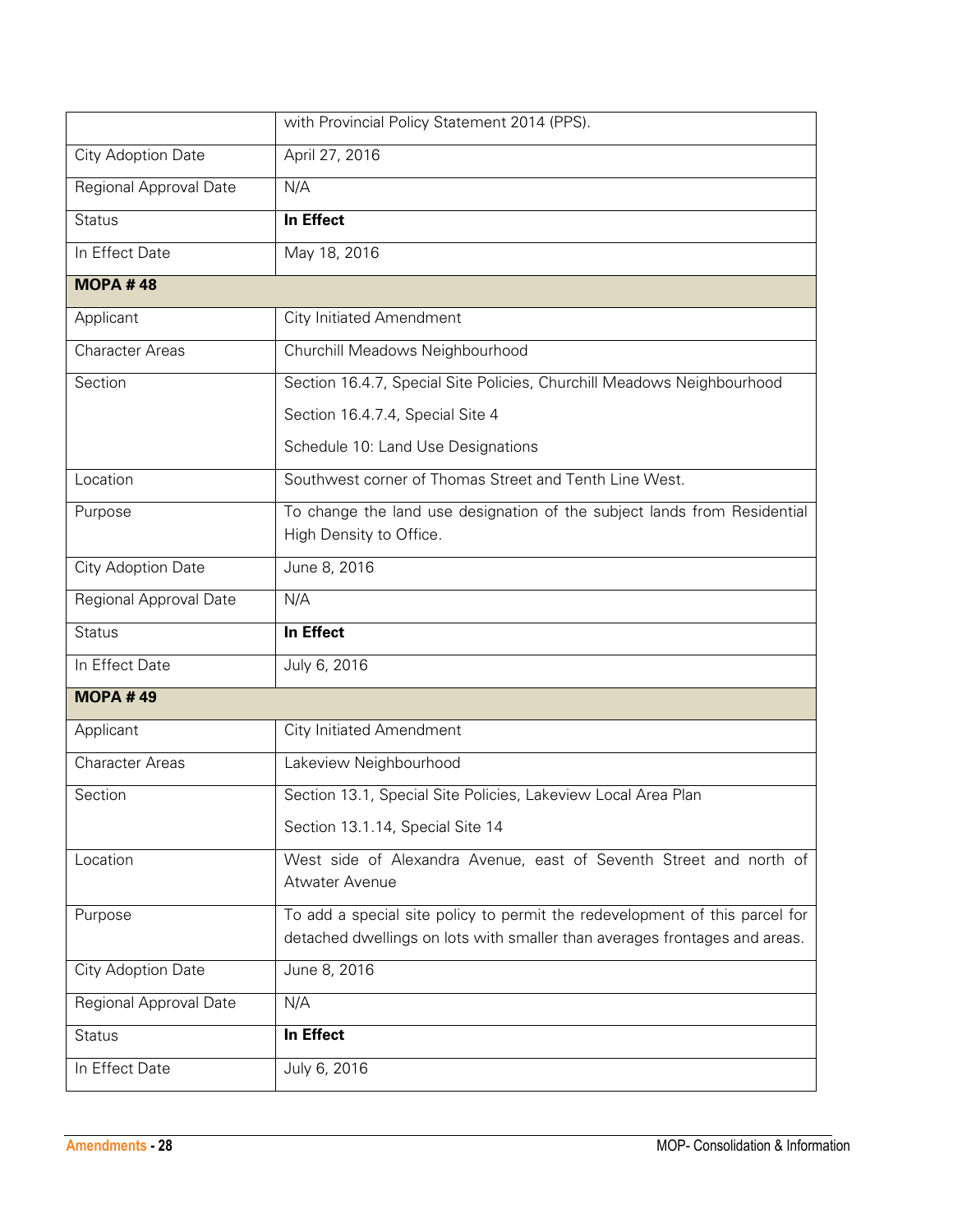| <b>MOPA #50</b>        |                                                                                                                              |
|------------------------|------------------------------------------------------------------------------------------------------------------------------|
| Applicant              | <b>City Initiated Amendment</b>                                                                                              |
| <b>Character Areas</b> | Port Credit Community Node                                                                                                   |
| Section                | Section 13.1, Special Sites, Port Credit Local Area Plan                                                                     |
|                        | Section 13.1.15, Special Site 15                                                                                             |
| Location               | Southeast corner of Lakeshore Road East and Elizabeth Street South.                                                          |
| Purpose                | To add a special site policy to permit additional height and include other<br>provisions on the subject lands.               |
| City Adoption Date     | June 8, 2016                                                                                                                 |
| Regional Approval Date | N/A                                                                                                                          |
| <b>Status</b>          | In Effect                                                                                                                    |
| In Effect Date         | July 6, 2016                                                                                                                 |
| <b>MOPA#51</b>         |                                                                                                                              |
| Applicant              | <b>City Initiated Amendment</b>                                                                                              |
| <b>Character Areas</b> | Port Credit Neighbourhood                                                                                                    |
| Section                | Section 13.1, Special Sites, Port Credit Local Area Plan                                                                     |
|                        | Section 13.1.16, Special Site 16                                                                                             |
|                        | Section 13.2.1, Exempt Site 1.                                                                                               |
| Location               | North side of Lakeshore Road West, east of Benson Avenue.                                                                    |
| Purpose                | To permit retirement dwelling units, apartment dwelling units for seniors,<br>townhouses and street related commercial uses. |
| City Adoption Date     | June 8, 2016                                                                                                                 |
| Regional Approval Date | N/A                                                                                                                          |
| <b>Status</b>          | In Effect                                                                                                                    |
| In Effect Date         | July 6, 2016                                                                                                                 |
| <b>MOPA #52</b>        |                                                                                                                              |
| Applicant              | <b>City Initiated Amendment</b>                                                                                              |
| <b>Character Areas</b> | Port Credit Community Node Character Area                                                                                    |
|                        | Northeast Employment Character Area                                                                                          |
|                        | Uptown Major Node Character Area                                                                                             |
| Section                | Section 13.3.4: Special site Policies, Uptown Major Node Character Area                                                      |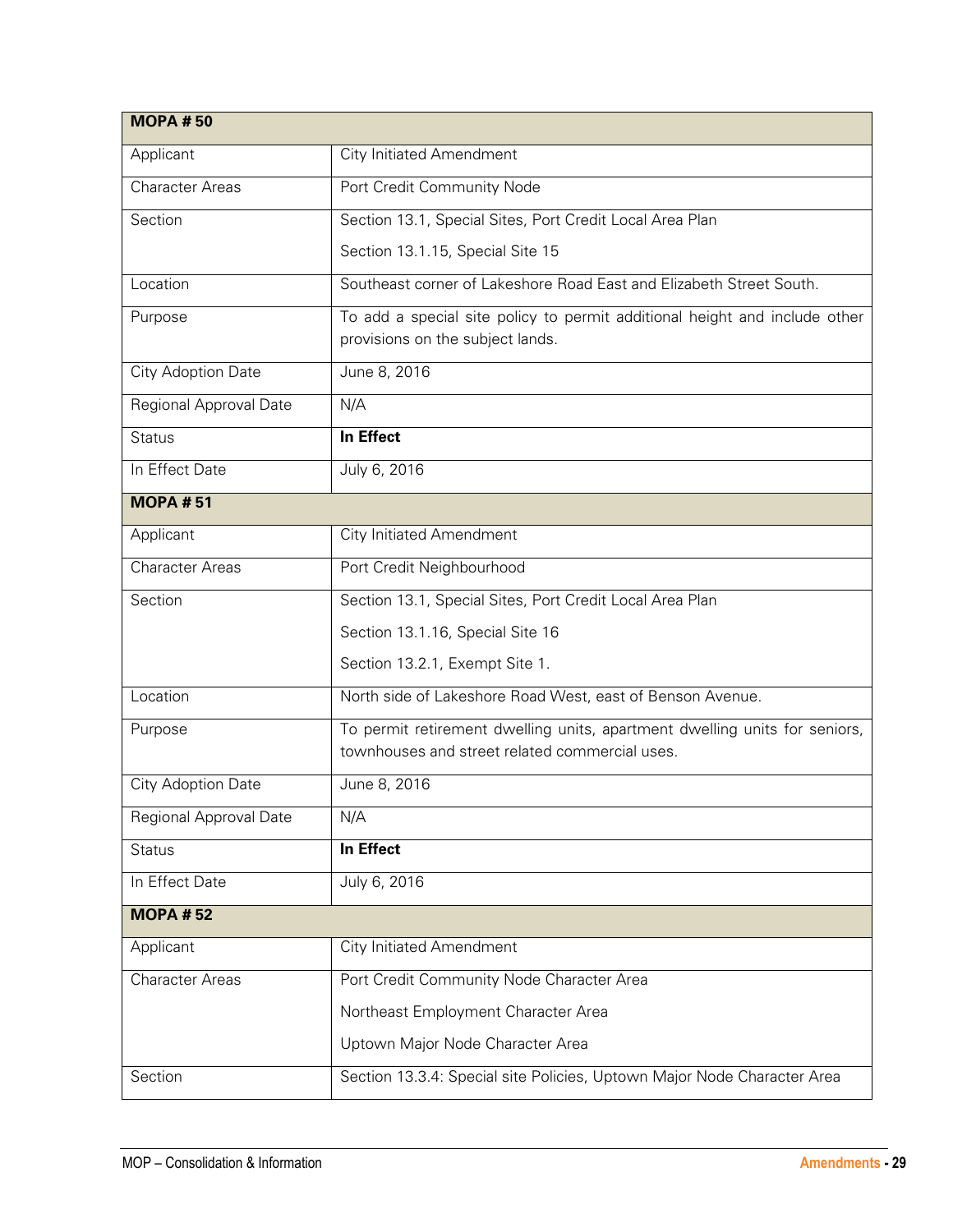|                        | Section 13.3.4.1, Special Site 1                                                                                                                                                    |
|------------------------|-------------------------------------------------------------------------------------------------------------------------------------------------------------------------------------|
|                        | Schedule 1: Urban System                                                                                                                                                            |
|                        | Schedule 1a: Urban System - Green System                                                                                                                                            |
|                        | Schedule 4: Parks and Open Spaces                                                                                                                                                   |
|                        | Schedule 10: Land Use Designations                                                                                                                                                  |
| Location               | Site 1 - The subject site is immediately north of the Port Credit Arena<br>parking area at 40 Stavebank Road.                                                                       |
|                        | Site 3 - The subject site is 30 Eglinton Avenue West                                                                                                                                |
|                        | Site 4 - The subject property is 0 Torbram Road, and is known as Carefoot                                                                                                           |
|                        | Cemetery                                                                                                                                                                            |
| Purpose                | The purpose of this Amendment is to redesignate two City owned<br>properties toreflect current uses and to update a Special Site policy in the<br>Uptown Major Node Character Area. |
| City Adoption Date     | June 22, 2016                                                                                                                                                                       |
| Regional Approval Date | N/A                                                                                                                                                                                 |
| <b>Status</b>          | In Effect                                                                                                                                                                           |
|                        |                                                                                                                                                                                     |
| In Effect Date         | July 20, 2016                                                                                                                                                                       |
| <b>MOPA #53</b>        |                                                                                                                                                                                     |
| Applicant              | Beverley Homes Holding Corp.                                                                                                                                                        |
| <b>Character Areas</b> | Rathwood Neighbourhood                                                                                                                                                              |
| Section                | Schedule 1, Urban System                                                                                                                                                            |
|                        | Schedule 1a, Urban System - Green System                                                                                                                                            |
|                        | Schedule 3, Natural System                                                                                                                                                          |
|                        | Schedule 4, Parks and Open Spaces                                                                                                                                                   |
|                        | Schedule 10, Land Use Designations                                                                                                                                                  |
| Location               | Northeast corner of Audubon Boulevard and Fieldgate Drive.                                                                                                                          |
| Purpose                | To redesignate the subject lands from Parkway Belt West to Residential<br>Low Density I.                                                                                            |
| City Adoption Date     | N.A.                                                                                                                                                                                |
| Regional Approval Date | N.A.                                                                                                                                                                                |
| <b>Status</b>          | In Effect                                                                                                                                                                           |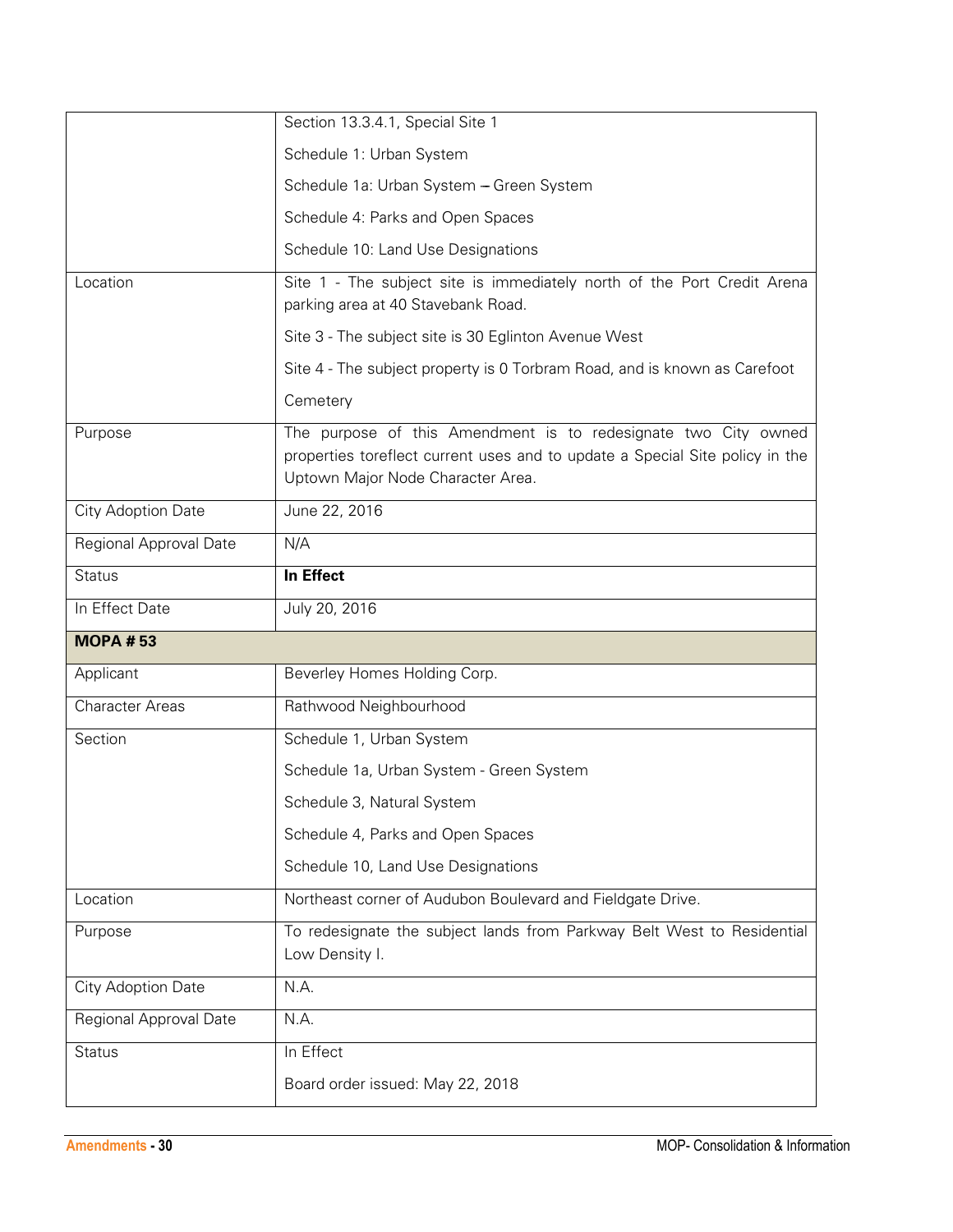|                        | OMB Case No: PL131160                                                                                                                                                                                                     |
|------------------------|---------------------------------------------------------------------------------------------------------------------------------------------------------------------------------------------------------------------------|
|                        | OMB File No: PL131160                                                                                                                                                                                                     |
| In Effect Date         | May 22, 2018                                                                                                                                                                                                              |
| <b>MOPA #54</b>        |                                                                                                                                                                                                                           |
| Applicant              | John Rogers & Associates                                                                                                                                                                                                  |
| <b>Character Areas</b> | Southdown Employment Area                                                                                                                                                                                                 |
| Section                | Southdown Local Area Plan Land Use Map                                                                                                                                                                                    |
|                        | Schedule 1, Urban System                                                                                                                                                                                                  |
|                        | Schedule 1a, Urban System - Green System                                                                                                                                                                                  |
|                        | Schedule 3: Natural System                                                                                                                                                                                                |
|                        | Schedule 4: Parks and Open Spaces                                                                                                                                                                                         |
|                        | Schedule 10: Land Use Designations                                                                                                                                                                                        |
| Location               | East side of Winston Churchill Blvd., south of Royal Windsor Drive.                                                                                                                                                       |
| Purpose                | To change the land use designations of the subject lands from Industrial<br>and Greenlands to Business Employment, Industrial and Greenlands to<br>permit employment and industrial uses and to protect natural features. |
| City Adoption Date     | September 28, 2016                                                                                                                                                                                                        |
| Regional Approval Date | N/A                                                                                                                                                                                                                       |
| <b>Status</b>          | In Effect                                                                                                                                                                                                                 |
| In Effect Date         | October 26, 2016                                                                                                                                                                                                          |
| <b>MOPA #55</b>        |                                                                                                                                                                                                                           |
| Applicant              | City of Mississauga                                                                                                                                                                                                       |
| <b>Character Areas</b> | Port Credit Community Node                                                                                                                                                                                                |
| Section                | Section 10.2.2.3: Port Credit Local Area Plan                                                                                                                                                                             |
|                        | Section 13.1: Special Sites, Port Credit Local Area Plan                                                                                                                                                                  |
|                        | Schedule 2B, Port Credit Community Node Height Limits, Port Credit Local                                                                                                                                                  |
|                        | Area Plan                                                                                                                                                                                                                 |
| Location               | West of Hurontario Street, south of the Canadian National Railway, east of<br>Helene Street and north of High Street.                                                                                                     |
| Purpose                | To update the Port Credit Local Area Plan Policies to reflect the<br>recommendations of the Port Credit GO Station Southeast Area Master<br>Plan.                                                                         |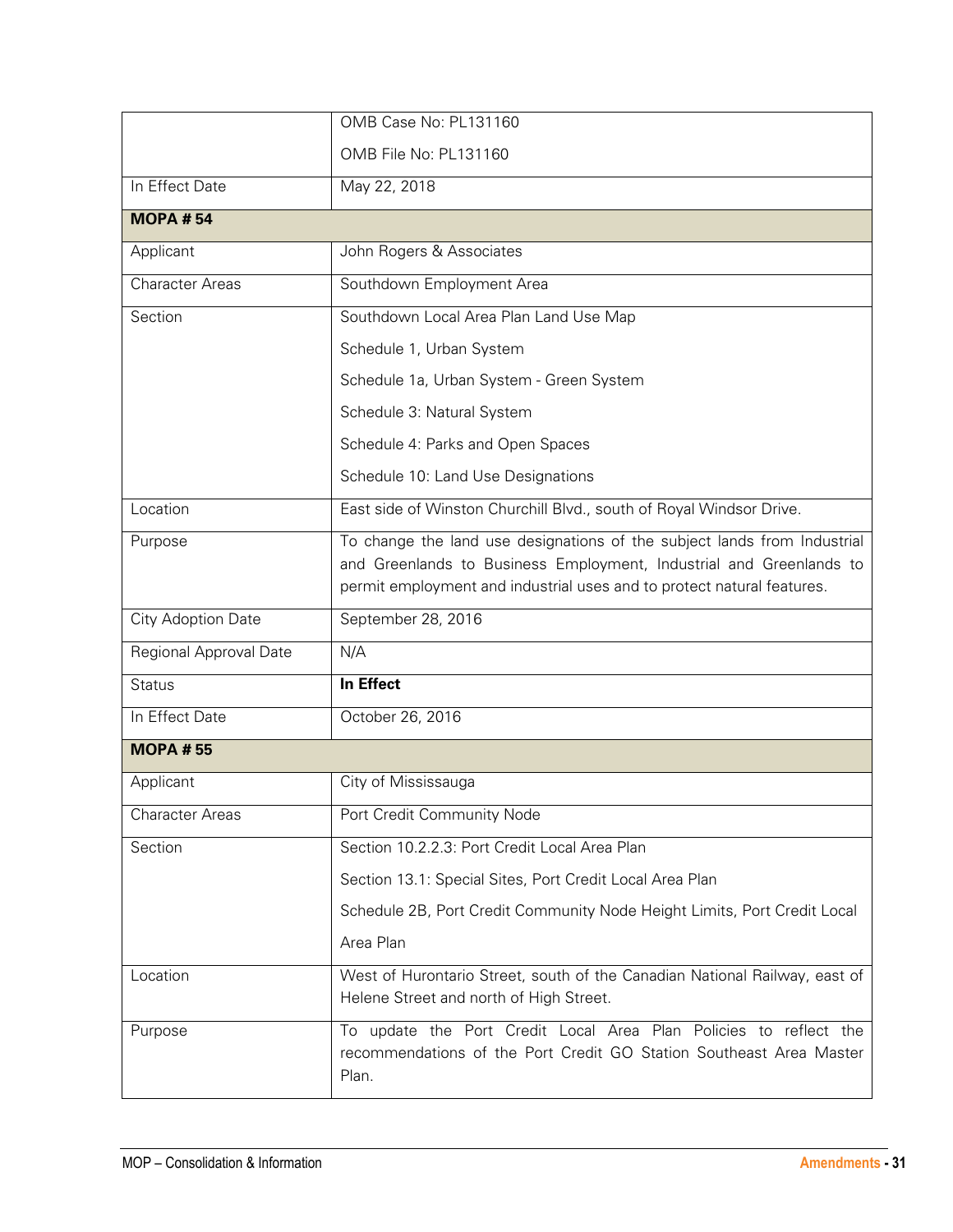| City Adoption Date     | September 28, 2016                                                                                                                                                                                                                                                                                                                                                                                                                                                                                                                           |
|------------------------|----------------------------------------------------------------------------------------------------------------------------------------------------------------------------------------------------------------------------------------------------------------------------------------------------------------------------------------------------------------------------------------------------------------------------------------------------------------------------------------------------------------------------------------------|
| Regional Approval Date | N/A                                                                                                                                                                                                                                                                                                                                                                                                                                                                                                                                          |
| <b>Status</b>          | In Effect                                                                                                                                                                                                                                                                                                                                                                                                                                                                                                                                    |
| In Effect Date         | October 26, 2016                                                                                                                                                                                                                                                                                                                                                                                                                                                                                                                             |
| <b>MOPA #56</b>        |                                                                                                                                                                                                                                                                                                                                                                                                                                                                                                                                              |
| Applicant              | City of Mississauga                                                                                                                                                                                                                                                                                                                                                                                                                                                                                                                          |
| <b>Character Areas</b> | Various Character Areas                                                                                                                                                                                                                                                                                                                                                                                                                                                                                                                      |
| Section                | Section 16.7.3, Creditview Neighbourhood Character Area Special Site<br>Policies                                                                                                                                                                                                                                                                                                                                                                                                                                                             |
|                        | Schedule 1, Urban System                                                                                                                                                                                                                                                                                                                                                                                                                                                                                                                     |
|                        | Schedule 1a, Urban System - Green System                                                                                                                                                                                                                                                                                                                                                                                                                                                                                                     |
|                        | Schedule 4, Parks and Open Spaces                                                                                                                                                                                                                                                                                                                                                                                                                                                                                                            |
|                        | Schedule 10, Land Use Designations                                                                                                                                                                                                                                                                                                                                                                                                                                                                                                           |
| Location               | The lands affected by this Amendment are located in the Downtown Core<br>and Downtown Cooksville Character Areas, Malton and Streetsville<br>Community Node Character Areas, Clarkson-Lorne Park, Churchill<br>Meadows, Cooksville, Creditview, East Credit, Hurontario, Lisgar, Malton,<br>Meadowvale Village and Sheridan Neighbourhood Character Areas and the<br>Dixie, Northeast and Southdown Employment Area Character Areas, as<br>identified in Mississauga Official Plan.                                                          |
| Purpose                | To change the land use designation of seventeen properties, sixteen of<br>which are owned by the City and one owned by Credit Valley Conservation.<br>The property designations will be amended to either the Greenlands or<br>Public Open Space designation to reflect the current or intended land use<br>of the parcels as part of the City's Green System.<br>Further, Special Site Policy 2 in the Creditview Neighbourhood Character<br>Area is to be deleted as it is no longer relevant to the development of Zonta<br>Meadows Park. |
| City Adoption Date     | December 14, 2016                                                                                                                                                                                                                                                                                                                                                                                                                                                                                                                            |
| Regional Approval Date | N/A                                                                                                                                                                                                                                                                                                                                                                                                                                                                                                                                          |
| <b>Status</b>          | In Effect                                                                                                                                                                                                                                                                                                                                                                                                                                                                                                                                    |
| In Effect Date         | January 11, 2017                                                                                                                                                                                                                                                                                                                                                                                                                                                                                                                             |
| <b>MOPA #57</b>        |                                                                                                                                                                                                                                                                                                                                                                                                                                                                                                                                              |
| Applicant              | Weston Consulting Group Inc.                                                                                                                                                                                                                                                                                                                                                                                                                                                                                                                 |
| <b>Character Areas</b> | Meadowvale Neighbourhood Character Area                                                                                                                                                                                                                                                                                                                                                                                                                                                                                                      |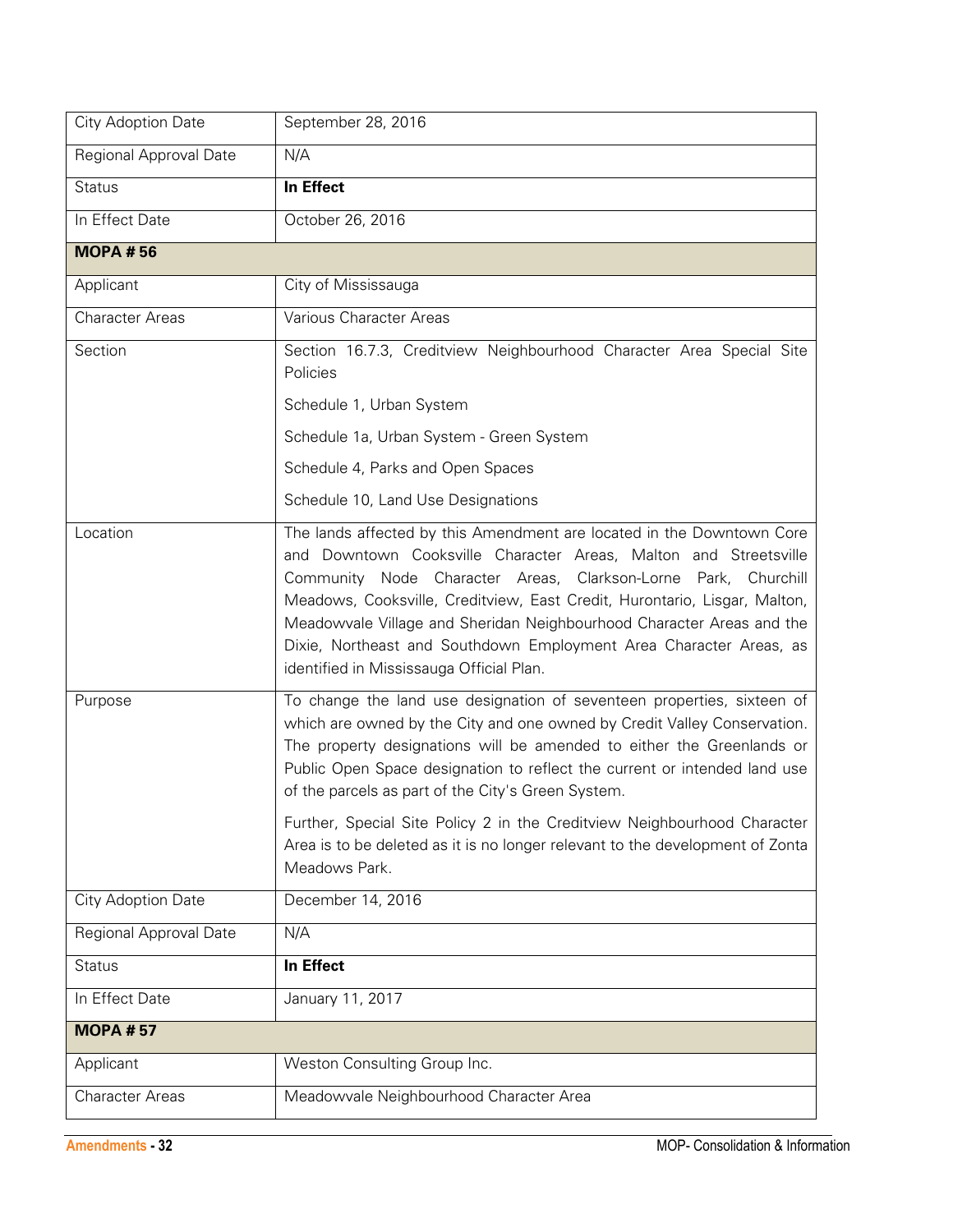| Section                   | Section 16.6.3.1 : Special Site 1                                                                                                                                                                                       |
|---------------------------|-------------------------------------------------------------------------------------------------------------------------------------------------------------------------------------------------------------------------|
| Location                  | South side of Aquitaine Avenue, north of Lake Aquitaine and east of Glen<br>Erin Drive                                                                                                                                  |
|                           | 2700 Aquitaine Drive                                                                                                                                                                                                    |
| Purpose                   | The purpose of this Amendment is to permit 223 existing dwelling units on<br>the subject site and also allow an additional 451 apartment dwelling units in<br>3 residential apartment buildings of 7, 9 and 12 storeys. |
| City Adoption Date        | N/A                                                                                                                                                                                                                     |
| Regional Approval Date    | N/A                                                                                                                                                                                                                     |
| <b>Status</b>             | In Effect                                                                                                                                                                                                               |
| In Effect Date            | OMB Board Order Issue date - February 14, 2017                                                                                                                                                                          |
| <b>MOPA #58</b>           |                                                                                                                                                                                                                         |
| Applicant                 | City of Mississauga                                                                                                                                                                                                     |
| <b>Character Areas</b>    | Various Character Areas                                                                                                                                                                                                 |
| Section                   | Sections 6.10.1.2, 6.10.1.3, 6.10.1.4, 6.10.1.5, and 6.10.1, Stationary Noise,<br>Value the Environment                                                                                                                 |
|                           | Sections 6.10.3.1, 6.10.3.2, 6.10.3.3, 6.10.3.4, and 6.10.3.5, Road Noise,<br>Value the Environment                                                                                                                     |
|                           | Sections 6.10.4.1, 6.10.4.2, 6.10.4.3, 6.10.4.4 and 6.10.4.6 Road Noise,<br>Safety and Vibration, Value the Environment                                                                                                 |
|                           | Section 9.5.1, Context, Build A Desirable Urban Form                                                                                                                                                                    |
|                           | Section 19.4.5, Development Application, Implementation                                                                                                                                                                 |
| Location                  | Various lands in proximity to railway corridors and major roads within the<br>City of Mississauga are affected by this Amendment.                                                                                       |
| Purpose                   | To add and amend policies in Mississauga Official Plan for consistency with<br>current noise and railway proximity guidelines.                                                                                          |
| <b>City Adoption Date</b> | December 14, 2016                                                                                                                                                                                                       |
| Regional Approval Date    | N/A                                                                                                                                                                                                                     |
| <b>Status</b>             | In Effect                                                                                                                                                                                                               |
| In Effect Date            | January 11, 2017                                                                                                                                                                                                        |
| <b>MOPA #59</b>           |                                                                                                                                                                                                                         |
| Applicant                 | Arlene Beaumount, W.E. Oughtred and Associates                                                                                                                                                                          |
| <b>Character Areas</b>    | Clarkson - Lorne Park Neighbourhood                                                                                                                                                                                     |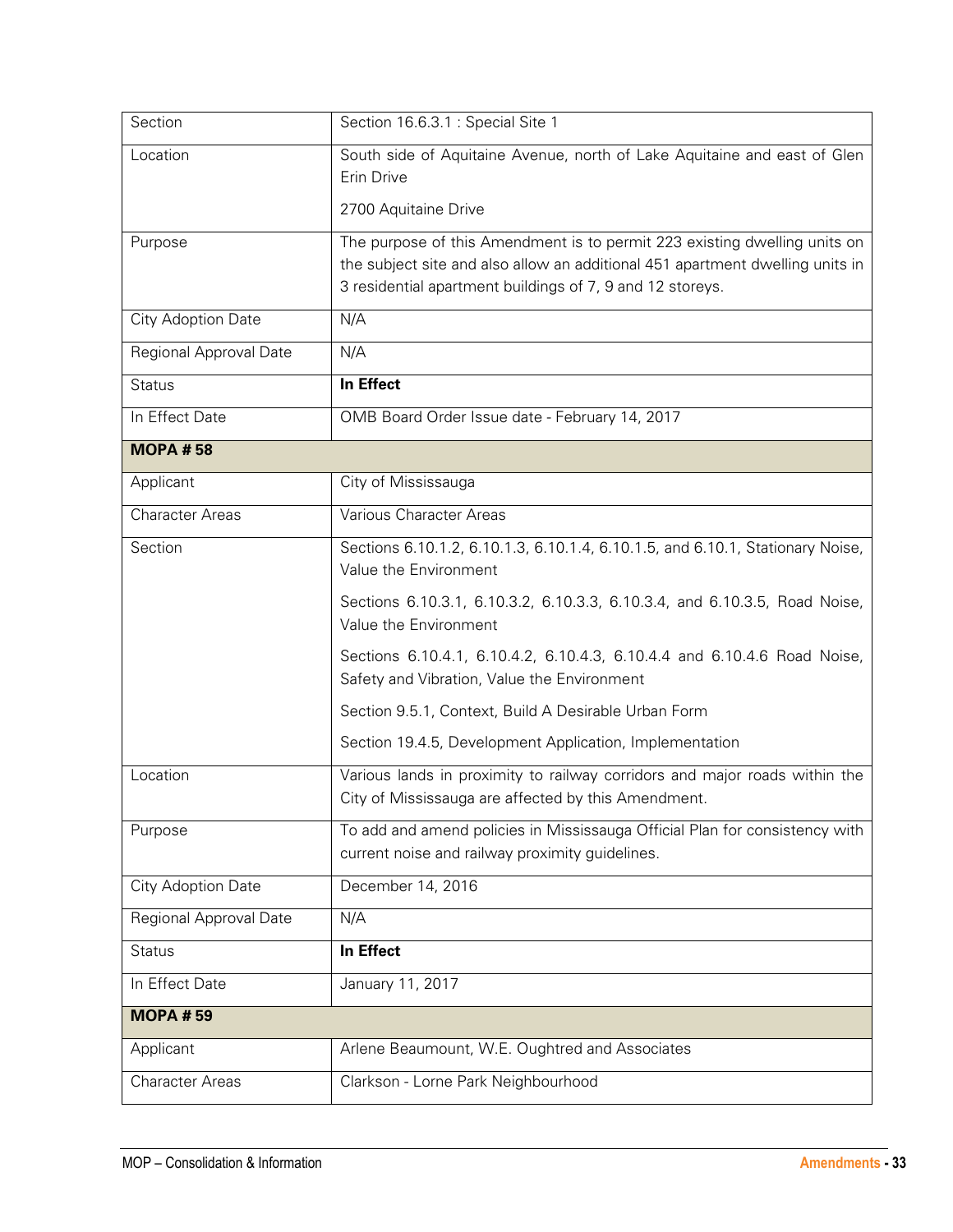| Section                | Schedule 10, Land Use Designations                                                                                                                                                                          |
|------------------------|-------------------------------------------------------------------------------------------------------------------------------------------------------------------------------------------------------------|
| Location               | 1516 and 1526 Southdown Road                                                                                                                                                                                |
| Purpose                | To change the land use designation of the subject lands from Residential<br>Low<br>Density II to Office.                                                                                                    |
| City Adoption Date     | July 4, 2018                                                                                                                                                                                                |
| Regional Approval Date | N.A.                                                                                                                                                                                                        |
| <b>Status</b>          | In Effect                                                                                                                                                                                                   |
| In Effect Date         | August 1, 2018                                                                                                                                                                                              |
| <b>MOPA #60</b>        |                                                                                                                                                                                                             |
| Applicant              | F.S. 6810 limited Partnership (FRAM)                                                                                                                                                                        |
| <b>Character Areas</b> | Port Credit Community Node                                                                                                                                                                                  |
| Section                | Section 13.0, Special Sites & Exempt Sites, Port Credit Local Area Plan                                                                                                                                     |
|                        | Schedule 10, Land Use Designations                                                                                                                                                                          |
| Location               | Southwest corner of High Street East and Ann Street                                                                                                                                                         |
| Purpose                | The purpose of this Amendment is to change the land use designation of<br>the subject lands from Mixed Use to Residential High Density to permit an<br>apartment building and semi-detached dwelling units. |
| City Adoption Date     | June 21, 2017                                                                                                                                                                                               |
| Regional Approval Date | N/A                                                                                                                                                                                                         |
| <b>Status</b>          | In Effect                                                                                                                                                                                                   |
| In Effect Date         | July 19, 2017                                                                                                                                                                                               |
| <b>MOPA #61</b>        |                                                                                                                                                                                                             |
| Applicant              | Daniele Caduzio, De Luca Group                                                                                                                                                                              |
| <b>Character Areas</b> | Mineola Neighbourhood                                                                                                                                                                                       |
| Section                | Schedule 10, Land Use Designations                                                                                                                                                                          |
| Location               | Southeast corner of South Service Road and Blanefield Road                                                                                                                                                  |
| Purpose                | The purpose of this Amendment is to change the land use designation of<br>the subject lands from Residential Low Density II to Residential Medium<br>Density.                                               |
| City Adoption Date     | May 24, 2017                                                                                                                                                                                                |
| Regional Approval Date | N/A                                                                                                                                                                                                         |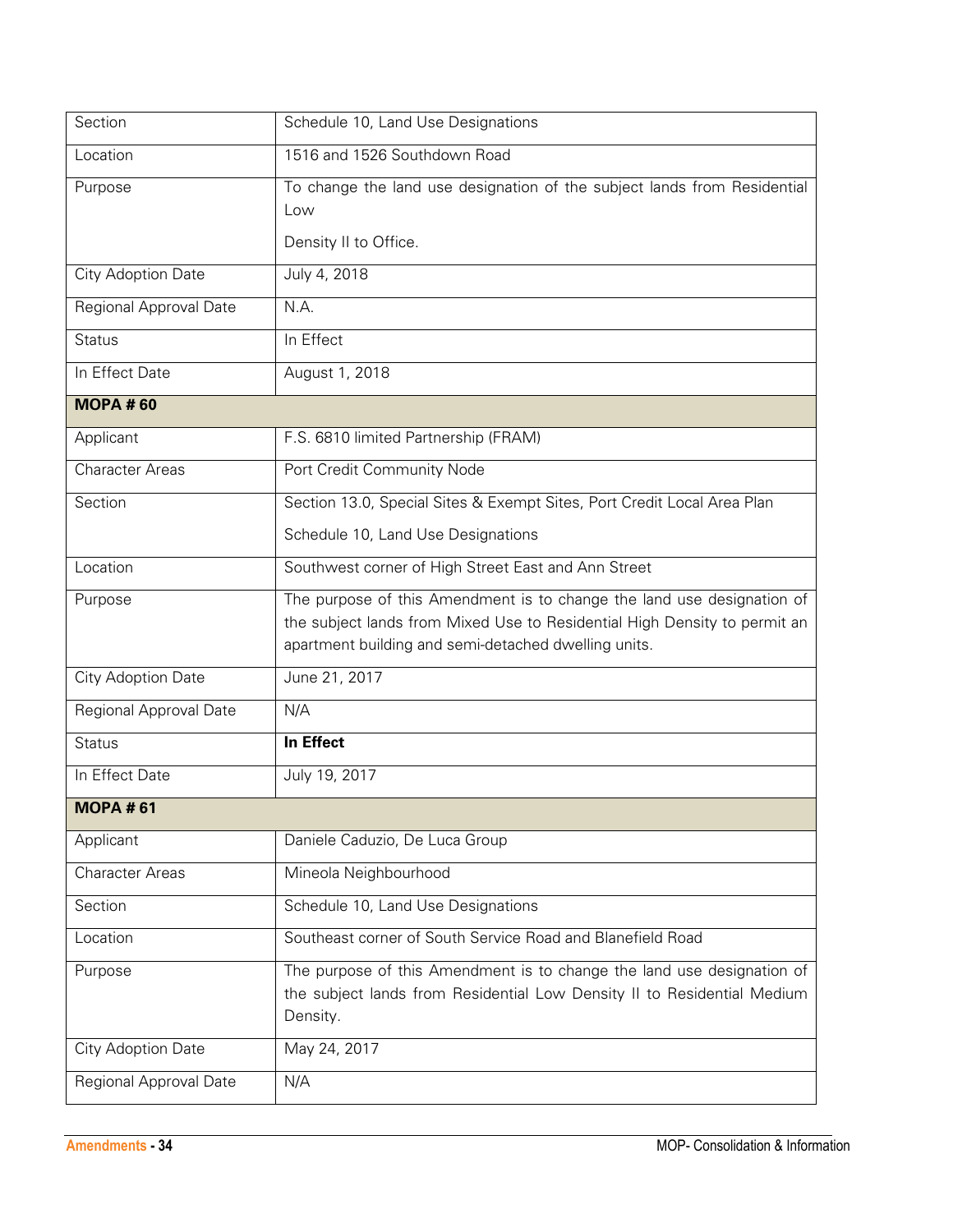| <b>Status</b>          | In Effect                                                                                                                                                                                                                                                                                                                                                         |
|------------------------|-------------------------------------------------------------------------------------------------------------------------------------------------------------------------------------------------------------------------------------------------------------------------------------------------------------------------------------------------------------------|
| In Effect Date         | June 21, 2017                                                                                                                                                                                                                                                                                                                                                     |
| <b>MOPA #62</b>        |                                                                                                                                                                                                                                                                                                                                                                   |
| Applicant              | <b>Weston Consulting</b>                                                                                                                                                                                                                                                                                                                                          |
| <b>Character Areas</b> | Malton Neighbourhood                                                                                                                                                                                                                                                                                                                                              |
| Section                | Section 16.15.4, Special Site Policies, Malton Neighbourhood Character<br>Area                                                                                                                                                                                                                                                                                    |
|                        | Schedule 10, Land Use Designations                                                                                                                                                                                                                                                                                                                                |
| Location               | North of Brandon Gate Drive and east of Netherwood Road                                                                                                                                                                                                                                                                                                           |
| Purpose                | The purpose of this Amendment is to change the land use designation for a<br>portion of the subject lands from Mixed Use to Residential Low Density I,<br>and to add a special site policy to permit the redevelopment of this parcel<br>for semi detached dwellings on lots with smaller than average frontages<br>and areas, within the Airport Operating Area. |
| City Adoption Date     | July 5, 2017                                                                                                                                                                                                                                                                                                                                                      |
| Regional Approval Date | N/A                                                                                                                                                                                                                                                                                                                                                               |
| <b>Status</b>          | In Effect                                                                                                                                                                                                                                                                                                                                                         |
| In Effect Date         | August 2, 2017                                                                                                                                                                                                                                                                                                                                                    |
| <b>MOPA #63</b>        |                                                                                                                                                                                                                                                                                                                                                                   |
| Applicant              | City of Mississauga                                                                                                                                                                                                                                                                                                                                               |
| <b>Character Areas</b> | Gateway Corporate Centre                                                                                                                                                                                                                                                                                                                                          |
|                        | Lakeview Neighbourhood                                                                                                                                                                                                                                                                                                                                            |
|                        | Rathwood Neighbourhood                                                                                                                                                                                                                                                                                                                                            |
| Section                | Schedule 1, Urban System                                                                                                                                                                                                                                                                                                                                          |
|                        | Schedule 1a, Urban System - Green System                                                                                                                                                                                                                                                                                                                          |
|                        | Schedule 3, Natural System                                                                                                                                                                                                                                                                                                                                        |
|                        | Schedule 4, Parks and Open Spaces                                                                                                                                                                                                                                                                                                                                 |
|                        | Schedule 10, Land Use Designations                                                                                                                                                                                                                                                                                                                                |
| Location               | Various lands                                                                                                                                                                                                                                                                                                                                                     |
| Purpose                | To change the land use designations for three parcels of land in the City for<br>consistency with the actual or proposed uses.                                                                                                                                                                                                                                    |
| City Adoption Date     | October 11, 2017                                                                                                                                                                                                                                                                                                                                                  |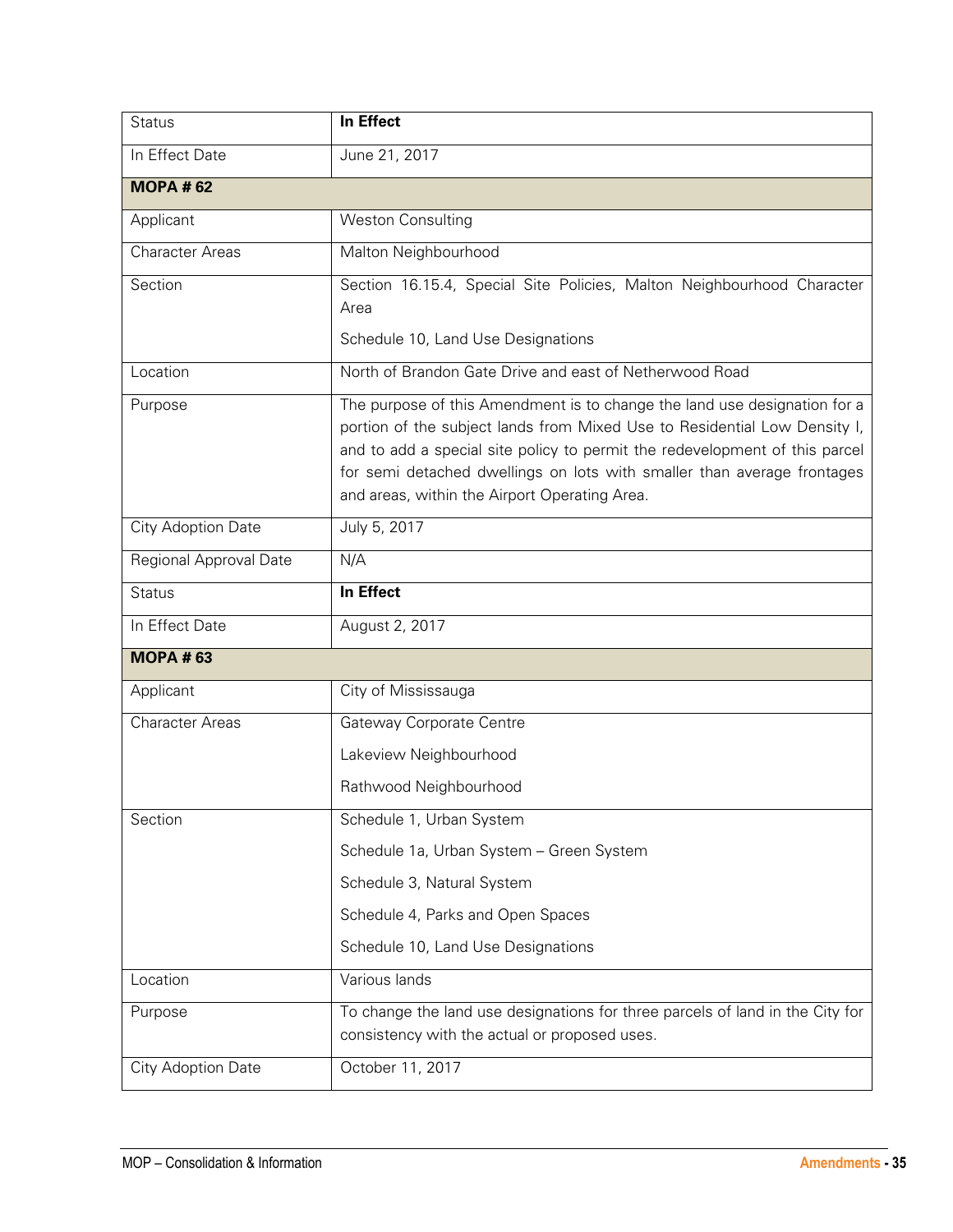| Regional Approval Date    | N.A.                                                                                                                                                                                                                                                                                                                              |
|---------------------------|-----------------------------------------------------------------------------------------------------------------------------------------------------------------------------------------------------------------------------------------------------------------------------------------------------------------------------------|
| <b>Status</b>             | In Effect                                                                                                                                                                                                                                                                                                                         |
| In Effect Date            | November 8, 2017                                                                                                                                                                                                                                                                                                                  |
| <b>MOPA #64</b>           |                                                                                                                                                                                                                                                                                                                                   |
| Applicant                 | City initiated amendment                                                                                                                                                                                                                                                                                                          |
| <b>Character Areas</b>    | Central Erin Mills, Erin Mills, Sheridan, Clarkson-Lorne Park and Port Credit                                                                                                                                                                                                                                                     |
|                           | Neighbourhood Character Areas                                                                                                                                                                                                                                                                                                     |
|                           | Port Credit Community Node                                                                                                                                                                                                                                                                                                        |
| Section                   | Section 9.3.3, Gateways, Routes, Landmarks and Views                                                                                                                                                                                                                                                                              |
|                           | Schedule 1, Urban System                                                                                                                                                                                                                                                                                                          |
|                           | Schedule 1c, Urban System - Corridors                                                                                                                                                                                                                                                                                             |
| Location                  | Lands located along Mississauga Road between the Canadian Pacific<br>Railway, south of Reid Drive and Lakeshore Road West.                                                                                                                                                                                                        |
| Purpose                   | The purpose of this Amendment is to strengthen the existing policies to<br>protect the unique scenic character of Mississauga Road between<br>Streetsville and Port Credit, and to remove the "Corridor" identification on<br>Mississauga Road from the Canadian Pacific Railway, south of Streetsville<br>to Dundas Street West. |
| <b>City Adoption Date</b> | June 7, 2017                                                                                                                                                                                                                                                                                                                      |
| Regional Approval Date    | N/A                                                                                                                                                                                                                                                                                                                               |
| <b>Status</b>             | <b>In Effect</b>                                                                                                                                                                                                                                                                                                                  |
| In Effect Date            | Case Number: PL170755                                                                                                                                                                                                                                                                                                             |
|                           | File Number: PL170755                                                                                                                                                                                                                                                                                                             |
|                           | Issue Date: February 8, 2019                                                                                                                                                                                                                                                                                                      |
| <b>MOPA #65</b>           |                                                                                                                                                                                                                                                                                                                                   |
| Applicant                 | City initiated amendment                                                                                                                                                                                                                                                                                                          |
| <b>Character Areas</b>    | Port Credit Character Area                                                                                                                                                                                                                                                                                                        |
| Section                   | Various Sections of MOP                                                                                                                                                                                                                                                                                                           |
| Location                  | South of Port Street East and east of the Credit River. The subject lands,                                                                                                                                                                                                                                                        |
|                           | municipally known as 1 Port Street East                                                                                                                                                                                                                                                                                           |
| Purpose                   | The purpose of this amendment is to make changes to Mississauga Official<br>Plan, primarily Special Site 8 of the Port Credit Local Area Plan. The land use<br>designation of portions of the subject site are amended from Mixed Use                                                                                             |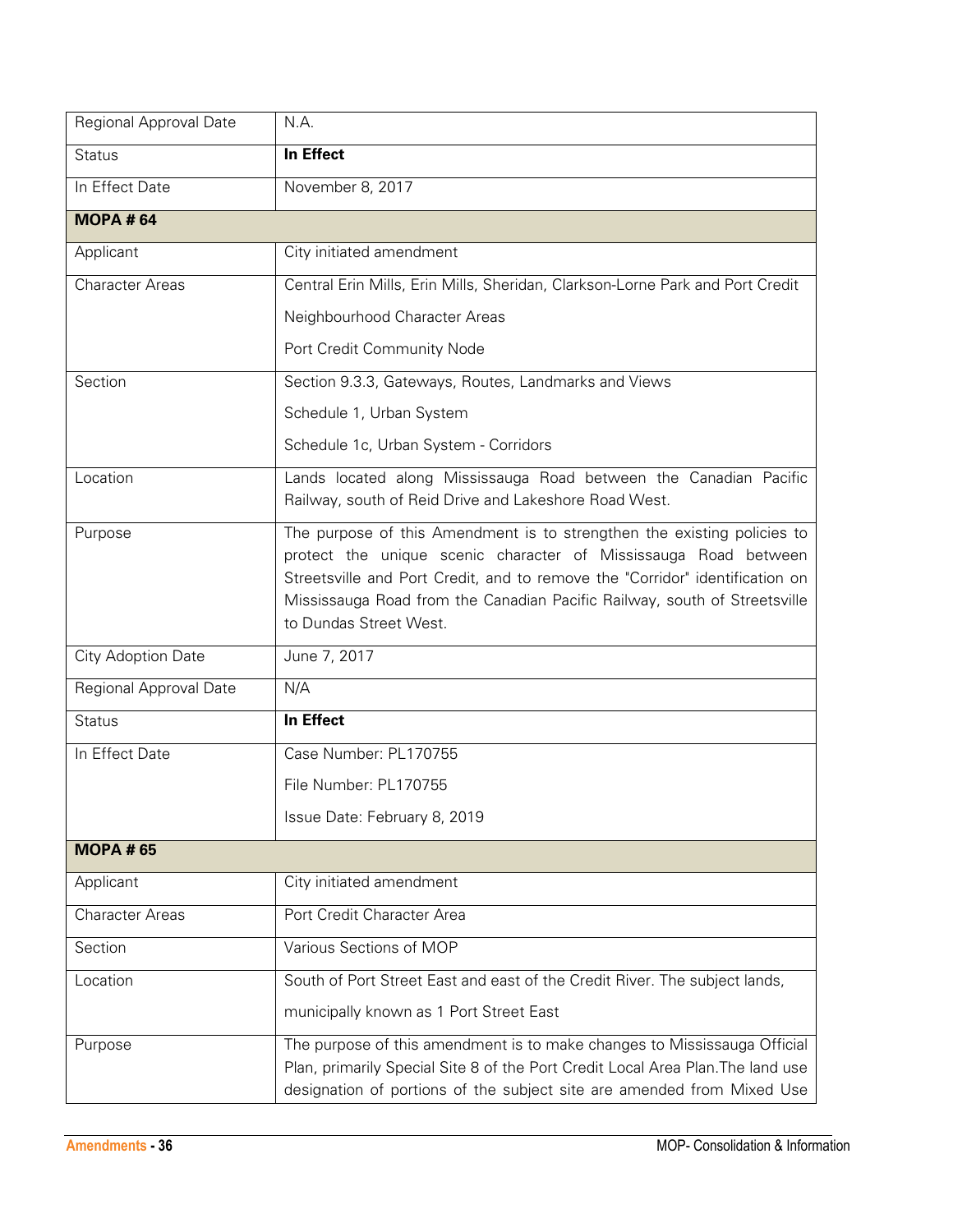|                        | and Greenlands to Public Open Space, and both the Long Term Road<br>Network and Long Term Cycling Routes schedules will be amended. |
|------------------------|-------------------------------------------------------------------------------------------------------------------------------------|
| City Adoption Date     | July 5, 2017                                                                                                                        |
| Regional Approval Date | N/A                                                                                                                                 |
| <b>Status</b>          | In Effect                                                                                                                           |
| In Effect Date         | August 2, 2017                                                                                                                      |
| <b>MOPA #66</b>        |                                                                                                                                     |
| Applicant              | City of Mississauga                                                                                                                 |
| <b>Character Areas</b> | Lakeview Employment Area and Lakeview Neighbourhood                                                                                 |
| Section                | Table 8-4: Road Classification - Local Roads, Create a Multi-Modal City                                                             |
|                        | Section 11.2.6.1, Mixed Use, General Land Use                                                                                       |
|                        | Chapter 20: Glossary                                                                                                                |
|                        | Section 10.2.4, Harbour Mixed Use Precinct                                                                                          |
|                        | Section 13.1 Special Sites, Port Credit Local Area Plan                                                                             |
|                        | Section 14.4, Implementation, Port Credit Local Area Plan                                                                           |
|                        | Map 14-7: Port Credit Community Node Character Area                                                                                 |
|                        | Schedule 1, Urban System                                                                                                            |
|                        | Schedule 1a, Urban System - Green System                                                                                            |
|                        | Schedule 4, Parks and Open Spaces                                                                                                   |
|                        | Schedule 5, Long Term Road Network                                                                                                  |
|                        | Schedule 7, Long Term Cycling Routes                                                                                                |
|                        | Schedule 10, Land Use Designation                                                                                                   |
|                        | Schedule 1, Port Credit Character Areas and Precincts, Port Credit Local<br>Area Plan                                               |
|                        | Schedule 2B, Port Credit Community Node Height Limits, Port Credit Local<br>Area                                                    |
|                        | Plan                                                                                                                                |
|                        | Schedule 3, Port Credit Drive Through Prohibitions, Port Credit Local Area<br>Plan                                                  |
|                        | Section 13.1, Special Site Policies, Lakeview Local Area Plan                                                                       |
|                        | Section 13.2, Exempt Site Policies. Lakeview Local Area Plan                                                                        |
| Location               | Dixie Road and Lakeshore Road East, and at Cawthra Road and Lakeshore                                                               |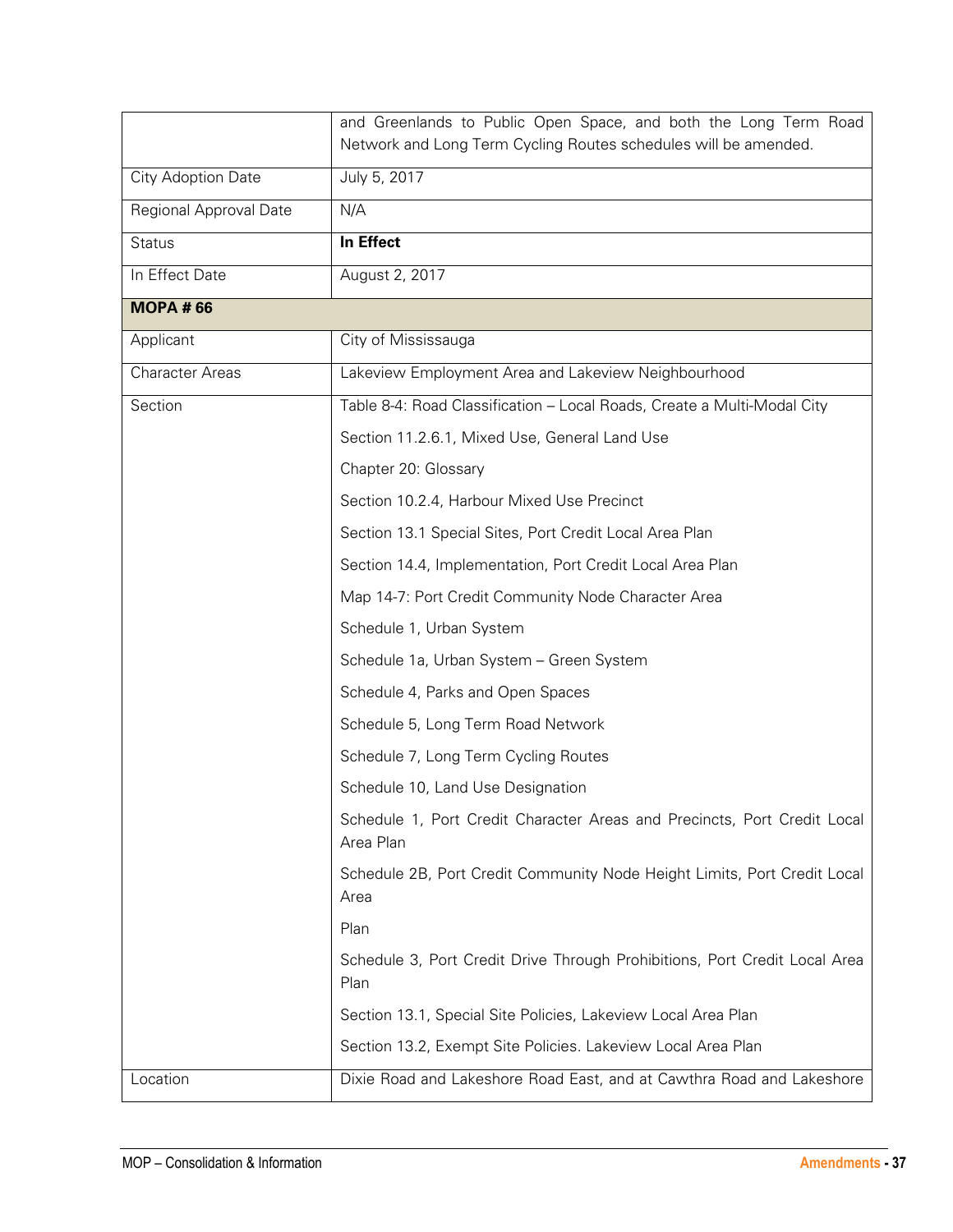|                        | Road East.                                                                                                                                                                                                                                                                                                      |
|------------------------|-----------------------------------------------------------------------------------------------------------------------------------------------------------------------------------------------------------------------------------------------------------------------------------------------------------------|
| Purpose                | To revise two sites in the Special Site and Exempt Site Policies of the<br>Lakeview Local Area Plan (LLAP) to permit additional uses on lands<br>designated Public Open Space and Residential Medium Density.                                                                                                   |
| City Adoption Date     | October 25, 2017                                                                                                                                                                                                                                                                                                |
| Regional Approval Date | N.A.                                                                                                                                                                                                                                                                                                            |
| <b>Status</b>          | In Effect                                                                                                                                                                                                                                                                                                       |
| In Effect Date         | November 22, 2017                                                                                                                                                                                                                                                                                               |
| <b>MOPA #67</b>        |                                                                                                                                                                                                                                                                                                                 |
| Applicant              | City initiated amendment                                                                                                                                                                                                                                                                                        |
| <b>Character Areas</b> | Malton Community Node and Neighbourhood                                                                                                                                                                                                                                                                         |
|                        | Meadowvale Village and East Credit Neighbourhoods                                                                                                                                                                                                                                                               |
|                        | Gateway and Airport Corporate Centres                                                                                                                                                                                                                                                                           |
|                        | Gateway and Northeast Employment Areas                                                                                                                                                                                                                                                                          |
| Section                | Section 6.10, Noise, Value the Environment                                                                                                                                                                                                                                                                      |
|                        | Section 6.10.1.1, Stationary Noise, Value the Environment                                                                                                                                                                                                                                                       |
|                        | Section 6.10.2, Aircraft Noise, Noise, Value the Environment                                                                                                                                                                                                                                                    |
|                        | Section 6.10.3, Road Noise, Value the Environment                                                                                                                                                                                                                                                               |
|                        | Section 6.10.4, Rail Noise, Safety and Vibration, Value the Environment                                                                                                                                                                                                                                         |
|                        | Map 6-1: Airport Operating Area and Exception Area                                                                                                                                                                                                                                                              |
|                        | Section 19.4.5, Development Applications, Implementation                                                                                                                                                                                                                                                        |
|                        | Chapter 20, Glossary                                                                                                                                                                                                                                                                                            |
| Location               | Various lands within the City of Mississauga are affected by this<br>Amendment. The Subject lands are within the Toronto-Lester B. Pearson<br>International "Airport Operating Area" (AOA) and include all or parts of these<br>Character Areas as identified in Mississauga Official Plan:                     |
|                        | Malton Community Node and Neighbourhood                                                                                                                                                                                                                                                                         |
|                        | Meadowvale Village and East Credit Neighbourhoods Gateway and Airport<br>Corporate Centres Gateway and Northeast Employment Areas                                                                                                                                                                               |
| Purpose                | The purpose of this Amendment is to replace Aircraft Noise Policies in<br>Mississauga Official Plan, to add a portion of lands in the Malton<br>Community Node and Neighbourhood Character Areas as an "Exception<br>Area" and to amend the boundary of the Meadowvale Village<br>Neighbourhood Exception Area. |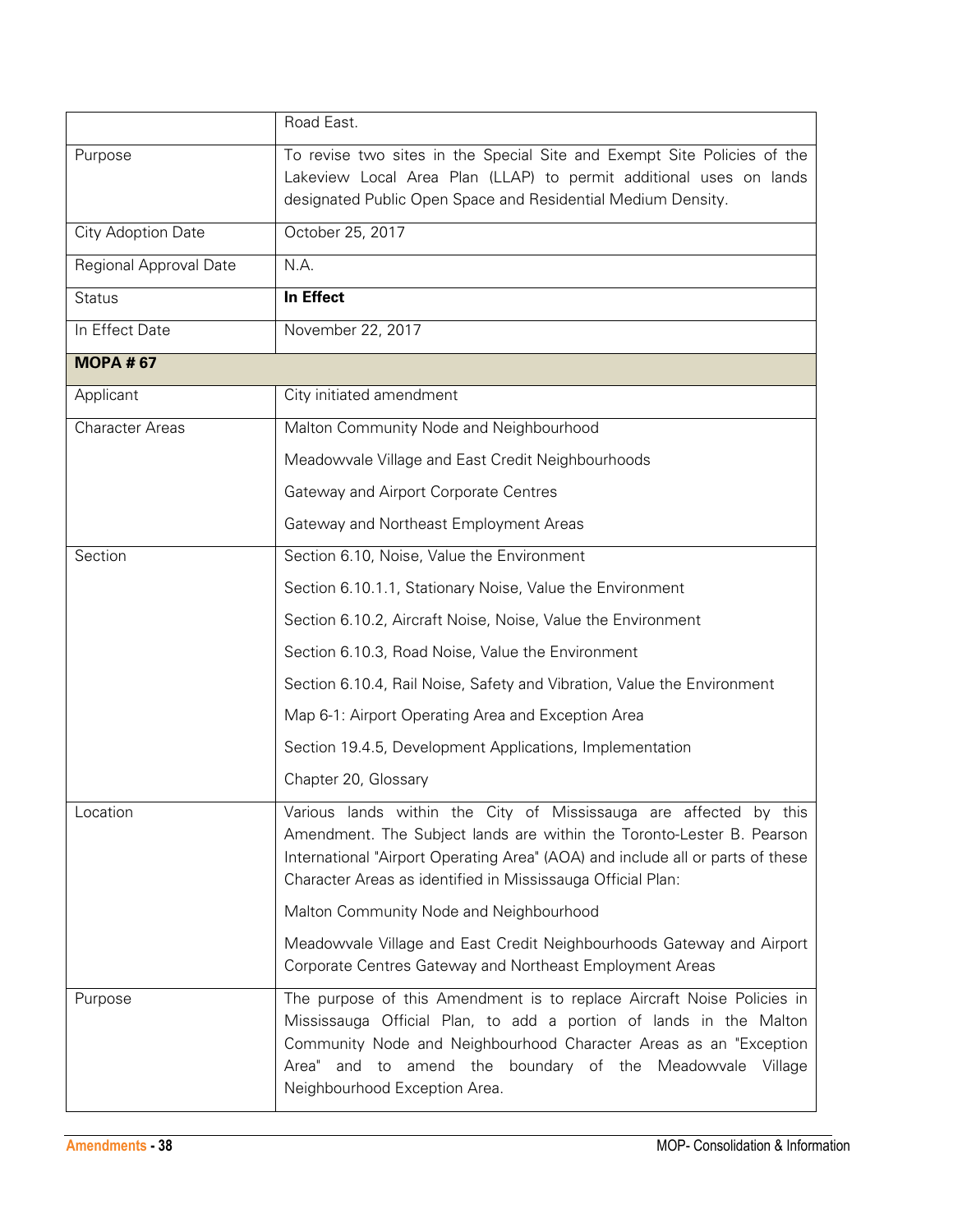| City Adoption Date            | July 5, 2017                                                                                                                                                        |
|-------------------------------|---------------------------------------------------------------------------------------------------------------------------------------------------------------------|
| <b>Regional Approval Date</b> | February 7, 2019                                                                                                                                                    |
| <b>Status</b>                 | <b>Under Appeal</b>                                                                                                                                                 |
| In Effect Date                |                                                                                                                                                                     |
| <b>MOPA#68</b>                |                                                                                                                                                                     |
| Applicant                     | Glenn Schnarr & Associates Inc.                                                                                                                                     |
| <b>Character Areas</b>        | Clarkson - Lorne Park Neighbourhood                                                                                                                                 |
| Section                       | Map 16-5: Clarkson - Lorne Park Neighbourhood Character Area                                                                                                        |
|                               | Section 16.5.5, Special Site Policies, Clarkson - Lorne Park Neighbourhood                                                                                          |
| Location                      | 2210 and 2230 Bromsgrove Road                                                                                                                                       |
| Purpose                       | The purpose of this Amendment is to permit horizontal multiple dwellings<br>and to add a Special Site to the Clarkson - Lorne Park Neighbourhood<br>Character Area. |
| City Adoption Date            | July 5, 2017                                                                                                                                                        |
| Regional Approval Date        | N/A                                                                                                                                                                 |
| <b>Status</b>                 | In Effect                                                                                                                                                           |
| In Effect Date                | August 2, 2017                                                                                                                                                      |
| <b>MOPA #69</b>               |                                                                                                                                                                     |
| Applicant                     | Carlyle Communities (Crestview) Inc.                                                                                                                                |
| <b>Character Areas</b>        | Mineola Neighbourhood                                                                                                                                               |
| Section                       | Schedule 10, Land Use Designations                                                                                                                                  |
| Location                      | Southwest corner of South Service Road and Crestview Avenue                                                                                                         |
| Purpose                       | To change the land use designation of the subject lands from Convenience<br>Commercial to Residential Medium Density.                                               |
| City Adoption Date            | N.A.                                                                                                                                                                |
| Regional Approval Date        | N.A.                                                                                                                                                                |
| <b>Status</b>                 | In Effect                                                                                                                                                           |
| In Effect Date                | November 28, 2017                                                                                                                                                   |
|                               | OMB File No. PL151083                                                                                                                                               |
| MOPA # $70 -$                 | <b>In Process - Not Considered by Council</b>                                                                                                                       |
| Applicant                     |                                                                                                                                                                     |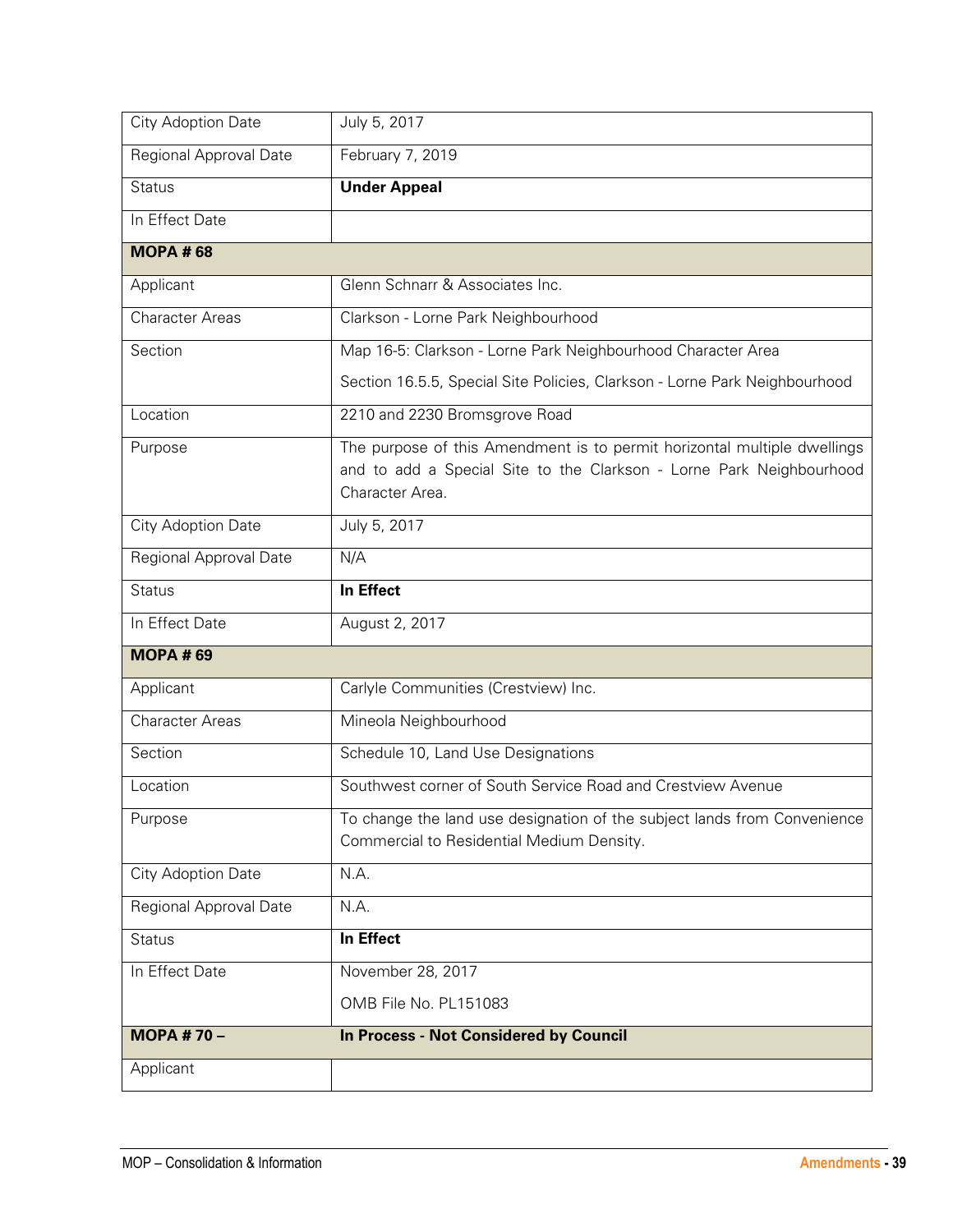| Character Areas           |                                               |
|---------------------------|-----------------------------------------------|
| Section                   |                                               |
|                           |                                               |
| Location                  |                                               |
| Purpose                   |                                               |
| <b>City Adoption Date</b> |                                               |
| Regional Approval Date    |                                               |
| <b>Status</b>             |                                               |
| In Effect Date            |                                               |
| <b>MOPA #71-</b>          | <b>In Process - Not Considered by Council</b> |
|                           |                                               |
| Applicant                 |                                               |
|                           |                                               |
| <b>Character Areas</b>    |                                               |
| Section                   |                                               |
| Location                  |                                               |
| Purpose                   |                                               |
| <b>City Adoption Date</b> |                                               |
| Regional Approval Date    |                                               |
| Status                    |                                               |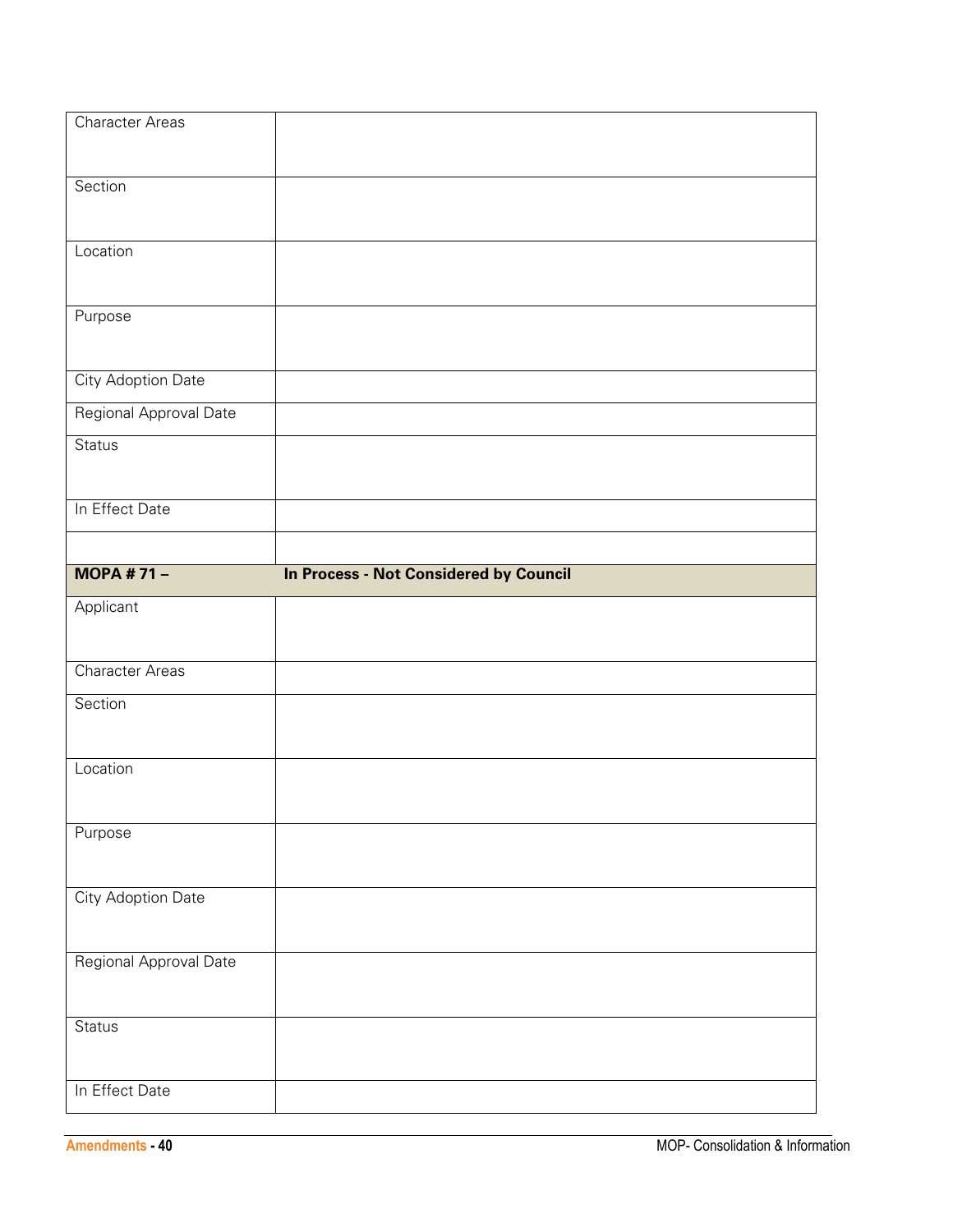| <b>MOPA #72</b>        |                                                                                                                                                                                                                                                                                     |
|------------------------|-------------------------------------------------------------------------------------------------------------------------------------------------------------------------------------------------------------------------------------------------------------------------------------|
| Applicant              | Aujla Investments Inc. (Owner)                                                                                                                                                                                                                                                      |
| <b>Character Areas</b> | Meadowvale Village Neighbourhood                                                                                                                                                                                                                                                    |
| Section                | Section 16.17, Meadowvale Village                                                                                                                                                                                                                                                   |
|                        | Section 16.17.5.13, Special Site Policies                                                                                                                                                                                                                                           |
|                        | Schedule 1, Urban System                                                                                                                                                                                                                                                            |
|                        | Schedule 1a, Urban System - Green System                                                                                                                                                                                                                                            |
|                        | Schedule 3, Natural System                                                                                                                                                                                                                                                          |
|                        | Schedule 4, Parks and Open Spaces                                                                                                                                                                                                                                                   |
|                        | Schedule 10, Land Use Designations.                                                                                                                                                                                                                                                 |
| Location               | 270 Derry Road West, south side of Derry Road West, east of McLaughlin<br>Road                                                                                                                                                                                                      |
| Purpose                | To change the land use designation for a portion of the subject lands from<br>Business Employment to Greenlands, and to add a special site policy to<br>permit accessory uses in the Business Employment designation within the<br>Meadowvale Village Neighbourhood Character Area. |
| City Adoption Date     | March 1, 2018                                                                                                                                                                                                                                                                       |
| Regional Approval Date | N.A.                                                                                                                                                                                                                                                                                |
| <b>Status</b>          | <b>In Effect</b>                                                                                                                                                                                                                                                                    |
| In Effect Date         | March 21, 2018                                                                                                                                                                                                                                                                      |
| <b>MOPA #73</b>        |                                                                                                                                                                                                                                                                                     |
| Applicant              | Levine Consultants Ltd.                                                                                                                                                                                                                                                             |
| <b>Character Areas</b> | Downtown Hospital and Cooksville Neighbourhood Character Areas                                                                                                                                                                                                                      |
| Section                | Section 12.5, Downtown Hospital Character Area                                                                                                                                                                                                                                      |
|                        | Section 12.5.4, Special Site Policies, Downtown Hospital Character Area                                                                                                                                                                                                             |
|                        | Section 16.6, Cooksville Neighbourhood Character Area                                                                                                                                                                                                                               |
|                        | Section 16.6.5, Special Site Policies, Cooksville Neighbourhood Character<br>Area                                                                                                                                                                                                   |
|                        | Schedule 10, Land Use Designations                                                                                                                                                                                                                                                  |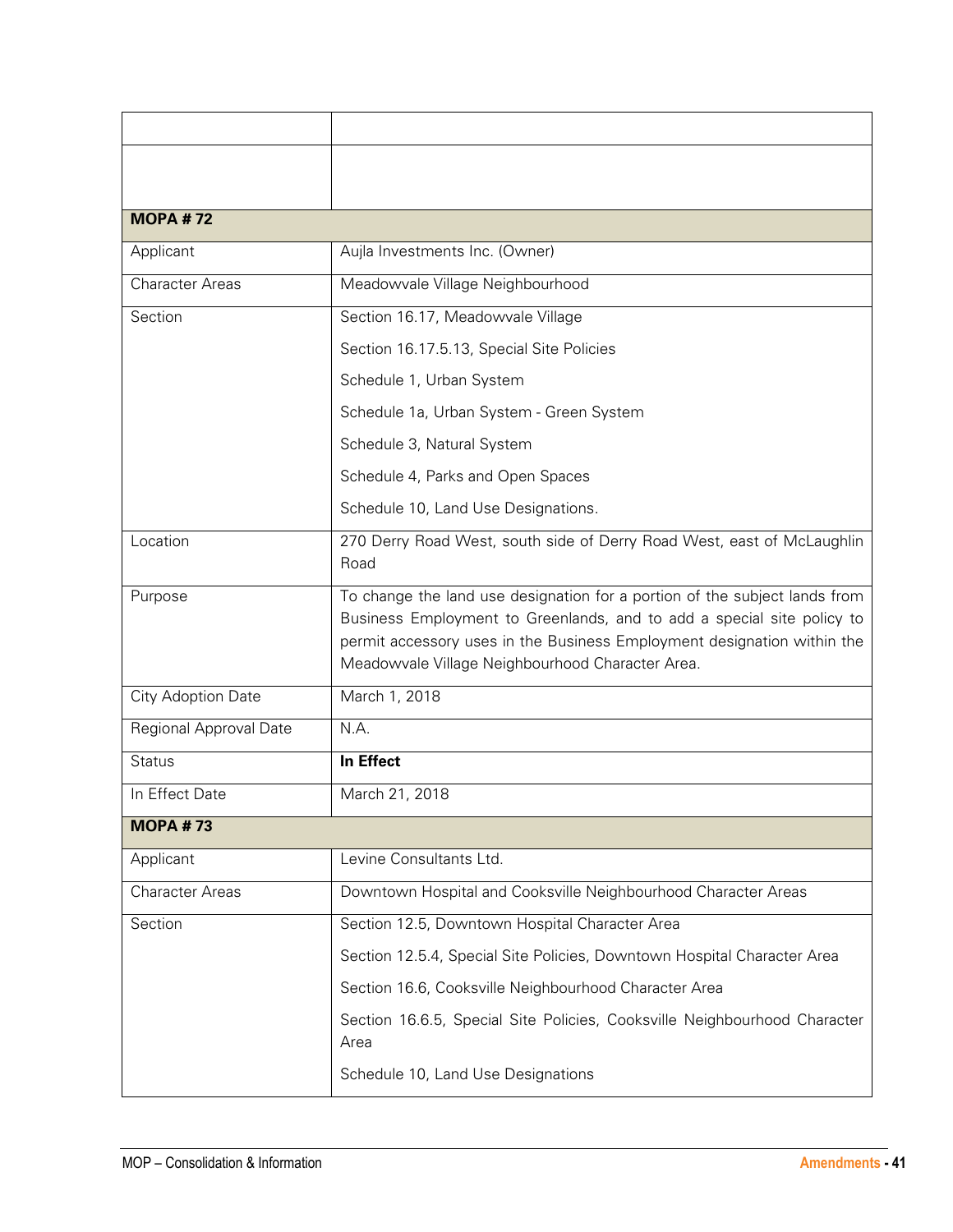| Location               | 2114, 2124 and 2130 Hurontario Street and 2095 to 2143 Grange Drive.                                                                                                                                 |
|------------------------|------------------------------------------------------------------------------------------------------------------------------------------------------------------------------------------------------|
| Purpose                | To permit apartments, horizontal multiple dwellings, office uses, ground<br>level commercial uses and to add special sites in the Downtown Hospital<br>and Cooksville Neighbourhood Character Areas. |
| City Adoption Date     | November 8, 2017                                                                                                                                                                                     |
| Regional Approval Date | N.A.                                                                                                                                                                                                 |
| <b>Status</b>          | <b>In Effect</b>                                                                                                                                                                                     |
| In Effect Date         | Case No: PL171469                                                                                                                                                                                    |
|                        | File No: PL171469                                                                                                                                                                                    |
|                        | Issue Date: February 1, 2019                                                                                                                                                                         |
| <b>MOPA #74</b>        |                                                                                                                                                                                                      |
| Applicant              | Pinnacle International (Ontario) Limited                                                                                                                                                             |
| <b>Character Areas</b> | Uptown Major Node                                                                                                                                                                                    |
| Section                | Section 13.3.4.6, Special Site 6 Policies                                                                                                                                                            |
| Location               | Northwest quadrant of Hurontario Street and Eglinton Avenue West                                                                                                                                     |
| Purpose                | To amend the Special Site 6, Area 6A, policies of the Uptown Major Node<br>Character Area to permit a 34 storey apartment building and remove the<br>permission for townhomes.                       |
| City Adoption Date     | December 13, 2017                                                                                                                                                                                    |
| Regional Approval Date | N.A.                                                                                                                                                                                                 |
| <b>Status</b>          | In Effect                                                                                                                                                                                            |
| In Effect Date         | January 10, 2018                                                                                                                                                                                     |
|                        | Case No: PL171469                                                                                                                                                                                    |
|                        | File No. PL171469                                                                                                                                                                                    |
| <b>MOPA #75</b>        |                                                                                                                                                                                                      |
| Applicant              | Queenscorp Group                                                                                                                                                                                     |
|                        | Queenscorp (Cawthra South) Inc. (Owner)                                                                                                                                                              |
| <b>Character Areas</b> | Mineola Neighbourhood                                                                                                                                                                                |
| Section                | Section 16.18.5, Site 1, Special Site Policies                                                                                                                                                       |
| Location               | 1174-1206 Cawthra Road, west side of Cawthra Road, south of Atwater<br>Avenue.                                                                                                                       |
| Purpose                | To amend the Special Site 1 policies in the Mineola Neighbourhood                                                                                                                                    |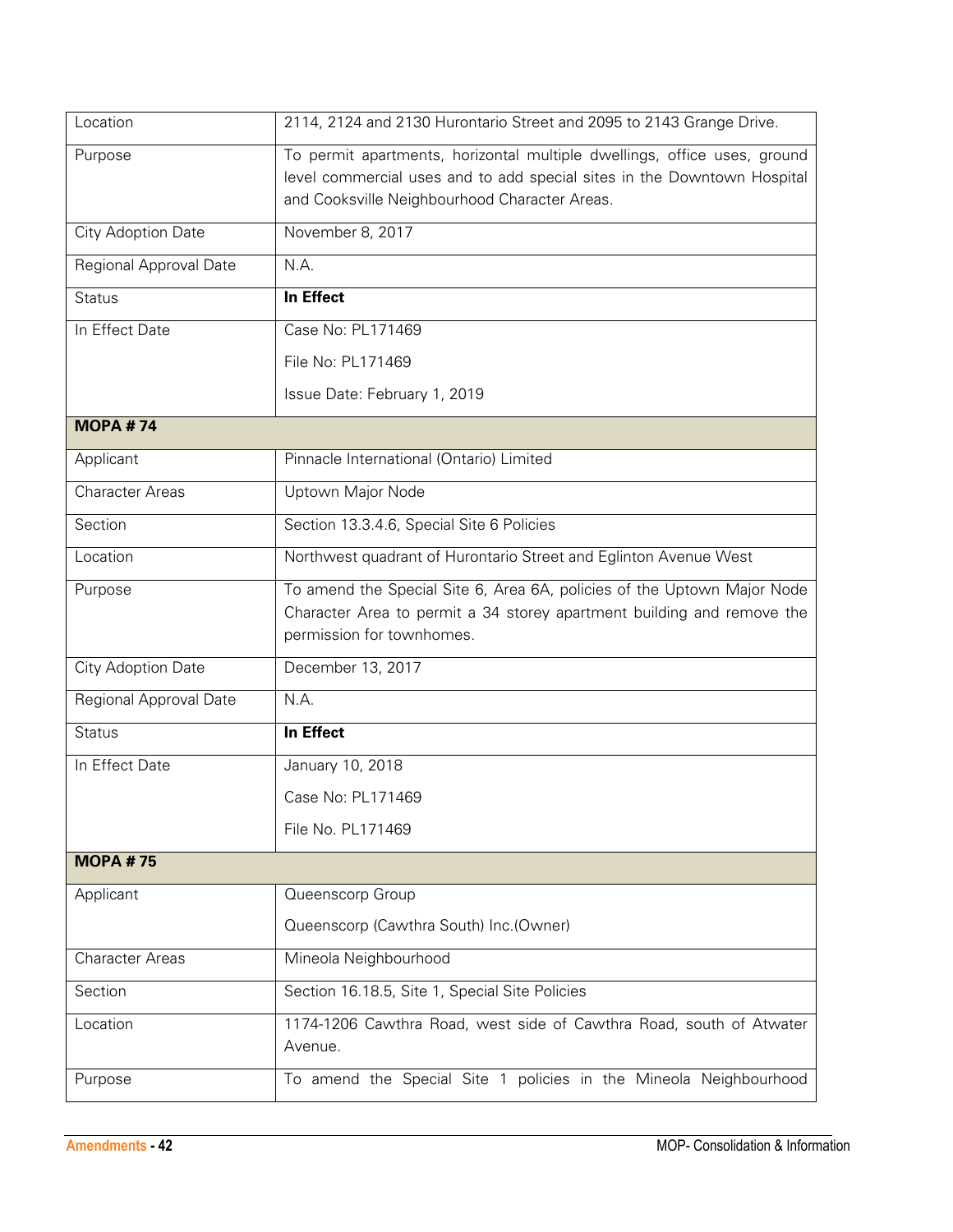|                        | Character Area to permit horizontal multiple dwellings.                                                                                                                                                                                                |
|------------------------|--------------------------------------------------------------------------------------------------------------------------------------------------------------------------------------------------------------------------------------------------------|
| City Adoption Date     | January 24, 2018                                                                                                                                                                                                                                       |
| Regional Approval Date | N.A.                                                                                                                                                                                                                                                   |
| <b>Status</b>          | In Effect                                                                                                                                                                                                                                              |
| In Effect Date         | February 21, 2018                                                                                                                                                                                                                                      |
| <b>MOPA #76</b>        |                                                                                                                                                                                                                                                        |
| Applicant              | Glen Schnarr & Associate Inc./                                                                                                                                                                                                                         |
|                        | 2277 South Millway G.P. Inc.(Owner)                                                                                                                                                                                                                    |
| <b>Character Areas</b> | South Common Community Node                                                                                                                                                                                                                            |
| Section                | Section 14.10, South Common Community Node Character Area                                                                                                                                                                                              |
|                        | Section 14.10.1, Special Site Policies                                                                                                                                                                                                                 |
|                        | Schedule 1, Urban System                                                                                                                                                                                                                               |
|                        | Schedule 1a, Urban System - Green System                                                                                                                                                                                                               |
|                        | Schedule 3, Natural System                                                                                                                                                                                                                             |
|                        | Schedule 4, Parks and Open Spaces                                                                                                                                                                                                                      |
|                        | Schedule 10, Land Use Designations                                                                                                                                                                                                                     |
| Location               | 2277 South Millway, north of the Collegeway, west of Erin Mills Parkway                                                                                                                                                                                |
| Purpose                | To change the land use designation of a portion of the subject lands from<br>Residential High Density to Greenlands, and to add a special site policy to<br>the South Common Community Node Character Area to permit horizontal<br>multiple dwellings. |
| City Adoption Date     | February 21, 2018                                                                                                                                                                                                                                      |
| Regional Approval Date | N.A.                                                                                                                                                                                                                                                   |
| <b>Status</b>          | <b>In Effect</b>                                                                                                                                                                                                                                       |
| In Effect Date         | March 21, 2018                                                                                                                                                                                                                                         |
| <b>MOPA #77</b>        |                                                                                                                                                                                                                                                        |
| Applicant              | City of Mississauga                                                                                                                                                                                                                                    |
| <b>Character Areas</b> | Port Credit Neighbourhood                                                                                                                                                                                                                              |
| Section                | Section 13.1, Special Site Policies, Port Credit Local Area Plan                                                                                                                                                                                       |
|                        | Schedule 3 - Port Credit Drive-Through Prohibitions, of the Port Credit Local<br>Area                                                                                                                                                                  |
|                        | Plan                                                                                                                                                                                                                                                   |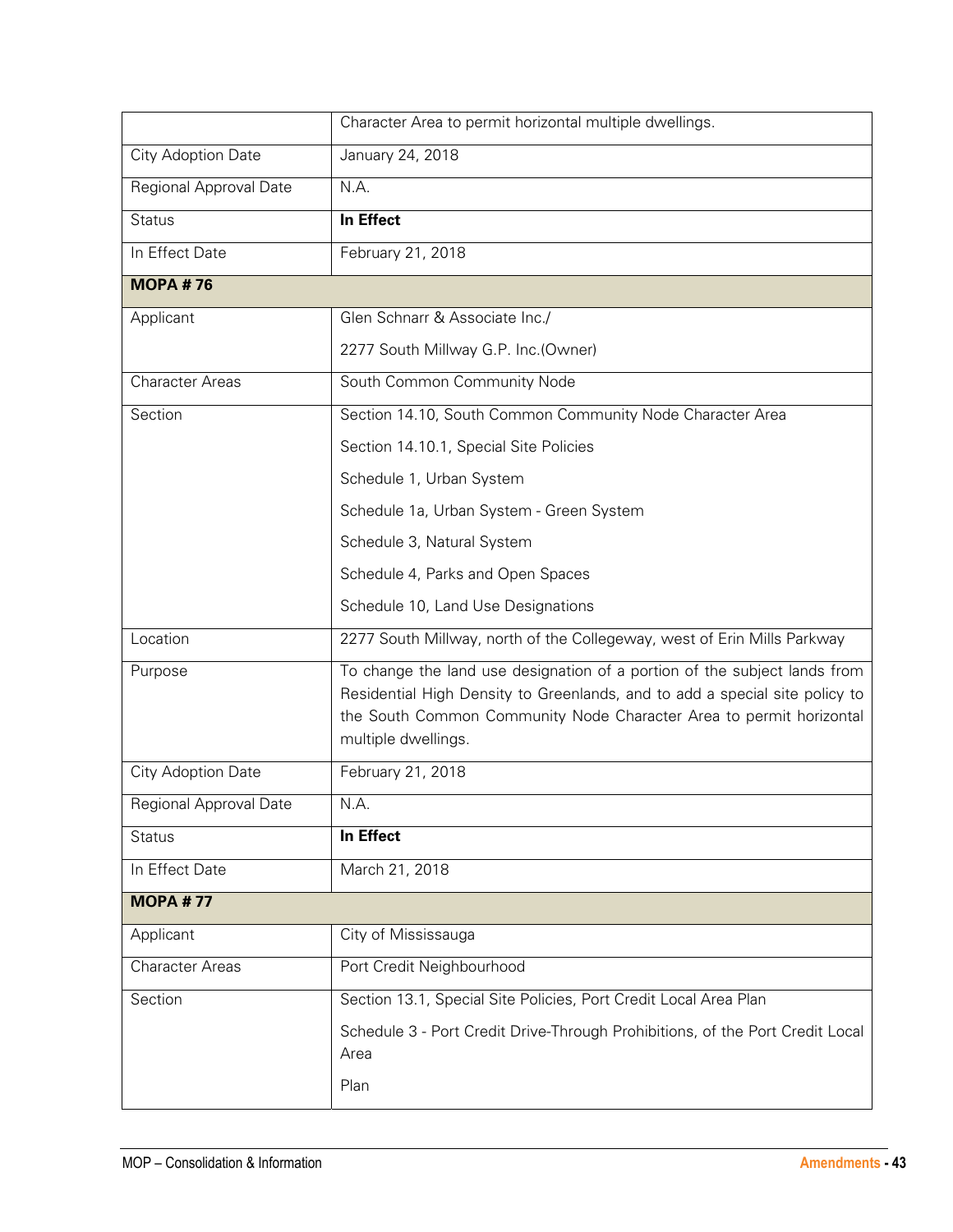| Location               | South of Queen Street West, north of Park Street West, west of<br>Mississauga Road |
|------------------------|------------------------------------------------------------------------------------|
|                        | North and on the east and west sides of Wesley Avenue.                             |
| Purpose                | To add a Special Site to the Port Credit Local Area Plan to permit additional      |
|                        | uses on lands designated Residential Medium Density. This Amendment                |
|                        | also updates Schedule 3 - Port Credit Drive-Through Prohibitions, in the           |
|                        | Port Credit Local Area Plan to show all lands currently designated as Mixed        |
|                        | Use, where drive-through facilities are not permitted.                             |
| City Adoption Date     | April 11, 2018                                                                     |
| Regional Approval Date | N.A.                                                                               |
| <b>Status</b>          | In Effect                                                                          |
| In Effect Date         | May 9, 2018                                                                        |
| <b>MOPA #78-</b>       | <b>In Process - Not Considered by Council</b>                                      |
| Applicant              |                                                                                    |
|                        |                                                                                    |
| <b>Character Areas</b> |                                                                                    |
|                        |                                                                                    |
| Section                |                                                                                    |
|                        |                                                                                    |
| Location               |                                                                                    |
| Purpose                |                                                                                    |
|                        |                                                                                    |
| City Adoption Date     |                                                                                    |
|                        |                                                                                    |
| Regional Approval Date |                                                                                    |
|                        |                                                                                    |
| <b>Status</b>          |                                                                                    |
|                        |                                                                                    |
|                        |                                                                                    |
| In Effect Date         |                                                                                    |
| <b>MOPA #79</b>        |                                                                                    |
|                        |                                                                                    |
| Applicant              | Peel District School Board (Owner)                                                 |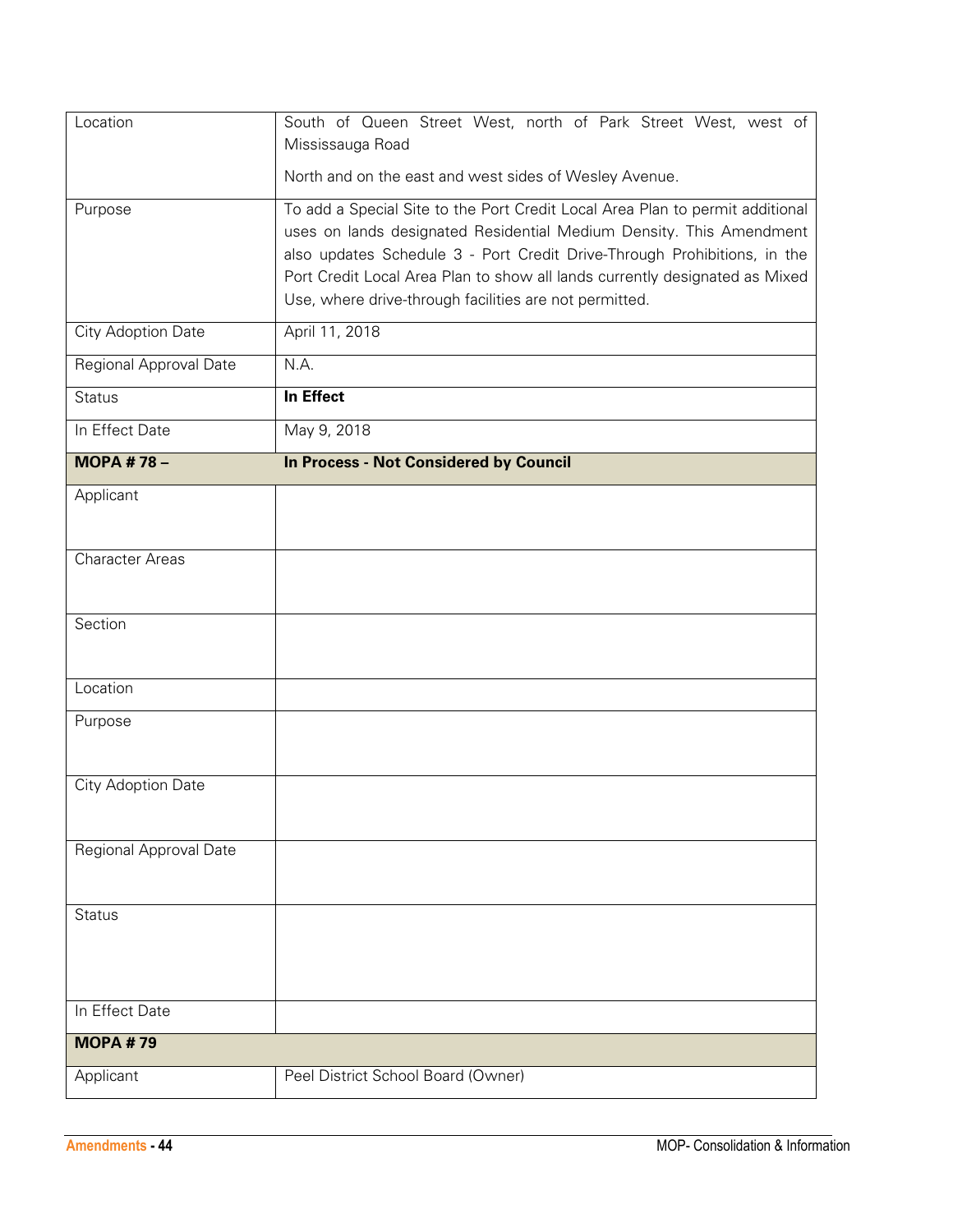| <b>Character Areas</b> | Hurontario Neighbourhood                                                                                                                                                                                                                                                                                                                                                           |
|------------------------|------------------------------------------------------------------------------------------------------------------------------------------------------------------------------------------------------------------------------------------------------------------------------------------------------------------------------------------------------------------------------------|
| Section                | Section 16.12.4, Special Site Policies                                                                                                                                                                                                                                                                                                                                             |
|                        | Schedule 1, Urban System, of Mississauga Official Plan                                                                                                                                                                                                                                                                                                                             |
|                        | Schedule 1a, Urban System - Green System                                                                                                                                                                                                                                                                                                                                           |
|                        | Schedule 10, Land Use Designations                                                                                                                                                                                                                                                                                                                                                 |
| Location               | Northwest corner of Hurontario Street and Bristol Road West.                                                                                                                                                                                                                                                                                                                       |
| Purpose                | To change the land use designation of the subject lands from Institutional<br>to Mixed                                                                                                                                                                                                                                                                                             |
|                        | Use and to add Special Site 1 to the Hurontario Neighbourhood Character<br>Area                                                                                                                                                                                                                                                                                                    |
|                        | policies.                                                                                                                                                                                                                                                                                                                                                                          |
| City Adoption Date     | April 11, 2018                                                                                                                                                                                                                                                                                                                                                                     |
| Regional Approval Date | N.A.                                                                                                                                                                                                                                                                                                                                                                               |
| <b>Status</b>          | In Effect                                                                                                                                                                                                                                                                                                                                                                          |
| In Effect Date         | May 9, 2018                                                                                                                                                                                                                                                                                                                                                                        |
| <b>MOPA #80</b>        |                                                                                                                                                                                                                                                                                                                                                                                    |
| Applicant              | City of Mississauga                                                                                                                                                                                                                                                                                                                                                                |
| <b>Character Areas</b> | Clarkson Village Community Node, Clarkson-Lorne Park Neighbourhood,<br>Cooksville Neighbourhood, Erin Mills Neighbourhood and Gateway<br><b>Employment Area</b>                                                                                                                                                                                                                    |
| Section                | Section 17.5.3, Special Site Policies, Gateway Employment Character Area                                                                                                                                                                                                                                                                                                           |
|                        | Schedule 1, Urban System                                                                                                                                                                                                                                                                                                                                                           |
|                        | Schedule 1a, Urban System - Green System                                                                                                                                                                                                                                                                                                                                           |
|                        | Schedule 4, Parks and Open Spaces                                                                                                                                                                                                                                                                                                                                                  |
|                        | Schedule 10, Land Use Designations                                                                                                                                                                                                                                                                                                                                                 |
| Location               | Various Locations                                                                                                                                                                                                                                                                                                                                                                  |
| Purpose                | To change the land use designation of five City owned properties. The<br>property designations will be amended to either Greenlands or Public Open<br>Space, to reflect the current or intended land use of the parcels as part of<br>the City's Green System. The sixth amendment is to add to the list of<br>permitted uses for Special Site 3 (Sportszone North) in the Gateway |
|                        | Employment Character Area.                                                                                                                                                                                                                                                                                                                                                         |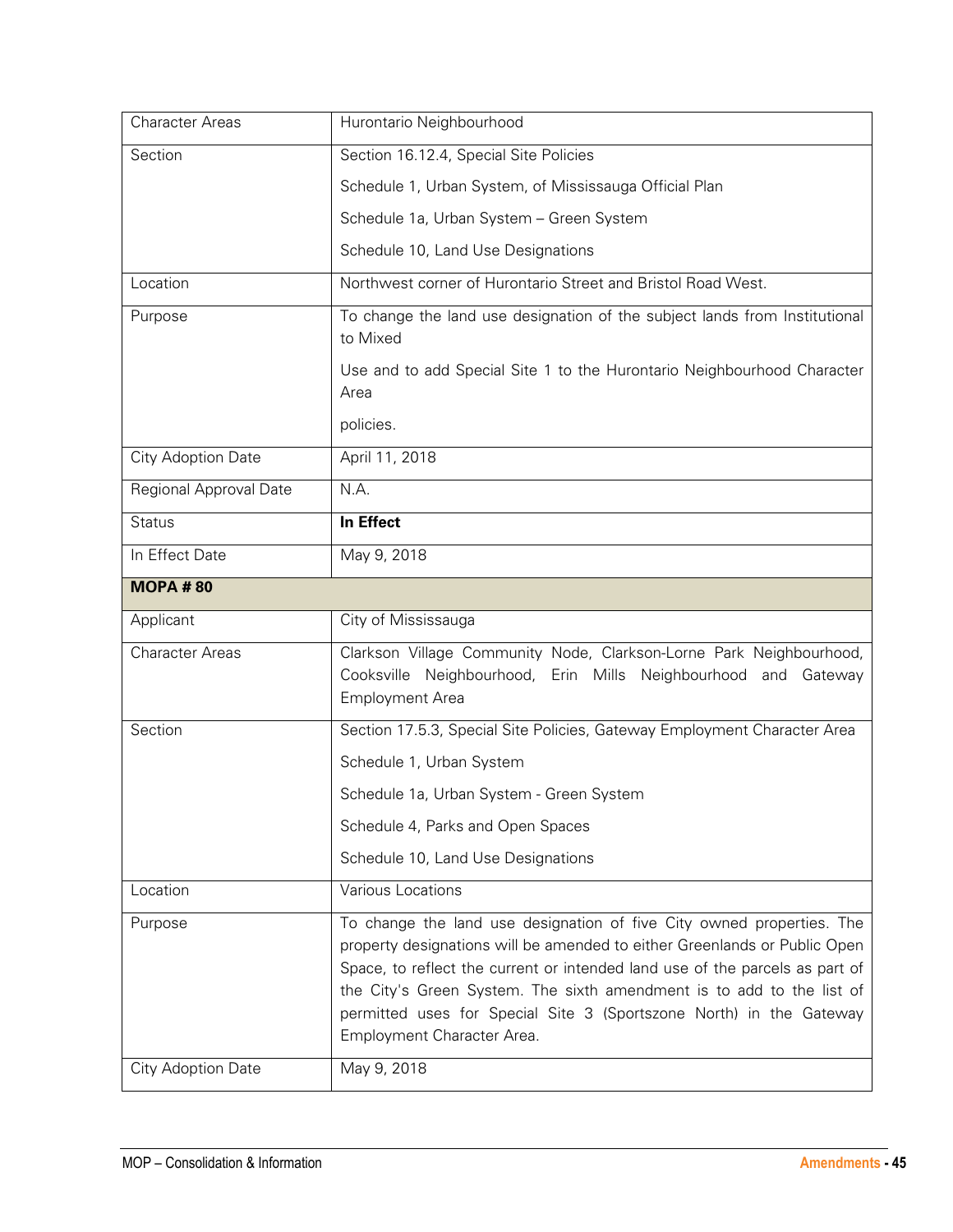| Regional Approval Date    | N.A.                                                                                                                                          |
|---------------------------|-----------------------------------------------------------------------------------------------------------------------------------------------|
| <b>Status</b>             | In Effect                                                                                                                                     |
| In Effect Date            | June 6, 2018                                                                                                                                  |
| <b>MOPA#81</b>            |                                                                                                                                               |
| Applicant                 | City Park (Old Barbers) Homes Inc.                                                                                                            |
| <b>Character Areas</b>    | Central Erin Mills Neighbourhood                                                                                                              |
| Section                   | Section 16.3.1, Special Site Policies, Central Erin Mills Neighbourhood                                                                       |
|                           | Schedule 10, Land Use Designations                                                                                                            |
| Location                  | Northeast corner of Mississauga Road and Barbertown Road                                                                                      |
| Purpose                   | To change the land use designation of the subject lands from Mixed Use to<br>Residential.                                                     |
| City Adoption Date        | N.A.                                                                                                                                          |
| Regional Approval Date    | N.A.                                                                                                                                          |
| <b>Status</b>             | In Effect                                                                                                                                     |
| In Effect Date            | February 8, 2019                                                                                                                              |
| <b>MOPA #82</b>           |                                                                                                                                               |
| Applicant                 | City of Mississauag                                                                                                                           |
| <b>Character Areas</b>    | Applewood and Rathwood Neighbourhoods                                                                                                         |
| Section                   | 16.2.1 Context, Applewood Neighbourhood Character Area                                                                                        |
|                           | 16.21.1 Context, Rathwood Neighbourhood Character Area                                                                                        |
| Location                  | Applewood and Rathwood Neighbourhood Character Areas                                                                                          |
| Purpose                   | To<br>background context to the<br>Rathwood<br>add<br>Applewood<br>and<br>Neighbourhood Character Area Policies of Mississauga Official Plan. |
| <b>City Adoption Date</b> | May 9, 2018                                                                                                                                   |
| Regional Approval Date    | N.A.                                                                                                                                          |
| <b>Status</b>             | In Effect                                                                                                                                     |
| In Effect Date            | June 6, 2018                                                                                                                                  |
| <b>MOPA #83</b>           | In Process - Not Considered by Council                                                                                                        |
| Applicant                 |                                                                                                                                               |
| <b>Character Areas</b>    |                                                                                                                                               |
| Section                   |                                                                                                                                               |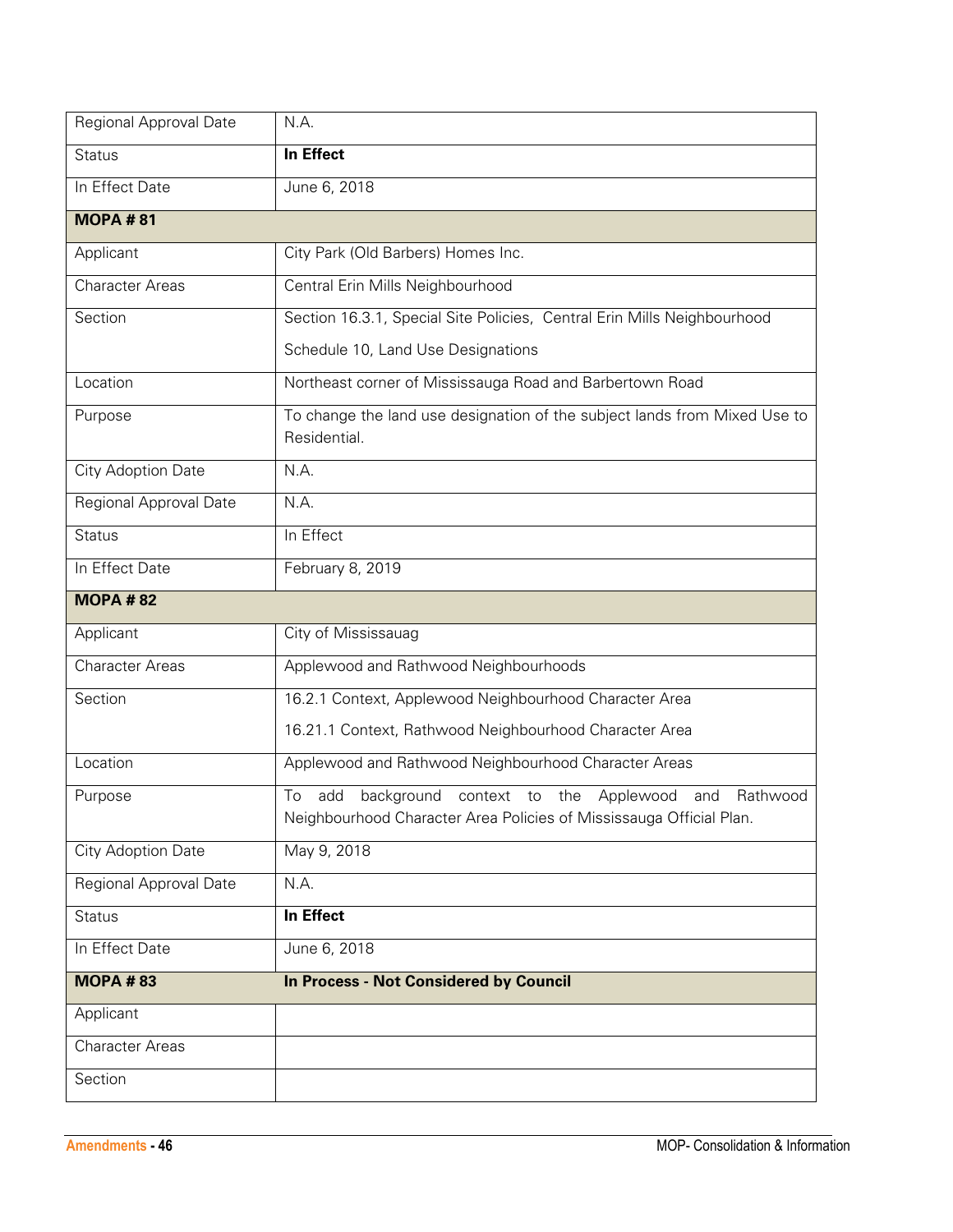| Location               |                                                                                                                                                                                              |
|------------------------|----------------------------------------------------------------------------------------------------------------------------------------------------------------------------------------------|
| Purpose                |                                                                                                                                                                                              |
| City Adoption Date     |                                                                                                                                                                                              |
| Regional Approval Date |                                                                                                                                                                                              |
| <b>Status</b>          |                                                                                                                                                                                              |
| In Effect Date         |                                                                                                                                                                                              |
| <b>MOPA #84</b>        |                                                                                                                                                                                              |
| Applicant              | City of Mississauga                                                                                                                                                                          |
| <b>Character Areas</b> | All lands in the City of Mississauga                                                                                                                                                         |
| Section                | Various Sections of Mississauga Official Plan                                                                                                                                                |
| Location               | South Common Community Node, Clarkson-Lorne Park, Cooksville, East<br>Credit, Meadowvale and Mineola Neighbourhood Character Areas and in<br>the Downtown Core and Lakeview Local Area Plans |
| Purpose                | To replace all references to horizontal multiple dwellings and stacked<br>townhouse dwellings with the term townhouse dwellings throughout<br>Mississauga Official Plan.                     |
|                        |                                                                                                                                                                                              |
| City Adoption Date     | July 4, 2018                                                                                                                                                                                 |
| Regional Approval Date | N.A.                                                                                                                                                                                         |
| <b>Status</b>          | In Effect                                                                                                                                                                                    |
| In Effect Date         | Case No: PL180689                                                                                                                                                                            |
|                        | File No: PL180689                                                                                                                                                                            |
|                        | In Effect Date: February 15, 2019                                                                                                                                                            |
| <b>MOPA #85</b>        |                                                                                                                                                                                              |
| Applicant              | City of Mississauga                                                                                                                                                                          |
| <b>Character Areas</b> | Meadowvale Business Park Corporate Centre, Clarkson-Lorne Park, East<br>Credit and Erin Mills Neighbourhoods and Churchill Meadows Employment<br>Area Character Areas,                       |
| Section                | Schedule 1, Urban System                                                                                                                                                                     |
|                        | Schedule 1a, Urban System - Green System                                                                                                                                                     |
|                        | Schedule 3, Natural System                                                                                                                                                                   |
|                        | Schedule 4, Parks and Open Spaces                                                                                                                                                            |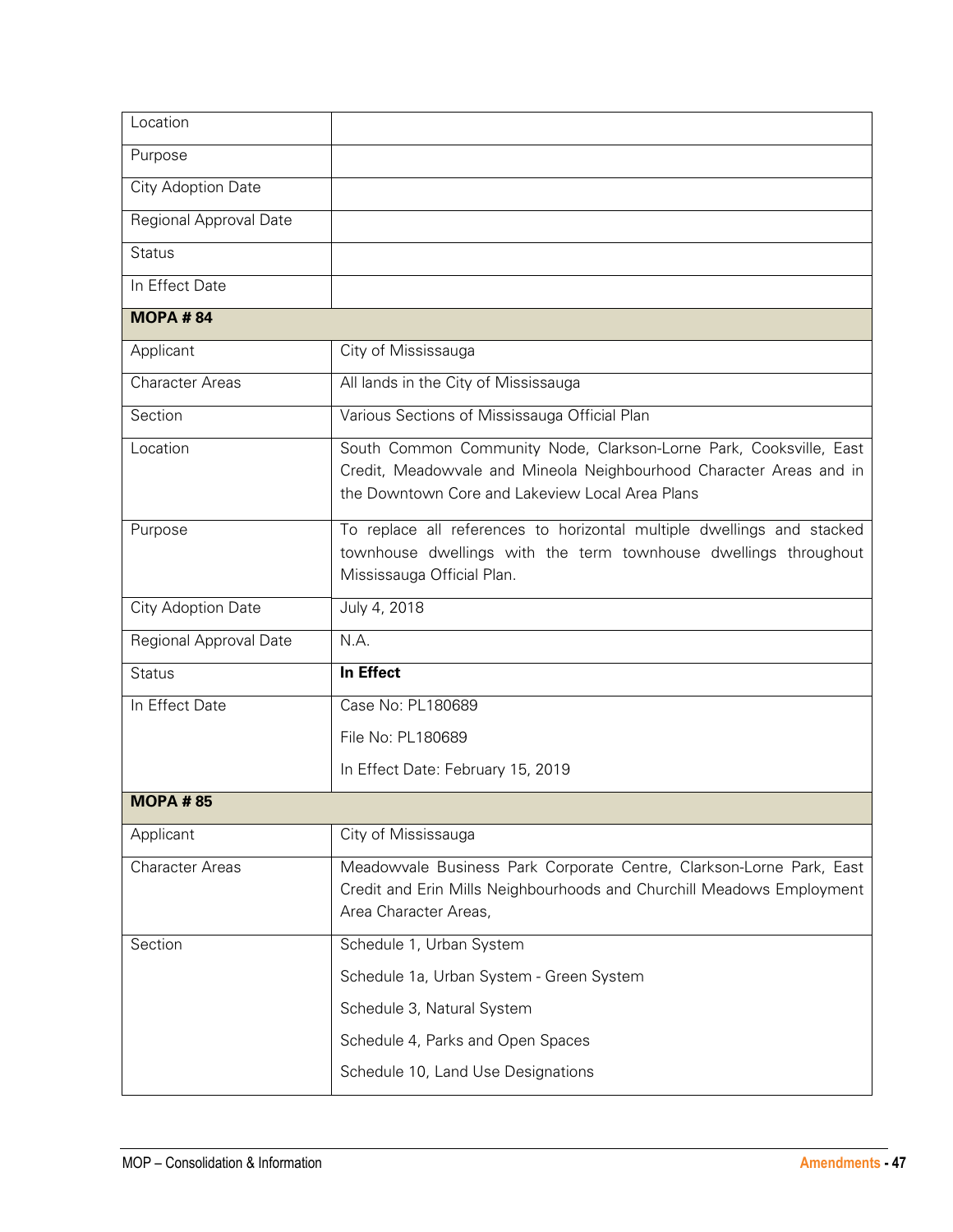| Location               | Meadowvale Business Park Corporate Centre, Clarkson-Lorne Park, East<br>Credit and Erin Mills Neighbourhoods and Churchill Meadows Employment<br>Area Character Areas                                |
|------------------------|------------------------------------------------------------------------------------------------------------------------------------------------------------------------------------------------------|
| Purpose                | To change the land use designations for eight parcels of land in the City for<br>consistency with the actual or proposed uses, and for conformity with the<br>Zoning By-law.                         |
| City Adoption Date     | July 4, 2018                                                                                                                                                                                         |
| Regional Approval Date | N.A.                                                                                                                                                                                                 |
| <b>Status</b>          | In Effect                                                                                                                                                                                            |
| In Effect Date         | August 1, 2018                                                                                                                                                                                       |
| <b>MOPA #86</b>        |                                                                                                                                                                                                      |
| Applicant              | Glenn Schnarr & Associates Inc.                                                                                                                                                                      |
| <b>Character Areas</b> | Gateway Employment Area                                                                                                                                                                              |
| Section                | Section 17.5, Gateway Employment Area                                                                                                                                                                |
|                        | Section 17.5.3, Special Site Policies                                                                                                                                                                |
| Location               | South East of Highway 401 and Mavis Road.                                                                                                                                                            |
| Purpose                | To add a Special Site Policy to permit limited outdoor display and storage<br>and accessory retail sales of motor vehicles to motor vehicle repair facility<br>in a Business Employment designation. |
| City Adoption Date     | July 4, 2018                                                                                                                                                                                         |
| Regional Approval Date | N.A.                                                                                                                                                                                                 |
| <b>Status</b>          | In Effect                                                                                                                                                                                            |
| In Effect Date         | August 1, 2018                                                                                                                                                                                       |
| <b>MOPA #87</b>        |                                                                                                                                                                                                      |
| Applicant              | Glen Schnarr & Associates                                                                                                                                                                            |
| <b>Character Areas</b> | Downtown Hospital Character Area                                                                                                                                                                     |
| Section                | Section 12.5, Downtown Hospital Character Area,                                                                                                                                                      |
|                        | Section 12.5.2, Environmental Planning Area                                                                                                                                                          |
|                        | Section 12.5.4, Special Site Policies, Downtown Hospital Character Area                                                                                                                              |
|                        | Section 16.6.3, Environmental Planning Area, Cooksville Neighbourhood                                                                                                                                |
|                        | Schedule 10, Land Use Designations                                                                                                                                                                   |
| Location               | North side of North Service Road, and west side of Camilla Road (2024 and<br>2040 Camilla Road)                                                                                                      |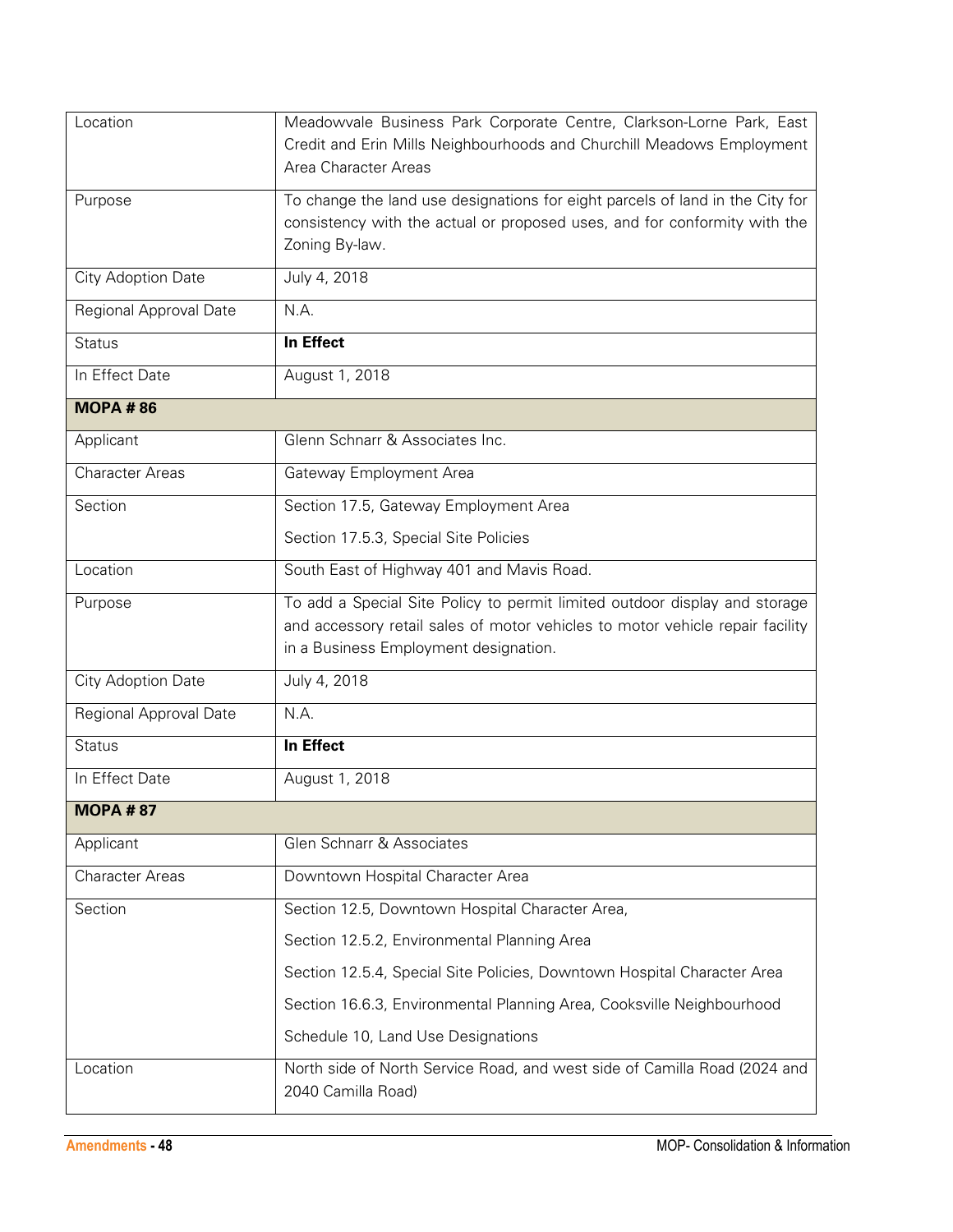| Purpose                   | To: change the land use designation of part of the subject lands from Office                                                                 |
|---------------------------|----------------------------------------------------------------------------------------------------------------------------------------------|
|                           | to Residential High Density; to add a Special Site; to replace the Cooksville                                                                |
|                           | Creek Floodplain Management Concept with an updated version; and to<br>remove the FSI range from Map 12-5: Downtown Hospital Character Area. |
|                           |                                                                                                                                              |
| <b>City Adoption Date</b> | July 4, 2018                                                                                                                                 |
| Regional Approval Date    | N.A.                                                                                                                                         |
| <b>Status</b>             | In Effect                                                                                                                                    |
| In Effect Date            | August 1, 2018                                                                                                                               |
| <b>MOPA #88</b>           |                                                                                                                                              |
| Applicant                 | Janice Robinson GOLDBERG GROUP Land Use Planning and Development                                                                             |
| <b>Character Areas</b>    | Rathwood-Applewood Community Node                                                                                                            |
| Section                   | 14.8, Rathwood-Applewood Community Node Character Area of                                                                                    |
|                           | 14.8.2, Special Site Policies, Rathwood-Applewood Community Node                                                                             |
| Location                  | West side of Dixie Road, North of Burnhamthorpe Road East                                                                                    |
| Purpose                   | To amend Special Site 2 in the Rathwood- Applewood Community Node                                                                            |
|                           | Character Area to permit a 14 storey apartment and townhouse dwellings.                                                                      |
| City Adoption Date        | July 4, 2018                                                                                                                                 |
| Regional Approval Date    | N.A.                                                                                                                                         |
| <b>Status</b>             | In Effect                                                                                                                                    |
| In Effect Date            | August 1, 2018                                                                                                                               |
| <b>MOPA #89</b>           |                                                                                                                                              |
| Applicant                 | City of Mississauga                                                                                                                          |
| <b>Character Areas</b>    | Lakeview Employment Character Area                                                                                                           |
| Section                   | Various Sections of Mississauga Official Plan                                                                                                |
| Location                  | South of Lakeshore Road East to Lake Ontario, and from East Avenue to<br>the Toronto municipal boundary.                                     |
|                           |                                                                                                                                              |
| Purpose                   | To add a new Major Node Character Area and to change the land use<br>designation of the subject lands from Utility, Business Employment and  |
|                           | Greenlands to Residential Medium Density, Mixed Use, Public Open                                                                             |
|                           | Space, Institutional, Business Employment and Greenlands.                                                                                    |
| City Adoption Date        | July 4, 2018                                                                                                                                 |
| Regional Approval Date    | N.A.                                                                                                                                         |
| <b>Status</b>             | In Effect                                                                                                                                    |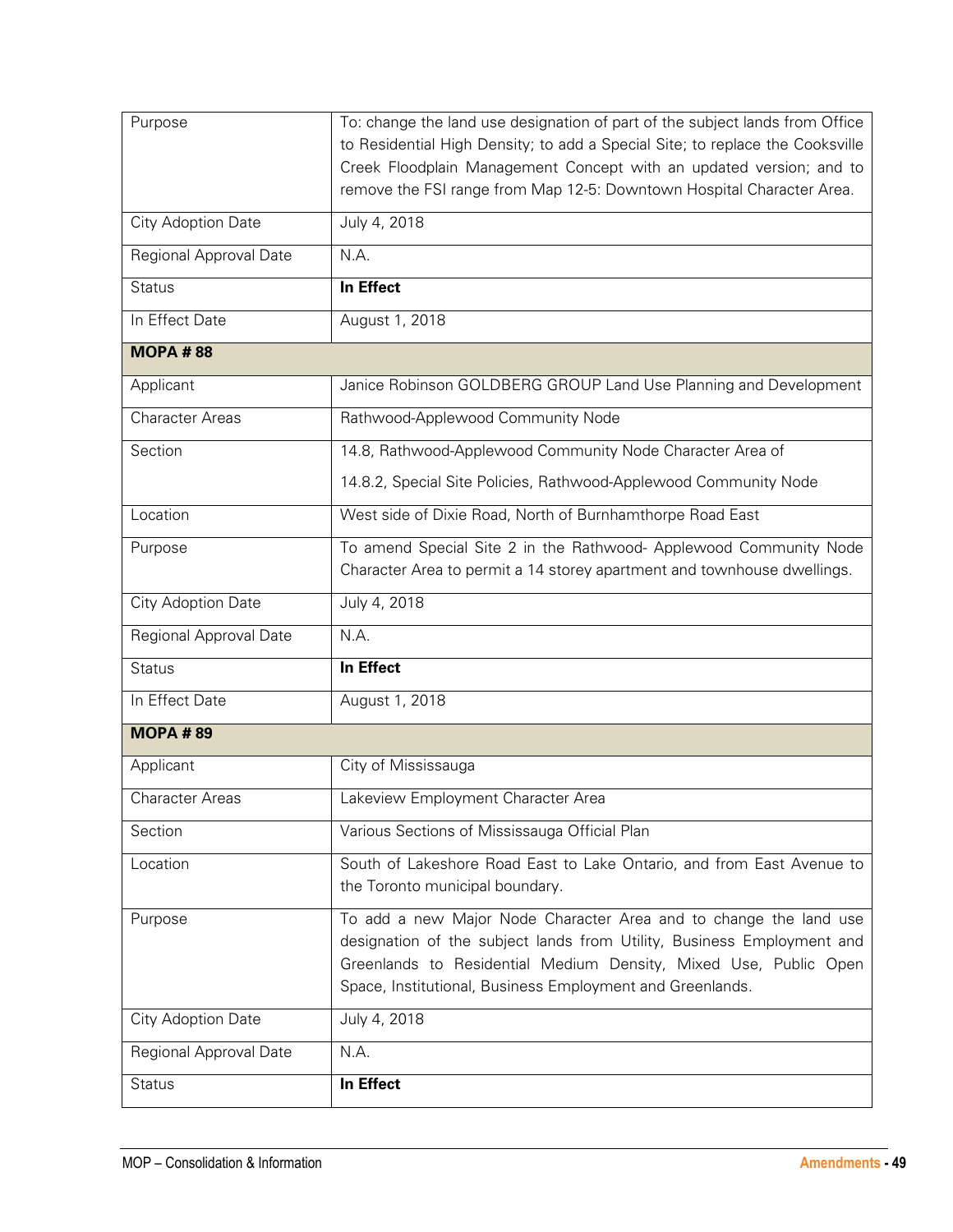| In Effect Date         | August 1, 2018                                                                                                                                                                                                                                                                                                                                                                              |
|------------------------|---------------------------------------------------------------------------------------------------------------------------------------------------------------------------------------------------------------------------------------------------------------------------------------------------------------------------------------------------------------------------------------------|
| <b>MOPA#90</b>         |                                                                                                                                                                                                                                                                                                                                                                                             |
| Applicant              | City of Mississauga                                                                                                                                                                                                                                                                                                                                                                         |
| <b>Character Areas</b> | Ninth Line Neighbourhood                                                                                                                                                                                                                                                                                                                                                                    |
| Section                | Various Sections of Mississauga Official Plan                                                                                                                                                                                                                                                                                                                                               |
| Location               | South of the Highway 401/407 interchange, west of Ninth Line, east of<br>Highway 407 and north of Highway 403.                                                                                                                                                                                                                                                                              |
| Purpose                | To create a new Neighbourhood Character Area for the Ninth Line Lands,<br>remove the Special Study Area identification over the subject lands and to<br>designate the subject lands Residential Medium Density, Mixed Use,<br>Business Employment, Public Open Space, Greenlands, Parkway Belt<br>West, Utility and Natural Hazard, and to add Transitway Route and<br>Transitway Stations. |
| City Adoption Date     | July 4, 2018                                                                                                                                                                                                                                                                                                                                                                                |
| Regional Approval Date | N.A.                                                                                                                                                                                                                                                                                                                                                                                        |
| <b>Status</b>          | In Effect                                                                                                                                                                                                                                                                                                                                                                                   |
| In Effect Date         | August 1, 2018                                                                                                                                                                                                                                                                                                                                                                              |
|                        |                                                                                                                                                                                                                                                                                                                                                                                             |
| <b>MOPA#91</b>         |                                                                                                                                                                                                                                                                                                                                                                                             |
| Applicant              | Maple Valley Development Corporation Inc.                                                                                                                                                                                                                                                                                                                                                   |
| <b>Character Areas</b> | Applewood Neighbourhood                                                                                                                                                                                                                                                                                                                                                                     |
| Section                | Section 16.2.4.4, Special Site Policies                                                                                                                                                                                                                                                                                                                                                     |
|                        | Schedule 10, Land Use Designations                                                                                                                                                                                                                                                                                                                                                          |
| Location               | East side of Cawthra Road, north of Dundas Street East                                                                                                                                                                                                                                                                                                                                      |
| Purpose                | To change the land use designation of the subject lands from Residential<br>Low Density I to Residential Low Density 11 and Residential Medium<br>Density and to amend Special Site 4 by removing the subject lands from<br>the Special Site 4 map.                                                                                                                                         |
| City Adoption Date     | N.A.                                                                                                                                                                                                                                                                                                                                                                                        |
| Regional Approval Date | N.A.                                                                                                                                                                                                                                                                                                                                                                                        |
| <b>Status</b>          | In Effect                                                                                                                                                                                                                                                                                                                                                                                   |
| In Effect Date         | March 26, 2019                                                                                                                                                                                                                                                                                                                                                                              |
| <b>MOPA #92</b>        |                                                                                                                                                                                                                                                                                                                                                                                             |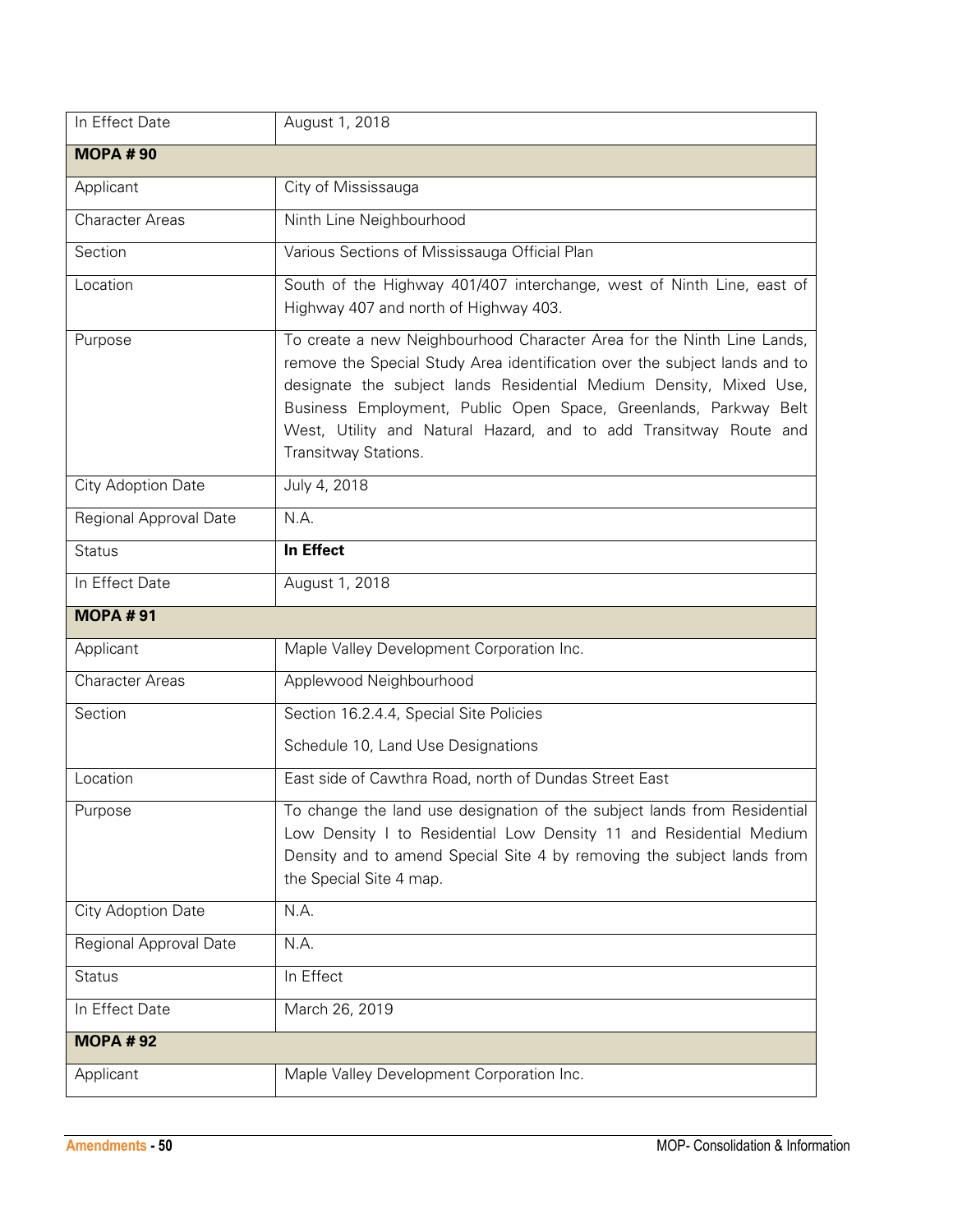| <b>Character Areas</b> | Applewood Neighbourhood                                                                                              |
|------------------------|----------------------------------------------------------------------------------------------------------------------|
| Section                | Section 16.2.4.4, Special Site Policies                                                                              |
|                        | Schedule 10, Land Use Designations                                                                                   |
| Location               | East side of Cawthra Road, north of Dundas Street East.                                                              |
| Purpose                | To change the land use designation of the subject lands from Residential                                             |
|                        | Low Density I to Residential Medium Density and to amend Special Site 4                                              |
|                        | by removing the subject lands from the Special Site 4 map.                                                           |
| City Adoption Date     | N.A.                                                                                                                 |
| Regional Approval Date | N.A.                                                                                                                 |
| <b>Status</b>          | In Effect                                                                                                            |
| In Effect Date         | March 26, 2019                                                                                                       |
| <b>MOPA #93</b>        |                                                                                                                      |
| Applicant              | 1672736 Ontario Inc.                                                                                                 |
| <b>Character Areas</b> | Streetsville Neighbourhood                                                                                           |
| Section                | Section 16.24.5, Special Site Policies                                                                               |
| Location               | Northwest intersection of Thomas Street and Joymar Drive                                                             |
| Purpose                | To add a Special Site to permit semi-detached dwellings.                                                             |
| City Adoption Date     | N.A.                                                                                                                 |
| Regional Approval Date | N.A.                                                                                                                 |
| <b>Status</b>          |                                                                                                                      |
| In Effect Date         |                                                                                                                      |
| <b>MOPA#94</b>         |                                                                                                                      |
| Applicant              | Glenn Schnarr & Associate                                                                                            |
| <b>Character Areas</b> | Clarkson-Lorne Park Neighbourhood                                                                                    |
| Section                | 16.5.6, Exempt Site Policies                                                                                         |
|                        | Schedule 10, Land Use Designations,                                                                                  |
| Location               | 1137 and 1141 Clarkson Road North                                                                                    |
| Purpose                | The purpose of this Amendment is to change the land use designation of a                                             |
|                        | portion of the subject lands from Residential Low Density I to Mixed Use,<br>and to delete the Exempt Site 2 policy. |
|                        |                                                                                                                      |
| City Adoption Date     | July 31, 2019                                                                                                        |
| Regional Approval Date | N.A.                                                                                                                 |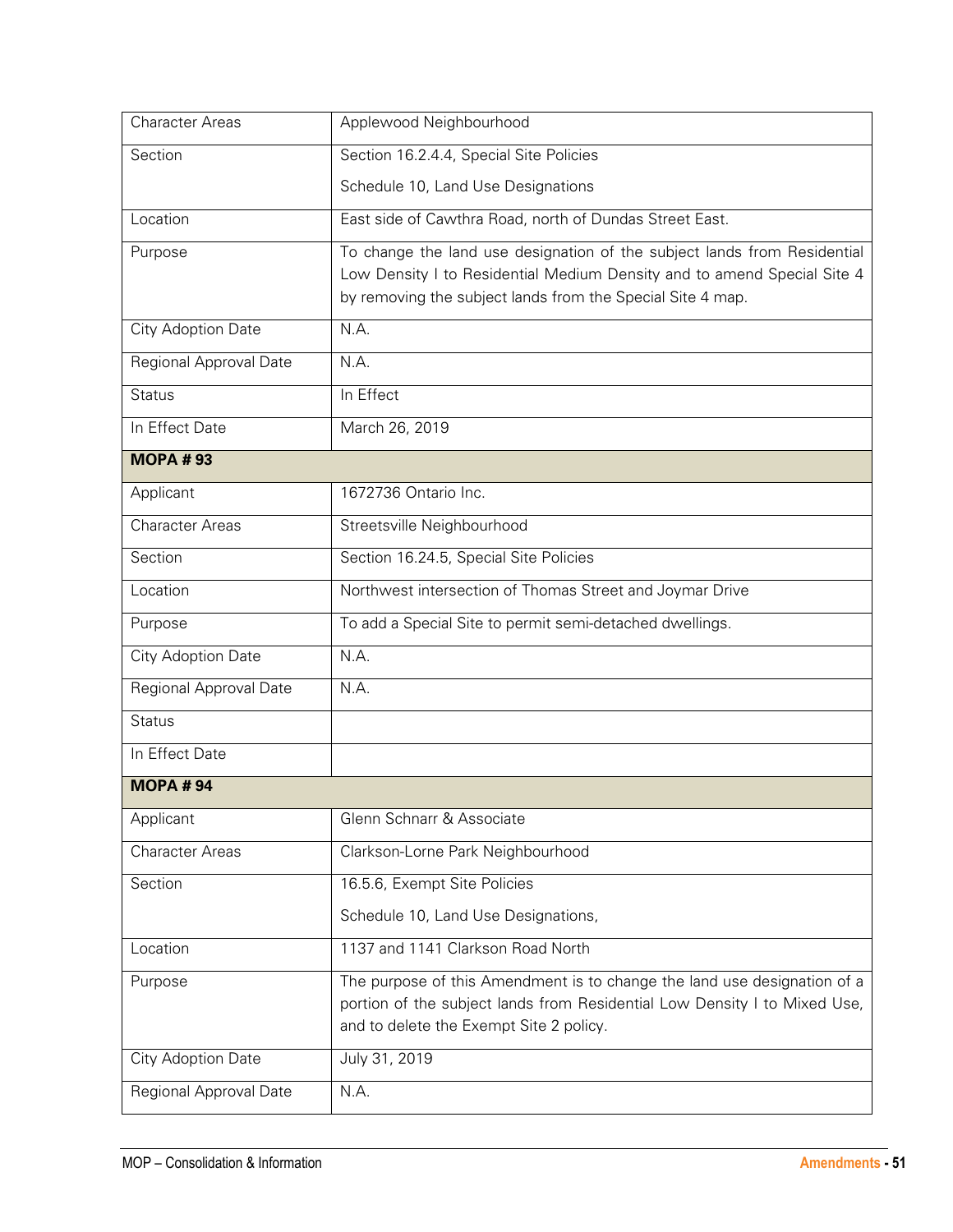| <b>Status</b>          | In Effect                                                                                                                                                                                                                                                                                                                                                                                                                                                                                                                                                                   |
|------------------------|-----------------------------------------------------------------------------------------------------------------------------------------------------------------------------------------------------------------------------------------------------------------------------------------------------------------------------------------------------------------------------------------------------------------------------------------------------------------------------------------------------------------------------------------------------------------------------|
| In Effect Date         | August 28, 2019                                                                                                                                                                                                                                                                                                                                                                                                                                                                                                                                                             |
| <b>MOPA #95</b>        |                                                                                                                                                                                                                                                                                                                                                                                                                                                                                                                                                                             |
| Applicant              | City of Mississauga                                                                                                                                                                                                                                                                                                                                                                                                                                                                                                                                                         |
| <b>Character Areas</b> | City Wide                                                                                                                                                                                                                                                                                                                                                                                                                                                                                                                                                                   |
| Section                | Various sections of Mississauga Official Plan                                                                                                                                                                                                                                                                                                                                                                                                                                                                                                                               |
| Location               | City-wide (general policy changes) and in the Clarkson-Lorne Park, East<br>Credit and Lisgar Neighbourhood Character Areas (specific properties)                                                                                                                                                                                                                                                                                                                                                                                                                            |
| Purpose                | To revise some of the Community Node, Neighbourhood, Mixed Use and<br>Convenience Commercial Polices, to clarify the intention of mixed use<br>development; make changes to the Residential High Density Polices to<br>create a distinction from Mixed Use; to amend the policy with respect to<br>the "120 m" test; and to make a number of site specific changes for two<br>parcels of land, one Special Site Policy and an Exempt Site Policy. These<br>changes are for consistency with the actual or proposed land uses, and for<br>conformity with the Zoning By-law. |
| City Adoption Date     | July 3, 2019                                                                                                                                                                                                                                                                                                                                                                                                                                                                                                                                                                |
| Regional Approval Date | N.A.                                                                                                                                                                                                                                                                                                                                                                                                                                                                                                                                                                        |
| <b>Status</b>          | Under Appeal - Site Specific Appeal (                                                                                                                                                                                                                                                                                                                                                                                                                                                                                                                                       |
| In Effect Date         |                                                                                                                                                                                                                                                                                                                                                                                                                                                                                                                                                                             |
| <b>MOPA #96</b>        |                                                                                                                                                                                                                                                                                                                                                                                                                                                                                                                                                                             |
| Applicant              |                                                                                                                                                                                                                                                                                                                                                                                                                                                                                                                                                                             |
| <b>Character Areas</b> |                                                                                                                                                                                                                                                                                                                                                                                                                                                                                                                                                                             |
| Section                |                                                                                                                                                                                                                                                                                                                                                                                                                                                                                                                                                                             |
| Location               |                                                                                                                                                                                                                                                                                                                                                                                                                                                                                                                                                                             |
| Purpose                |                                                                                                                                                                                                                                                                                                                                                                                                                                                                                                                                                                             |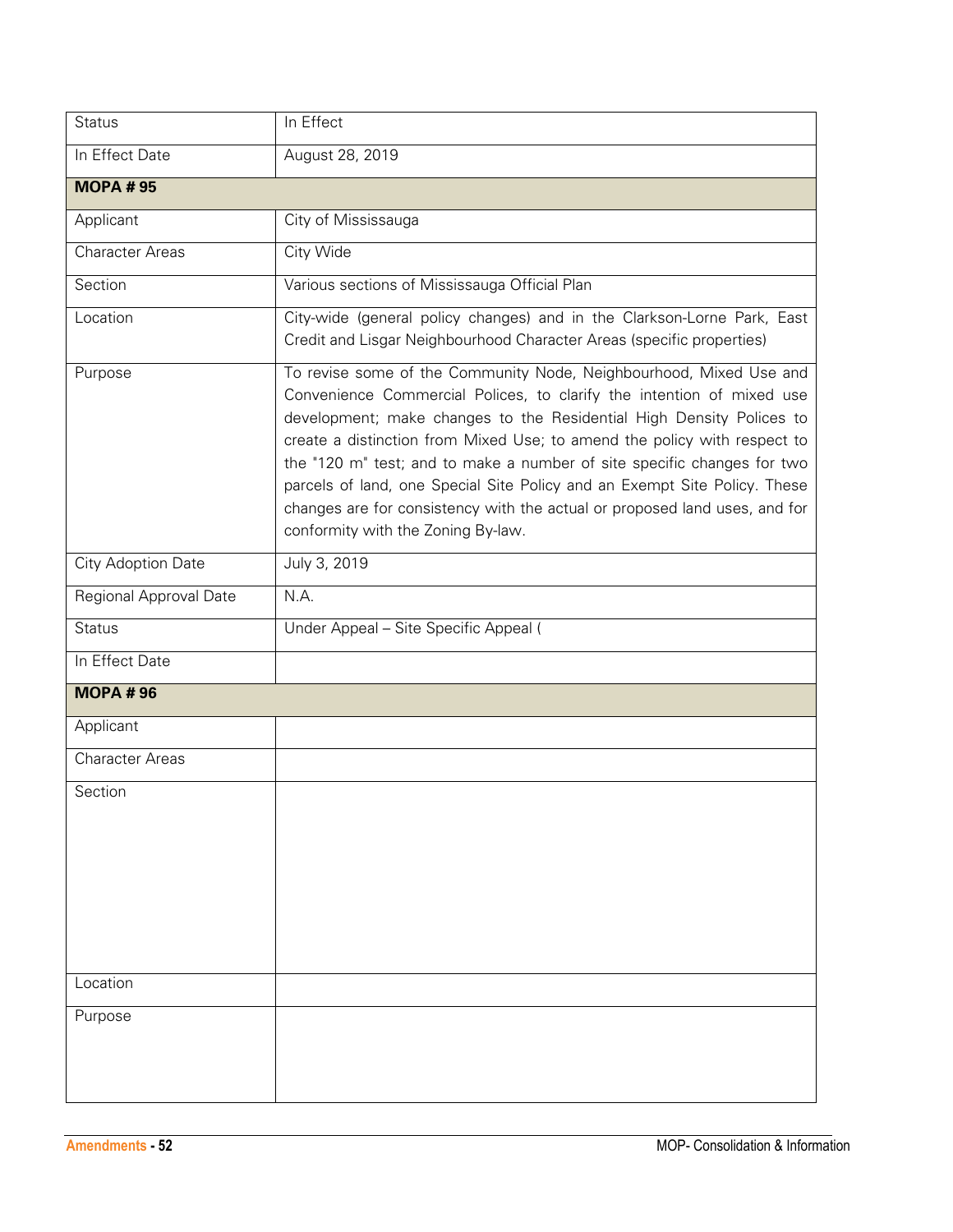| City Adoption Date     |                                                                                                                                                                                                                                                                                                                                         |
|------------------------|-----------------------------------------------------------------------------------------------------------------------------------------------------------------------------------------------------------------------------------------------------------------------------------------------------------------------------------------|
| Regional Approval Date |                                                                                                                                                                                                                                                                                                                                         |
| <b>Status</b>          |                                                                                                                                                                                                                                                                                                                                         |
| In Effect Date         |                                                                                                                                                                                                                                                                                                                                         |
| <b>MOPA #97</b>        |                                                                                                                                                                                                                                                                                                                                         |
| Applicant              | Port Credit West Village Partners Inc.                                                                                                                                                                                                                                                                                                  |
| <b>Character Areas</b> | Port Credit Local Area                                                                                                                                                                                                                                                                                                                  |
| Section                | Various sections with Port Credit Local Area Plan                                                                                                                                                                                                                                                                                       |
| Location               | Southwest quadrant of Lakeshore Road West and Mississauga Road<br>South.                                                                                                                                                                                                                                                                |
| Purpose                | To change the land use designation of the subject lands from Special<br>Waterfront, Motor Vehicle Commercial and Public Open Space to Mixed<br>Use, Residential Medium Density, Residential High Density and Public<br>Open Space; change Special Site 3 of the Port Credit Local Area Plan; and,<br>change the Long Term Road Network. |
| City Adoption Date     | N.A.                                                                                                                                                                                                                                                                                                                                    |
| Regional Approval Date | N.A.                                                                                                                                                                                                                                                                                                                                    |
| <b>Status</b>          | In Effect                                                                                                                                                                                                                                                                                                                               |
| In Effect Date         | November 15, 2019                                                                                                                                                                                                                                                                                                                       |
| <b>MOPA #98</b>        |                                                                                                                                                                                                                                                                                                                                         |
| Applicant              |                                                                                                                                                                                                                                                                                                                                         |
| <b>Character Areas</b> |                                                                                                                                                                                                                                                                                                                                         |
| Section                |                                                                                                                                                                                                                                                                                                                                         |
| Location<br>Purpose    |                                                                                                                                                                                                                                                                                                                                         |
|                        |                                                                                                                                                                                                                                                                                                                                         |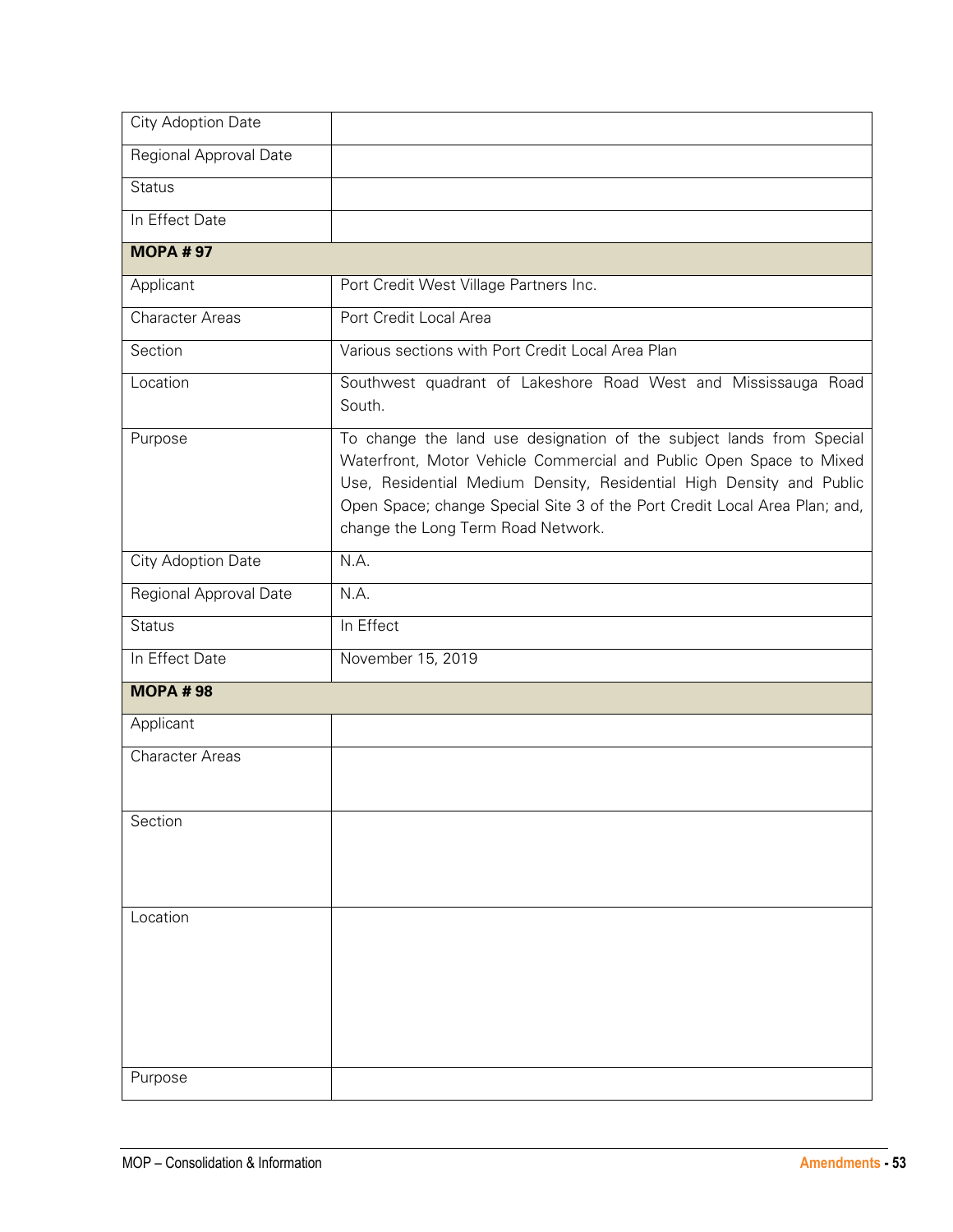| City Adoption Date        |                                                                                                                                                                                                                                                     |
|---------------------------|-----------------------------------------------------------------------------------------------------------------------------------------------------------------------------------------------------------------------------------------------------|
| Regional Approval Date    |                                                                                                                                                                                                                                                     |
| <b>Status</b>             |                                                                                                                                                                                                                                                     |
| In Effect Date            |                                                                                                                                                                                                                                                     |
| <b>MOPA #99</b>           |                                                                                                                                                                                                                                                     |
| Applicant                 | Yee Hong Centre for Geriatric Care                                                                                                                                                                                                                  |
| <b>Character Areas</b>    | East Credit Neighbourhood                                                                                                                                                                                                                           |
| Section                   | Section 16.8.3.7, Site 7, Special Site Policies                                                                                                                                                                                                     |
| Location                  | West side of Mavis Road, south of Matheson Boulevard West.                                                                                                                                                                                          |
| Purpose                   | To amend the Special Site 7 policies in the East Credit Neighbourhood<br>Character Area to permit development higher than four storeys on a<br>Residential High Density site in a Neighbourhood and to increase the<br>permitted floor space index. |
| <b>City Adoption Date</b> | October 23, 2019                                                                                                                                                                                                                                    |
| Regional Approval Date    | N.A.                                                                                                                                                                                                                                                |
| <b>Status</b>             | In Effect                                                                                                                                                                                                                                           |
| In Effect Date            | November 22, 2019                                                                                                                                                                                                                                   |
| <b>MOPA #100</b>          |                                                                                                                                                                                                                                                     |
| Applicant                 |                                                                                                                                                                                                                                                     |
| <b>Character Areas</b>    |                                                                                                                                                                                                                                                     |
| Section                   |                                                                                                                                                                                                                                                     |
| Location                  |                                                                                                                                                                                                                                                     |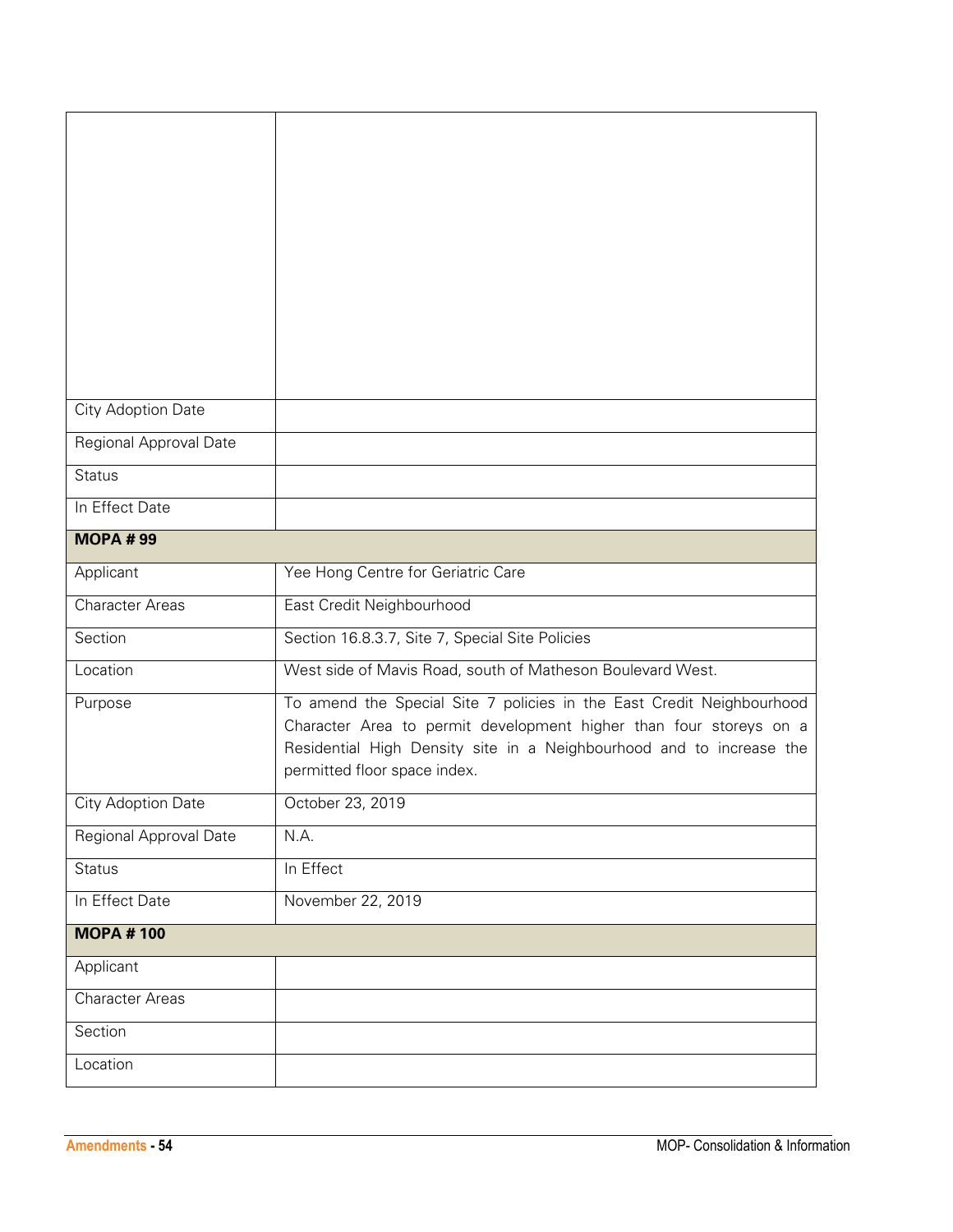| Purpose                |                                                                                                                                                                                |
|------------------------|--------------------------------------------------------------------------------------------------------------------------------------------------------------------------------|
| City Adoption Date     |                                                                                                                                                                                |
| Regional Approval Date |                                                                                                                                                                                |
| <b>Status</b>          |                                                                                                                                                                                |
| In Effect Date         |                                                                                                                                                                                |
| <b>MOPA #101</b>       |                                                                                                                                                                                |
| Applicant              | Barbertown Ventures Inc.                                                                                                                                                       |
| <b>Character Areas</b> | <b>East Credit</b>                                                                                                                                                             |
|                        | Neighbourhood                                                                                                                                                                  |
| Section                | Section 16.8.4.4, Site 4                                                                                                                                                       |
|                        | Section 13.2, Central Erin Mills                                                                                                                                               |
|                        | Schedule 1, Urban System                                                                                                                                                       |
|                        | Schedule 1a, Urban System - Green System                                                                                                                                       |
|                        | Schedule 3, Natural System                                                                                                                                                     |
|                        | Schedule 4, Parks and Open Spaces                                                                                                                                              |
|                        | Schedule 10, Land Use Designations                                                                                                                                             |
| Location               | North side of Barbertown Road, east of the Credit River                                                                                                                        |
| Purpose                | To change the land use designation of a portion of the subject lands from<br>Greenlands to Residential Medium Density to permit 75 townhouses, and<br>to delete Exempt Site 4. |
| City Adoption Date     | October 23, 2019                                                                                                                                                               |
| Regional Approval Date | N.A.                                                                                                                                                                           |
| <b>Status</b>          | In Effect                                                                                                                                                                      |
| In Effect Date         | November 22, 2019                                                                                                                                                              |
| <b>MOPA #102</b>       |                                                                                                                                                                                |
| Applicant              |                                                                                                                                                                                |
| <b>Character Areas</b> |                                                                                                                                                                                |
| Section                |                                                                                                                                                                                |
| Location               |                                                                                                                                                                                |
| Purpose                |                                                                                                                                                                                |
| City Adoption Date     |                                                                                                                                                                                |